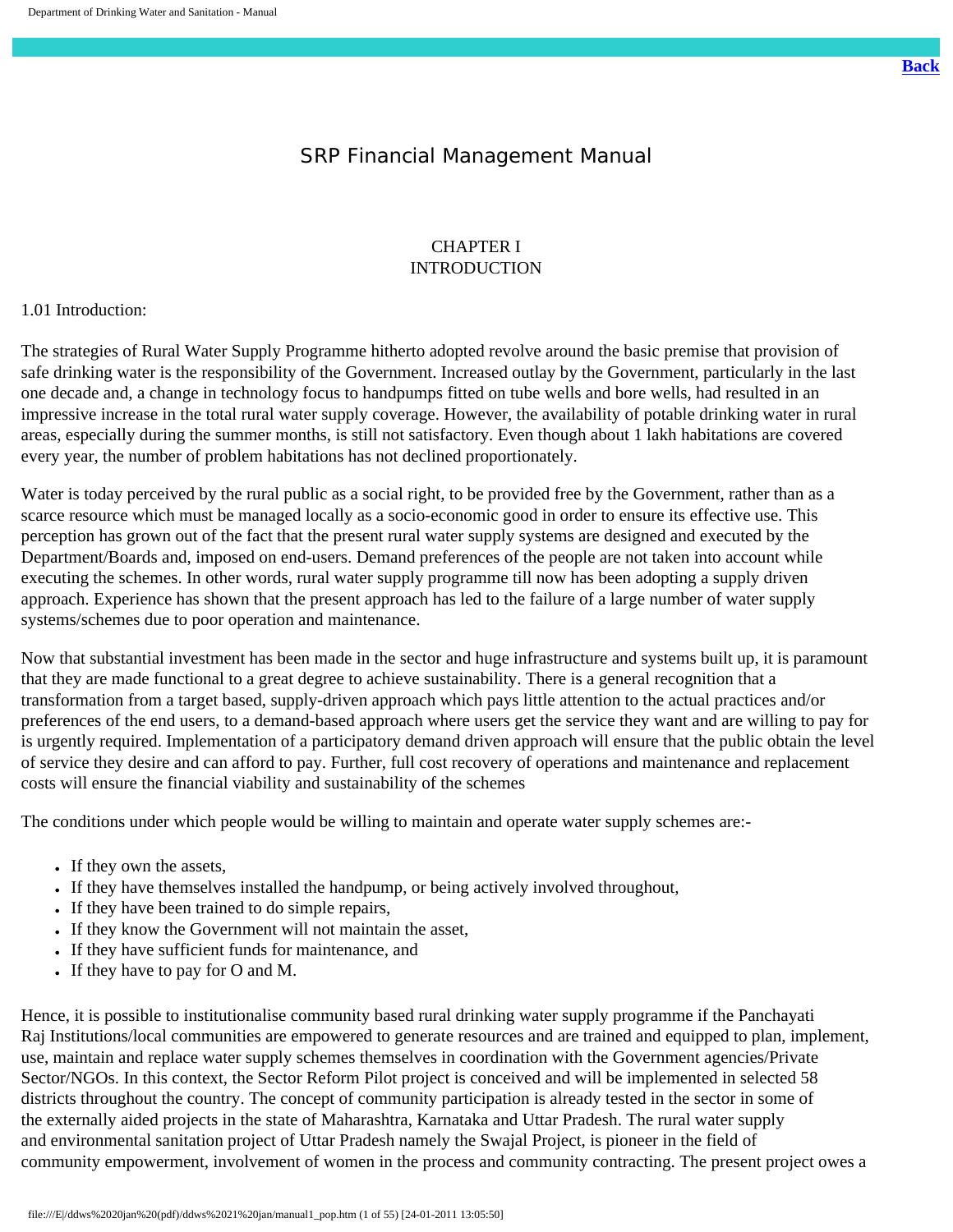lot from all these projects.

1.02 Definitions:

1. "Accounting Year" or "year" means the Financial year.

2. "Accounts Officer" of the project means an experienced accounts personnel who shall supervise the financial accounting and procurement issues of the project.

3. "Capital Expenditure" is the expenditure incurred for the purpose of acquiring, extending or improving assets of permanent nature by means of which the business may be carried on, or for the purpose of increasing the efficiency of the project.

4. "Core Group" means the group of officers/officials, appointed by DWSC with the approval of DWSM for execution of the project.

5. "Competent Authority" is a person who is deemed fit, efficient, proper and assigned with an authority to undertake some special work, to discharge routine work or other responsibilities by way of an authorisation which can be made legally enforceable.

6. "Community" means a distinct identifiable rural community residing in a defined geographical entity. It can be a habitation, revenue village, Gram Panchayat, group of revenue villages or GPs or even a Block Panchayat.

7. "Double Entry System" means the recording of two fold effect of every transaction.

8. "DWSM" means District Water and Sanitation Mission, a registered society under relevant State Act, constituted or existing setup of Zilla Parishad for monitoring and implementing the project at the district level.

9. "DWSC" means the executive committee of DWSM.

10. "Financial Year" means the period of twelve months commencing from 1st of April of any calendar year to thirty first March of the next calendar year.

11. "Governing Body of DWSM" means all the members of the DWSM with its Chairman to decide all matters relating to DWSM.

12. An "Item of Expenditure" means the goods, services or works required for execution of the project. The expenditure on it can be revenue or capital in nature. The effect of such a procurement of the 'item' can be recurring or non-recurring.

13. "Line Item" means the activity of the scheme for which separate account is to be maintained by the SO, DWSM and SWSM.

14. "Portfolio Manager" means an officer of DWSM who is responsible for a given scheme. An officer can be Portfolio Manager for more than one scheme.

15. "Project Manager" means the senior most officer in the Core Group of DWSC, who shall function as Member Secretary.

16. "RGNDWM" means Rajiv Gandhi National Drinking Water Mission under the Department of Drinking Water Supply, Ministry of Rural Development, Government of India.

17. "Revenue Expenditure" is item of expenditure whose benefit expires within the year, or expenditure which merely seeks to maintain the project or keep assets in good working condition. An expenditure which may be capital in nature, shall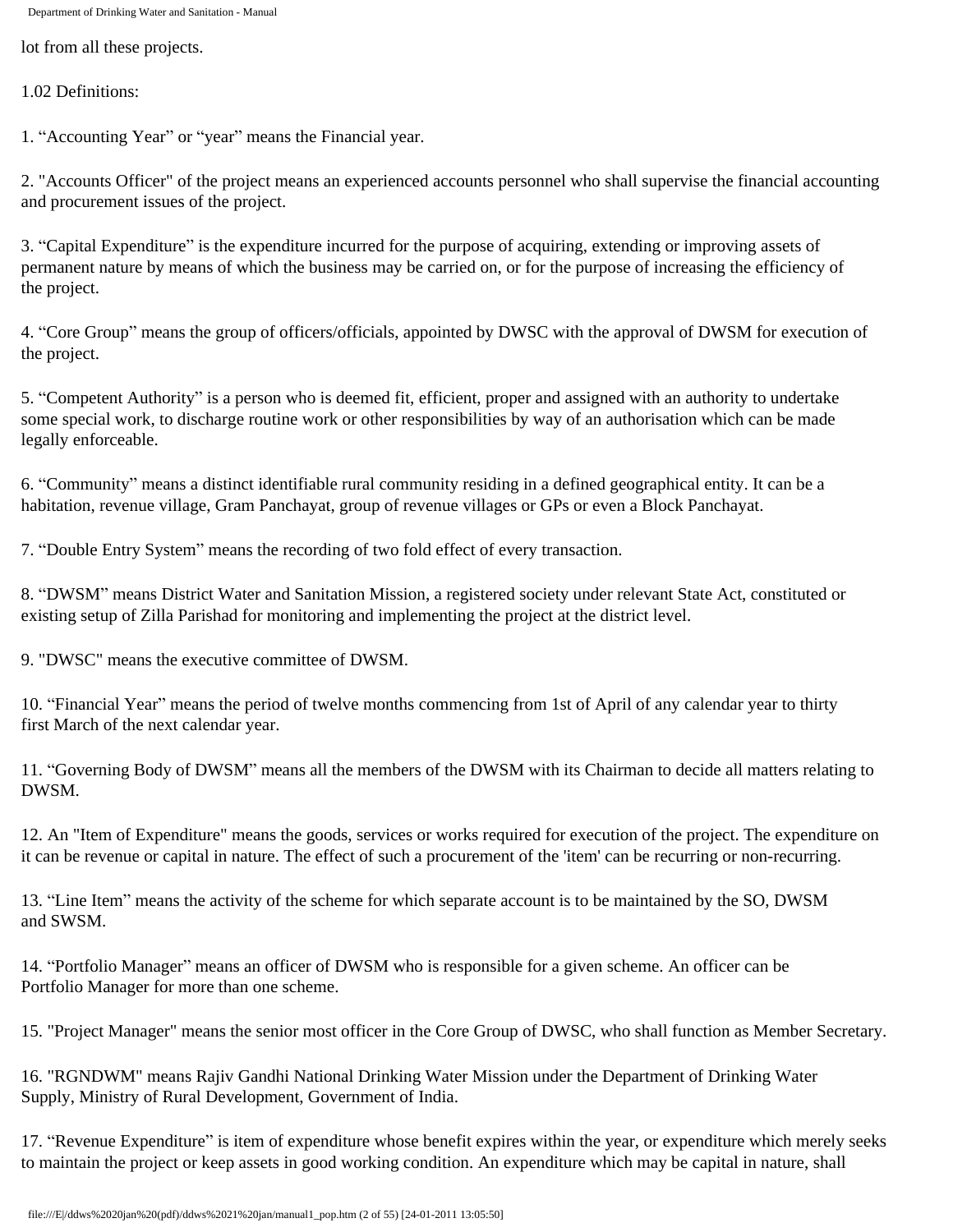be treated as revenue if the individual cost of the item is below Rs. 1000/-.

18. "Sanitation Guidelines" means Revised Central Rural Sanitation Programme Guidelines issued by RGNDWM, Ministry of Rural Development, GOI 1998.

19. "Scheme" means a water supply and/or environmental sanitation scheme designed for a community.

20. "Service Agencies (SA)" means a professional organization or individual used to build overall capacities, provide training, audit the accounts of SO, DWSMs, SWSM, monitoring and evaluation of project activities and to provide other specialized services and expertise.

21. "State Government" means the State of Union Republic of India or an Union Territory under the Government of India.

22. "Support Organization (SO)" means an organisation engaged to provide the technical assistance to the community.

23. "Sub Contract" means a portion of a Contract entrusted to another party.

24. "SWSM" means the State Water and Sanitation Mission, a society registered under relevant State Act, constituted to monitor, coordinate and manage the implementation of the Project.

25. "The Project" means the Rural Water Supply and Sanitation Sector Reform Pilot Project assisted by the Rajiv Gandhi National Drinking Water Mission.

26. "The Team Leader of SO" means the representative of Support Organisation who will manage the affairs of scheme, and enter into the contract on behalf of SO.

27. "TOR" means the terms of reference of a given contract or agreement.

28. "VWSC" means the Village Water and Sanitation Committee, a Committee under State Panchayat Raj Act, formed by the community to plan and implement the scheme.

29. "Water Supply Guidelines" means Guidelines for implementation of rural water supply programme issued by Rajiv Gandhi National Drinking Water Mission, Ministry of Rural Development, Government of India.

1.03 Authority to define:

All rights to define any subject matter stated in this manual are reserved with Rajiv Gandhi National Drinking Water Mission.

| $\overline{\rm AG}$     | <b>Accountant General</b>                |  |  |  |  |
|-------------------------|------------------------------------------|--|--|--|--|
| CAG                     | Comptroller and Auditor General of India |  |  |  |  |
| $\overline{\text{CAP}}$ | Community Action Plan                    |  |  |  |  |
| CDO                     | <b>Chief Development Officer</b>         |  |  |  |  |
| <b>CEO</b>              | Chief Executive Officer                  |  |  |  |  |
| <b>DWSC</b>             | District Water and Sanitation Committee  |  |  |  |  |
| <b>DWSM</b>             | District Water and Sanitation Mission    |  |  |  |  |
| <b>GOI</b>              | Government of India                      |  |  |  |  |
| GOS                     | Government of State/Union Territory      |  |  |  |  |
| GP                      | Gram Panchaya                            |  |  |  |  |
| GPS                     | <b>Gram Panchayats</b>                   |  |  |  |  |
| <b>HSL</b>              | <b>Household Sanitary Latrines</b>       |  |  |  |  |
| <b>IEC</b>              | Information, Education and Communication |  |  |  |  |
|                         |                                          |  |  |  |  |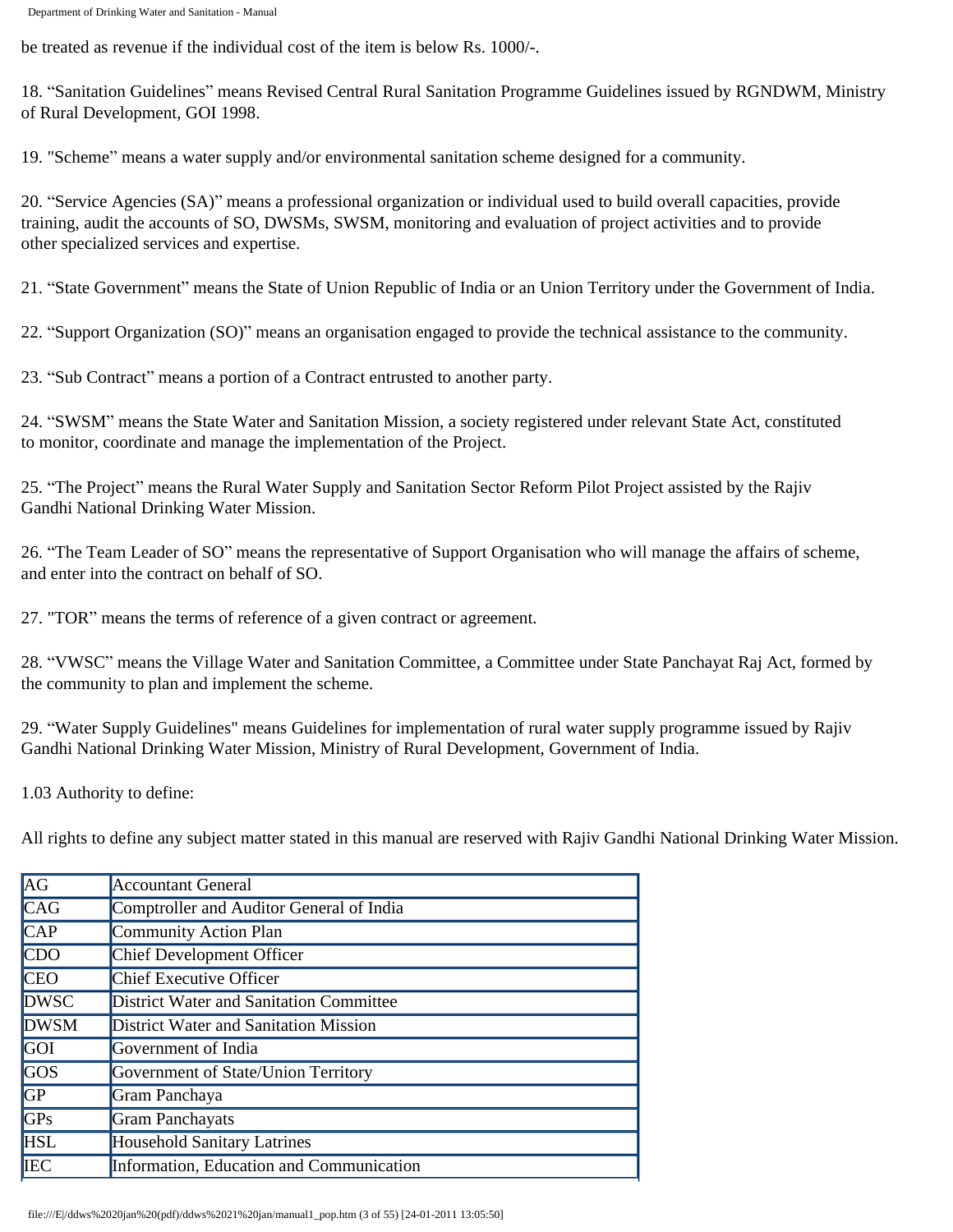| <b>InP</b>      | <b>Institutional Phase</b>                   |
|-----------------|----------------------------------------------|
| IP              | <b>Implementation Phase</b>                  |
| <b>NGO</b>      | Non Governmental Organisation                |
| NYK <sup></sup> | Nehru Yuvak Kendra                           |
| $O$ and M       | <b>Operations and Maintenance</b>            |
| <b>PHED</b>     | Public Health Engineering Department         |
| <b>PLA</b>      | Personal Ledger Account in District Treasury |
| PP              | Planning Phase                               |
| <b>RWSP</b>     | Rural Water Supply Program                   |
| SA              | Support Agencies                             |
| <b>SAC</b>      | <b>Staff Appraisal Committee</b>             |
| <b>SIP</b>      | Sensitisation and Identification Phase       |
| SO              | Support Organization                         |
| <b>SWSM</b>     | <b>State Water and Sanitation Mission</b>    |
| <b>TSC</b>      | <b>Total Sanitation Campaign</b>             |
| UT              | <b>Union Territory</b>                       |
| VWSC            | Village Water and Sanitation Committee       |
| ZP              | Zilla Panchayat / Zilla Parishad             |

# CHAPTER II INSTITUTIONAL SETUP

#### 2.01 Institutional Arrangements:

The State Government and its lead sector institution viz. PHED/Water Supply and Sanitation Boards/Nigams/Authority would be the coordinating agency for the project. However, their role in the project would primarily be that of a facilitator rather than that of an implementer. An exclusive institutional structure consisting of State-level and district-level and grass root level units would be set up for project implementation. The salient features of the institutional framework are as under :

The new institutional framework would:

(a) promote adoption of a demand driven and participatory approach to service delivery through maximum empowerment of villagers in decision making on the choice of service levels;

(b) provide Government at State, district and village level (PHED or Water Supply and Sanitation Boards, Zilla Panchayat and Gram Panchayat) with a facilitating role in scheme selection, and effective monitoring and evaluation mechanisms to ensure a high-quality of construction and sustainability of investments;

(c) ensure the effective integration and co-ordination of project components at the village and district level;

(d) have sufficient autonomy to take decisions and implement them promptly;

(e) have an incentive structure conducive to hiring and retaining highly qualified staff;

(f) have a good mix of professionals from private sector, NGOs and Government and reflect an adequate gender balance; and (g) be replicable for district-wide and eventually statewide transformation of service delivery system.

2.02 Constitution of Water and Sanitation Mission (SWSM) at the State Level:

Ideally there should be a single department in the States/UTs looking after both water and sanitation. As a first step towards achieving this objective, it is proposed to have a Water and Sanitation Mission at the State/UT level. It shall be a registered society under the aegis of the Department/Board/ Nigam/ Authority/Agency implementing rural water supply programme in the State. It will be providing the operational flexibility to the States/UTs, so that the desired thrust is made available for an integrated implementation of institutionalising community participation under Rural Water Supply Programme and Total Sanitation Campaign (TSC) under the Rural Sanitation Programme. The State level Water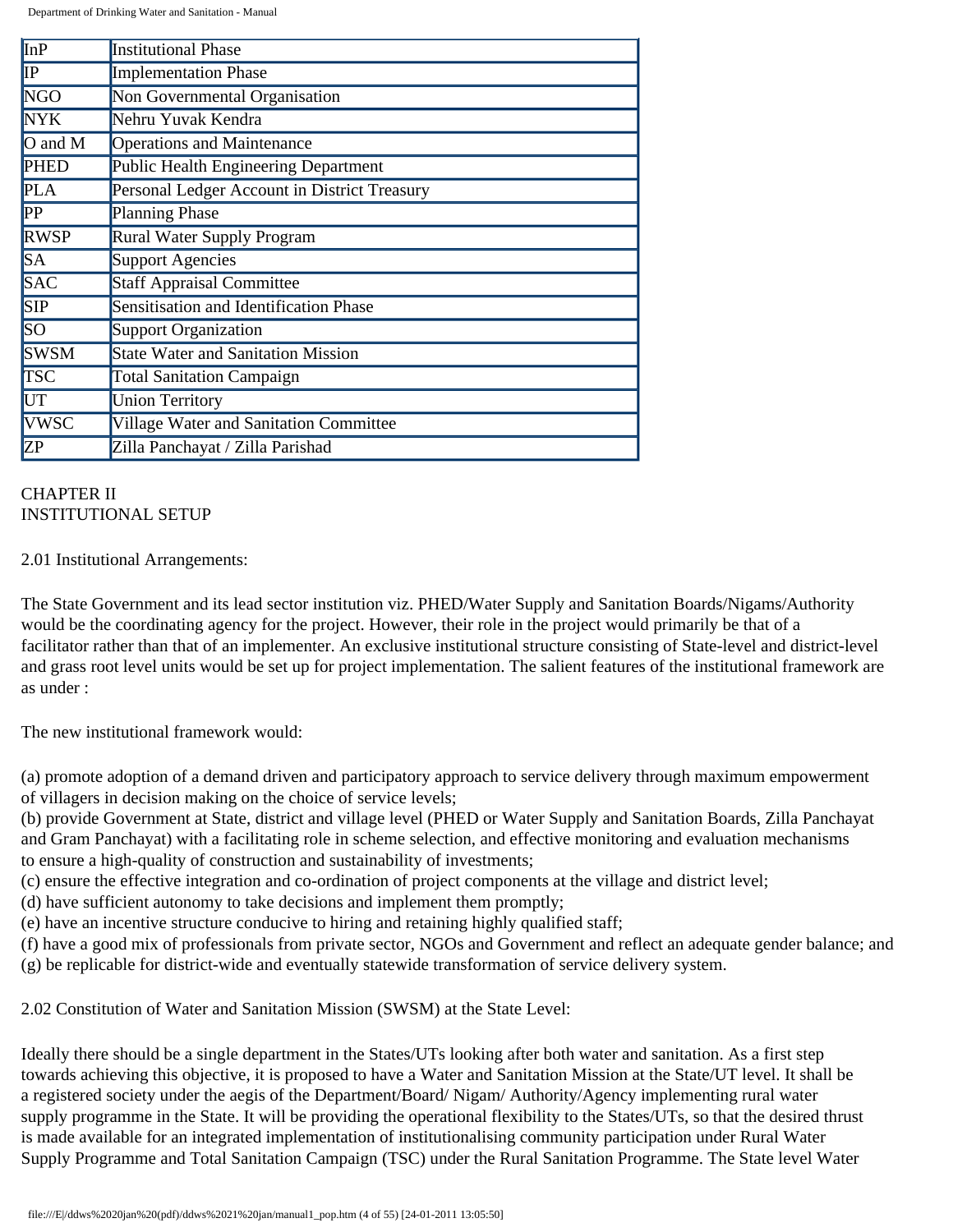and Sanitation Mission shall consist of (i) an Apex Committee and (ii) an Executive Committee as indicated below:

i. An Apex Committee headed by the Chief Secretary/Additional Chief Secretary and Secretaries in-charge of PHED, Rural Development (RD), Panchayati Raj (PR), Finance, Health, Education, Information and Public Relations (IandPR) as members. Secretary (PHED) (or the Department concerned with rural water supply) shall be the nodal Secretary responsible for all the Mission activities and for convening the meetings of the Apex Committee. The Apex Committee shall meet atleast twice in a year.

ii. An Executive Committee shall be constituted by the Apex Committee and shall be headed by an officer of PHED (or the Department concerned with rural water supply), not below the rank of Joint Secretary, who shall be its Executive Officer. Officers from the Departments of Rural Development, PHED (Chief Engineer), Panchayati Raj, Health, Education, Social Welfare, Information and Public Relations shall be nominated by the respective State Departments and shall be the ex-officio members of the executive committee. Experts in the field of IEC, HRD, MIS, Media and NGOs not exceeding six, may be co-opted as members. It may be ensured that the strength of the Executive Committee does not exceed 15. The State HRD cells, IEC cells and MIS shall work within the State Water and Sanitation Mission.

iii. However, the States may continue with their existing institutional set up or constitute appropriate institutional set up as deemed fit, to supervise the implementation of the pilot projects at the State level, so as to demonstrate implementation of community based rural water supply programme in the pilot districts with a view to encourage PRIs to take up similar initiatives in other districts in conformity with the principles envisaged in the 73rd Constitutional Amendment.

2.03 Role of State level Water and Sanitation Mission (SWSM):

The SWSM would be responsible for the following:

(i) overall policy guidance;

- (ii) liaison and coordination with various concerned departments of the State Government and other partners in the sector;
- (iii) monitoring and evaluation of the project implementation;
- (iv) ensure coordination among various pilot districts;
- (v) ensuring of audit by competent authority; and
- (vi) interaction with the Central Government.

2.04 Constitution of Water and Sanitation Mission (DWSM) at the District Level:

The District Water and Sanitation Mission (DWSM) constituted at the district level shall be called as "PRAKALP", which shall be a registered society under the respective State laws and should function under the supervision, control and guidance of Zilla Parishad subject to the following:

(i) Wherever Panchayati Raj Institutions are firmly in place and are ready and willing to take up the responsibility of effective implementation of Sector Reform Project and the PRIs are strong enough to do so, they may be allowed to implement the project in those districts instead of the DWSM. In such districts constitution of DWSM may not be mandatory. However, the districts need to ensure that separate bank account in State Bank of India or any of its Associate Bank is opened to receive the central funds. These funds are not mixed up with other funds provided to the Panchayati Raj Institutions for carrying out other activities. Such districts may ensure proper and accurate monitoring and utilisation of the funds and intimate the mechanism to the Department of Drinking Water Supply, Government of India.

(ii) Districts which do not have a proper PRI set up in place and desire to supervise the working of the DWSM through alternative mechanism, may prepare a detailed proposal explaining the mechanism through which the project is intended to be supervised and submit the same to the RGNDWM for consideration.

(iii) Chairperson of Zilla Parishad shall invariably be the head of the Governing Body. In Districts where Zilla Parishads have not been constituted and there is no Chairperson in place, the Chairperson of the District Planning Committee or the District Collector/Deputy Commissioner, as may be decided by the State Water and Sanitation Mission / State Govt / institutional set up created at the State level (as the case may be) will be the Chairperson of the Governing Body.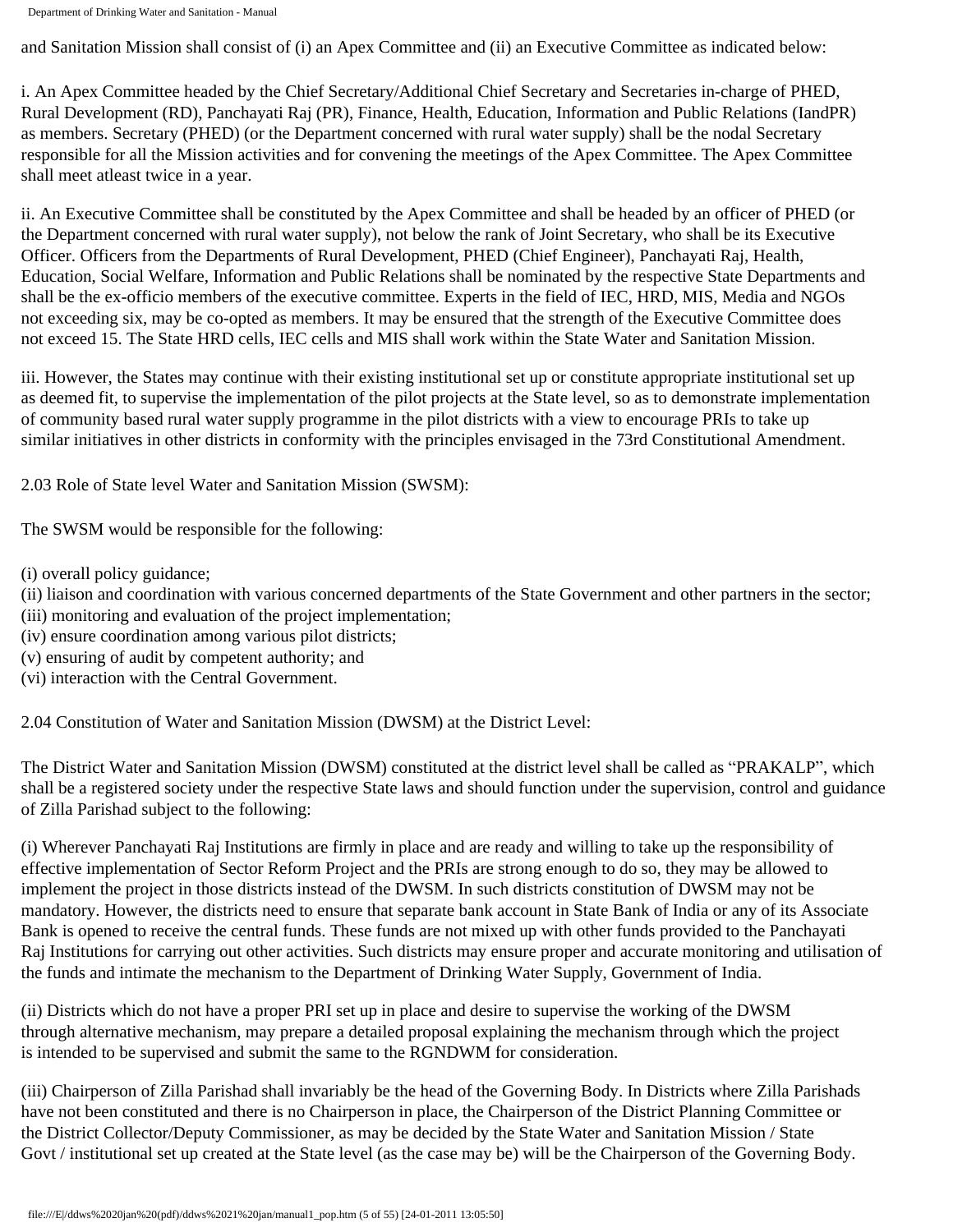The members would be – all MPs, MLAs and MLCs of the District; Chairperson of the Standing Committees of the Zilla Parishad; District Collector/Deputy Commissioner, District Officers of Education, Health, Panchayati Raj, Social Welfare, ICDS, PHED, Information and Public Relation; Project Director, DRDA. CEO of the Zilla Parishad would be the Member Secretary. The Governing Body shall meet atleast twice a year. In case of MPs, MLAs, MLCs of the district who are also Ministers in Central/State Governments, they may be allowed to depute one representative each on their behalf to the Governing Body of the District Water and Sanitation Mission.

## 2.05 Constitution of District Water and Sanitation Committee (DWSC):

The actual implementation of institutionalizing community participation in rural water supply programme and TSC at District level would be done by the CEO of ZP/District Collector, as the case may be, and shall be the chairperson of the District Level Water and Sanitation Committee (DWSC), comprising of the Executive Engineer of PHED/ Executive Engineer, ZP; District Education Officer, District Health Officer (Civil Surgeon), Project Director DRDA, District Panchayati Raj Officer, District Social Welfare Officer, Community Development Project Officers (CDPOs of ICDS) and District Information and Public Relations Officer. NGOs (not exceeding 3 in number) shall be identified by the District Water and Sanitation Committees and co-opted into the Committee as members with the prior approval of the Government of India. The Executive Engineer of PHED/District Engineer of the ZP shall be the Member Secretary and Drawing and Disbursing officer. The Member Secretary shall ensure utilisation of the existing infrastructure with him for administrative support for day-to-day functioning. No additional post shall be created for this purpose. The Member Secretary shall also be the Project Manager of the Core Group.

#### 2.06 Constitution of Core Group:

The DWSC may utilize services of line departmental staff posted in the district, their official premises, equipment, vehicle, telephone etc. for their routine/secretarial activities. The recurring costs like propulsion charges of vehicles, telephone bills etc. can be met form the project cost. However, if DWSC feels necessary, a Core Group may be constituted to assist the DWSC for day-to-day activities. The Core Group shall essentially have officers selected from PHED, Panchayati Raj and Rural Development and an Accounts Officer. The Core Group with the approval of DWSC can engage not more than three consultants of various disciplines (Health and Hygiene Specialist, Community Development Specialist, Environmental Specialist, IEC Specialist etc.) from open market on contract basis. The contract shall be renewed annually. To attract good officers on deputation to the core group, the DWSC may provide additional fringe benefits like honorarium, project allowance etc. in addition to their salary, which shall be drawn from their parent department. The fringe benefit shall not exceed 25% of the emoluments. The expenditure on fringe benefits shall be met from the project cost.

2.07 The role of District Water and Sanitation Mission (DWSM)/Core Group:

(i) Formulation and management of project implementation in the district and ensuring that the project development objectives are achieved in the district.

(ii) Receipt of central funds for the project and its management for effective implementation of the project. (iii) Selection, of private sector agencies and/or NGOs on a competitive basis, and signing MOU with them for project implementation and overall supervision.

(iv) Sensitizing the Panchayati Raj functionaries, related Govt. officials, local opinion makers, and politicians regarding the merits and modalities of the community managed programme.

(v) Formation of Village Level Water and Sanitation Committee (VWSC) at every Gram Panchayat (GP) level after generation of demand for any particular scheme as per the sector reforms concept.

(vi) For taking up the scheme under this programme there should be a bi/tripartite agreement between VWSC, GP/Block Level Panchayat Samiti as the case may be and the DWSM. Contract documents may be prepared by DWSM in consultation with the VWSC and GP.

(vii) Should tie up with key institutions for imparting training on all aspects of the programme with special emphasis on community managed programme implementation to all levels of stakeholders.

(viii) Carrying out IEC (awareness) campaign and Training (HRD) activities.

(ix) Interaction with Government of India.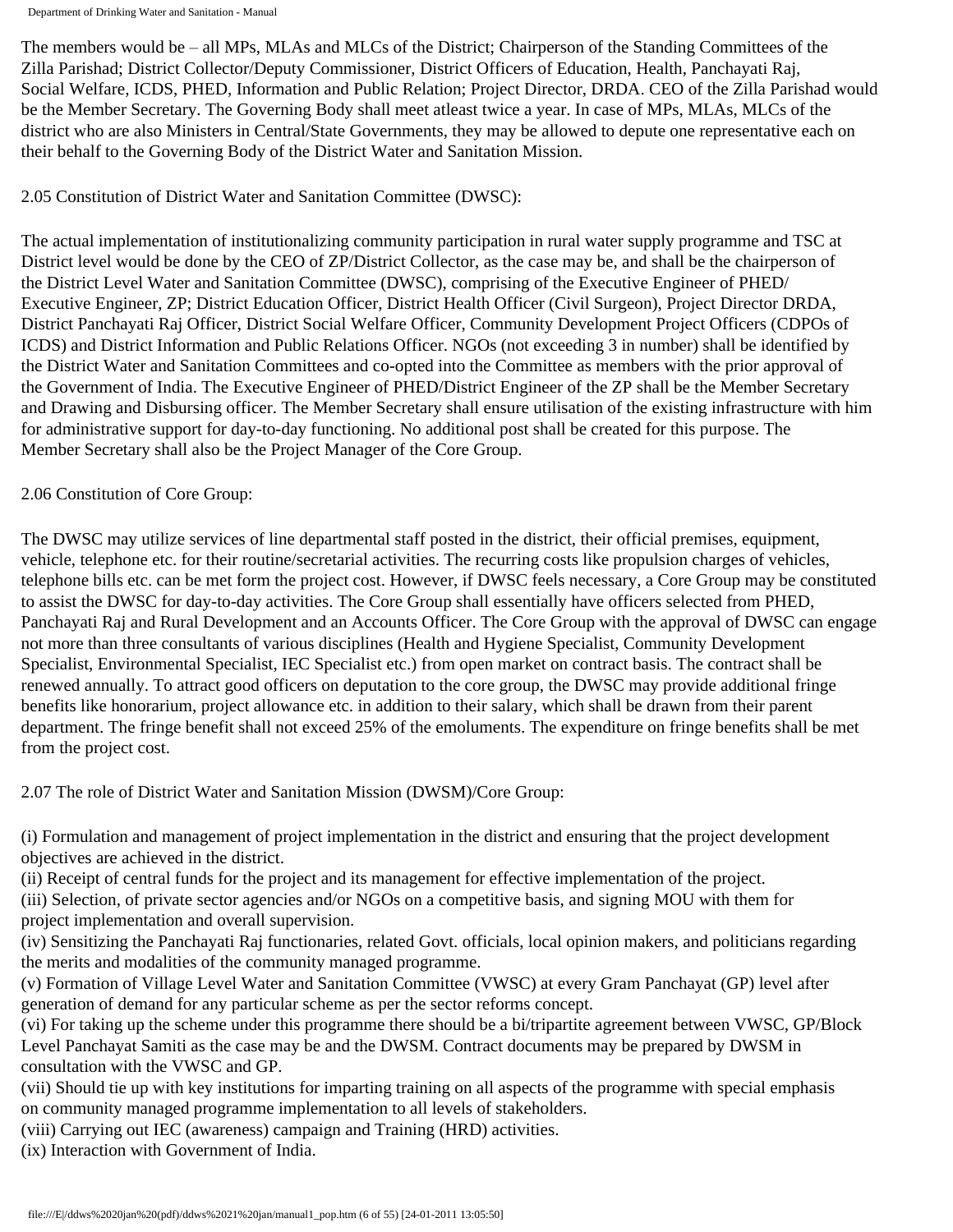2.08 Constitution of Village Water and Sanitation Committee (VWSC):

(i) To be set up after the demand for any particular water supply scheme is generated as per the sector reforms concept explained above.

(ii) To be set up in each Gram Panchayat for implementation of Water Supply Scheme of their own choice with active participation of the villagers. In case the scheme covers more than one GP, such Committee may be constituted by involving representatives from all concerned Panchayats.

(iii) The membership of a VWSC may consist of about 6 to 12 persons, comprising members of Panchayat. Women, SC/ STs and poor sections of the village may be given due representation in the VWSC. Provision may also be made for cooption of other stakeholders, subject matter specialists, etc.

(iv) This Committee shall function as a committee on Water and Sanitation of the Gram Panchayat. In case a scheme encompasses more than one GP, a similar Committee may be constituted under the Block level Panchayat Samiti. These committees should be an integral part of the Village Panchayat / Block Panchayat for which, if necessary, appropriate amendments in the State Panchayati Raj Acts / Rules / Byelaws may be made.

(v) The composition and functions of the VWSCs can be regulated by a set of bye-laws under the State Panchayati Raj Act. (vi) Till such time as States make suitable amendments in accordance with the above for composition and functions of VWSCs, suitable Government orders to that effect may be issued.

2.09 Role of Village Water and Sanitation Committee (VWSC):

The role of VWSC will be:

(i) ensuring that the GPs take up the issues related to this programme in each Gram Sabha meeting;

(ii) ensuring community participation and decision making in all scheme activities;

(iii) arranging community contributions to capital costs, in cash or kind (land, labour or materials) or both;

(iv) Opening and managing bank accounts for depositing community cash contributions and for management of project funds that may be solely channeled through them;

signing on behalf of the community, various agreements with the DWSM; planning of water and sanitation activities;

(v) procuring construction materials/goods and selection of contractors for construction activities related to RWS and Sanitation sectors;

(vi) supervision of construction activities related to RWS and sanitation sectors;

(vii) signing off on all completed works and community development activities;

(viii) commissioning and eventual takeover of completed water supply and sanitation works through a joint inspection with DWSM;

creating hygiene awareness;

collection of funds through a tariff system for O and M of water supply and sanitation works;

(ix) managing and financing of O and M of the services, on a sustainable basis;

(x) empowering of women of the villages for day to day O and M of the scheme; and

(xi) participation in HRD and IEC activities in other villages after completion of the scheme in own village.

2.10 NGO Networking:

The three NGOs selected to be members of the District Water and Sanitation Committee shall be responsible for implementation of social mobilisation and institutionalisation of community participation in RWSP and TSC in the villages, through the networking of volunteers (motivators). Wherever good and active NGOs are not available in a district, the District Water and Sanitation Committee shall identify appropriate alternative mechanisms involving PRIs, youth, Anganwadis, NSS, Nehru Yuvak Kendras, NCC, Bharat Scouts and Guides etc.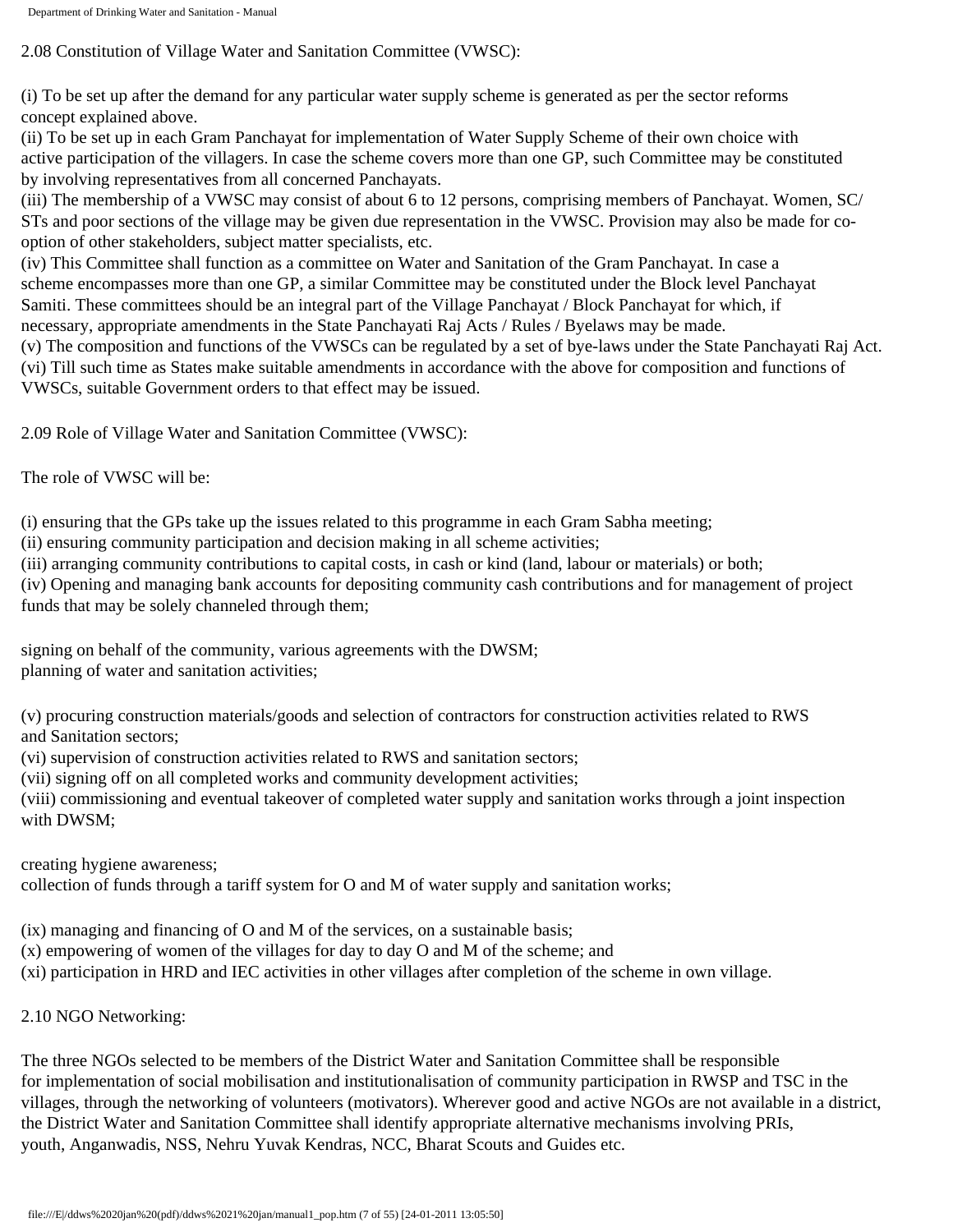2.11 Sequencing Project Activities

Scheme Cycle

During project preparation, a detailed project implementation schedule would be developed for a three-year project implementation period. The project would follow a scheme cycle not exceeding 36 months consisting of four distinct phases and a post project completion phase:-

2.11.1 Institutionalisation Phase – Not more than 3 months:

This comprises of -

(i) formation of SWSM, DWSM and DWSC and establish linkages with PRIs;

(ii) opening of bank accounts for receipt of funds from the RGNDWM;

(iii) generation of base line data;

(iv) identification of NGOs/ training institutes, etc. for various activities;

(v) monitoring mechanism to be put in place (familiarizing the proforma, questionnaire for obtaining information from the field and submitting information to the Government of India); and

(vi) initiate action for amendment of State Panchayati Raj Acts/Rules/Bylaws for constitution of VWSC.

2.11.2 Sensitisation and Identification phase - Not more than 12 months:

This would involve –

(i) Sensitisation and awareness creation among implementers (Government functionaries/ political representatives/PRIs/ NGOs/etc.) at all levels through various communication channels about the programme

(ii) Assessment and analysis of the existing water supply and sanitation systems (village-wise) through primary data collection (iii) Analysis and identification of the villages to be taken up in the various phases depending on demand by the beneficiaries and the available resources:

(a) For Water Supply – each phase may comprise of construction of new schemes, augmentation and/or rejuvenation of the existing systems and handing over of the complete (acceptable) systems to village Panchayats.

(b) For Sanitation – The phase may comprise of setting up of RSM/Production Centre (PC) as an alternate delivery mechanism - Habitations where implementation is to commence immediately to be identified (preferably NC/PC habitations and those where the success rate is likely to be fast, higher and sure) and intimated to the Government of India; (iv) Agencies for IEC, HRD to be identified and intimated to the Government of India along with explanation of HRD and IEC strategy;

(v) IEC campaign for awareness creation and demand generation;

(a) IEC campaign should clearly give the following messages:

- 1. The beneficiaries will own the assets created;
- 2. The Government will not maintain the assets created;
- 3. This is the one time investment in the district;
- 4. On completion of the project, the district will be considered fully covered;
- 5. Two or more alternative technologies suitable to a particular area along with information regarding its capital cost,

the beneficiary share, the O and M cost, the replacement cost etc. in respect of each technology;

- 6. Full O and M and replacement cost and part capital cost is to be borne by the beneficiaries;
- 7. Importance of water quality monitoring and surveillance;
- 8. Importance and benefits of water recharging activities;
- 9. Possible technologies for water recharging activities in the area;
- 10. Importance of sanitary latrines; and
- 11. Any other local issues pertaining to the area.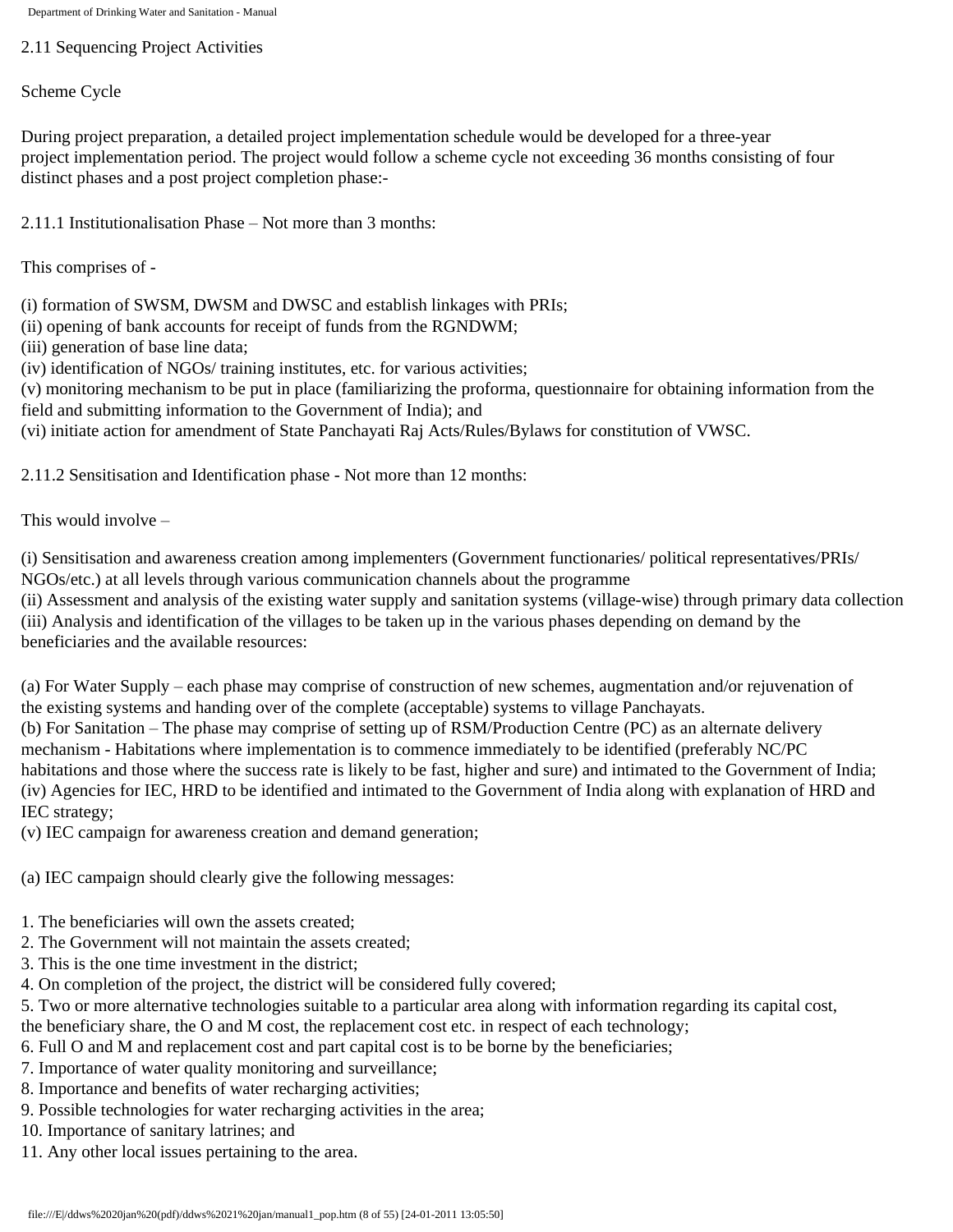(b) Various IEC modules to be prepared accordingly giving the above information.

- (c) IEC modules to be prepared in the local language also.
- (d) Agencies for preparation of the above modules and carrying out IEC activities to be identified.

(vi) Training activities to equip the villagers for implementation and operation and maintenance and management of schemes of their choice. Training to be given at the following levels:

1. Department Level

a) Behavioural sciences – interaction with the villagers.

b) Sociological aspects.

c) Importance of traditional schemes – needs to be propagated.

d) Trainers' training to train villagers for installation, O and M, water quality testing, water recharging and harvesting technologies.

## 2. District Level and NGOs

a) Management and supervision of project implementation.

b) Identification and selection of agencies for various activities of the project.

- c) Recruitment (on contract basis) of experts as per the requirement.
- d) Monitoring of physical and financial progress collection of data and submission to the Govt. of India.
- e) Various IEC campaigns to be carried out and related behavioural sciences interaction with people.

f) Record keeping and documentation of project implementation – both progress and process activities.

3. Village Level (VWSC)

a) Record keeping – financial management, transparency, maintenance of minutes of proceedings of VWSC meetings, developing bye-laws.

b) Communication with villagers – IEC activities

c) Technical matters like installation, specification of various components, procurement procedures, contracting procedures, etc.

d) Matters related to O and M, replacement of the schemes, water quality monitoring, water harvesting structures etc.

(during and after implementation of the chosen scheme)

- e) Collection of funds capital cost share, monthly O and M cost, maintaining its records
- f) Crisis/conflict management
- g) Social audit through Gram Sabha.
- 4. Villagers (selected/interested villagers)

a) Technical matters like installation, specification of various components, procurement procedures, contracting procedures, etc.

b) Matters related to O and M, replacement of the schemes, water quality monitoring, water harvesting structures etc.

(during and after implementation of the chosen scheme)

c) Collection of funds – capital cost share, monthly O and M cost, maintaining its records

d) Crisis/conflict management

The technical activities will also include the preparation of manuals/modules for the above training in the local language and identification of agencies for the above and getting it done.

(vii) Getting the schemes of their choice identified by the villagers (decision making process). (viii) Creation of Village Water and Sanitation Committee (VWSC) and opening their accounts.

2.11.3 Scheme/System Planning - Not more than 9 months:

This comprises of -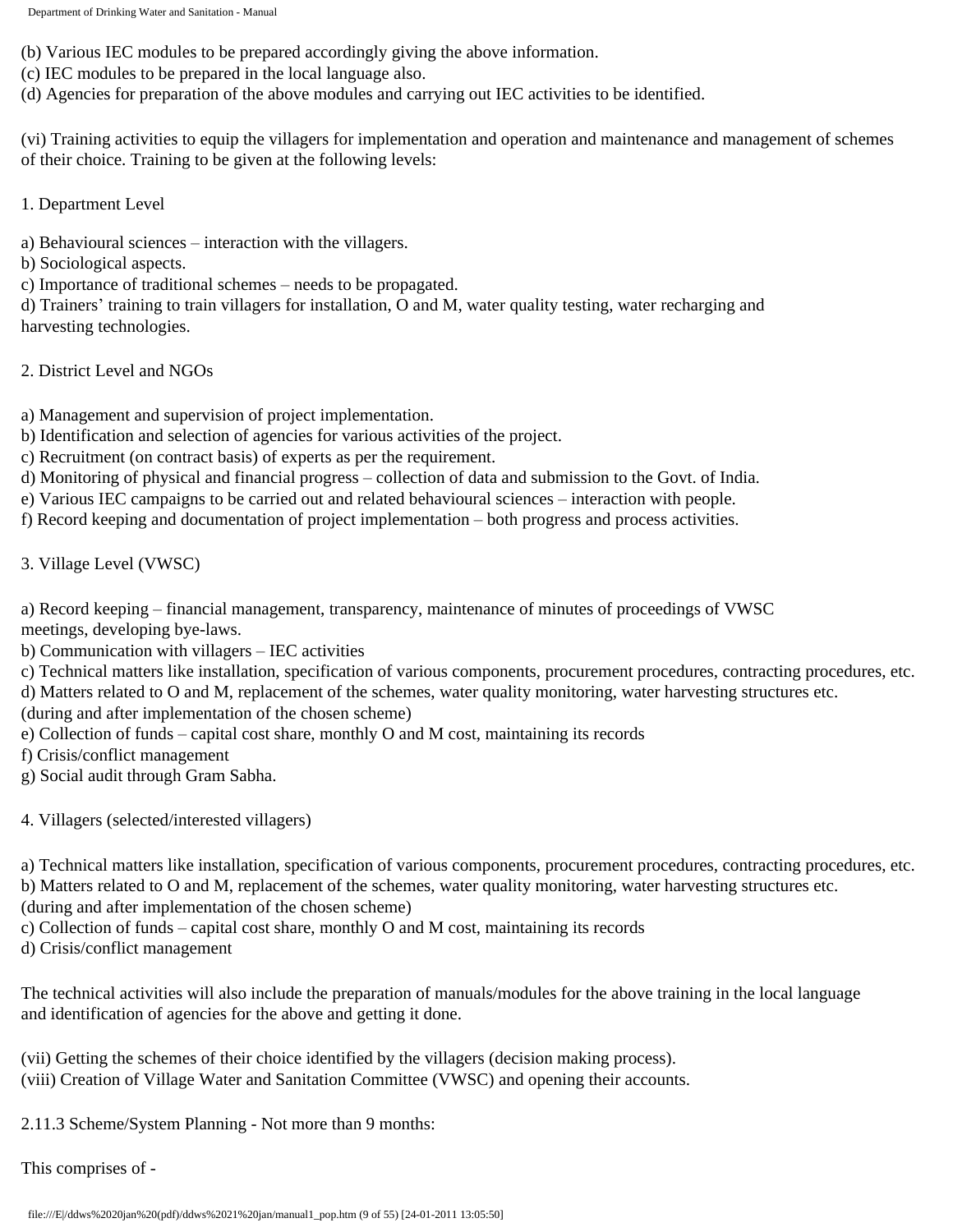(i) rough design and estimation of the water and sanitation schemes/units based on the community's choice.

(ii) consensus on the most appropriate scheme based on affordability and technical feasibility.

(iii) promote awareness and training campaigns for collection of people's contribution and its deposit in VWSC account.

(iv) collection of part (percentage to be decided by DWSM in consultation with the VWSC) of the beneficiary's

contribution for starting detailed planning and designs of the water supply schemes. In case of sanitation, it may be as per the Restructured CRSP guidelines (TSC).

(v) detailed designing, planning, estimation and seeking approval of the competent authority as decided by the DWSM. In case of household latrines, it should be as per the beneficiary's choice and affordability.

(vi) identification of the contractors and assigning the job for implementation.

(vii) release of Government share from DWSM to VWSC account.

2.11.4 Implementation and Commissioning/Handing over-12 months:

This comprises of –

(i) Collection of the balance beneficiary contribution in terms of cash or kind or both (contribution in terms of labour and kind should be quantified and treated as the cash contribution of such contributors and a proper record of the same must be maintained).

(ii) Procurement of materials – the VWSCs shall purchase the materials. No centralized purchasing be done. However, in exceptional cases and as the situation demands with regard to certain items, centralized purchasing may be resorted but only with due consultation with the VWSCs. The DWSM shall guide and assist VWSCs to ensure that standard quality of materials is purchased.

(iii) Execution of work – actual implementation of the scheme chosen by the villagers.

(iv) Supervision by VWSC and DWSM for water supply and community based sanitation schemes. In case of household latrines, joint supervision by the NGO and the beneficiary is necessary.

(v) Completion, commissioning and handing over of completed scheme to the villagers/PRIs/ VWSCs for its continued O and M and replacement.

(vi) Awareness and training campaigns for water quality monitoring and surveillance.

(vii) Development of data base with updating mechanism.

(viii) Training to VWSC and selected villagers for O and M, etc. as explained earlier at sensitizing stage.

(ix) Monitoring and evaluation of the scheme by the VWSC.

(x) Participation of the VWSC whose scheme has been completed, in awareness and training campaigns in other parts of the district.

(xi) A continuous process of monitoring and evaluation, review and mid-course correction (if any required) will be carried out by the DWSM, SWSM/State Government, RGNDWM and implementing agencies.

All the above four stages may co-exist at the same time at any given point of time in various places within the same district.

2.11.5 Concurrent activities during and post project implementation (Operation and Maintenance Phase):

This would involve the following activities –

(i) Introduce community based appropriate water quality monitoring and surveillance;

(ii) Development of data base with mechanism of updating;

(iii) Monitoring and evaluation of all aspects of the project;

(iv) Analysis of the data base generated and taking up corrective measures, if required;

2.12 Once the strategy of the reforms is demonstrated successfully in the pilot districts, the responsibility for implementation of this innovative concept in other districts can directly be discharged by PRIs in conformity with the principles envisaged in the 73rd Constitution Amendment.

CHAPTER III FINANCIAL RULES FOR SWSM, DWSM AND DWSC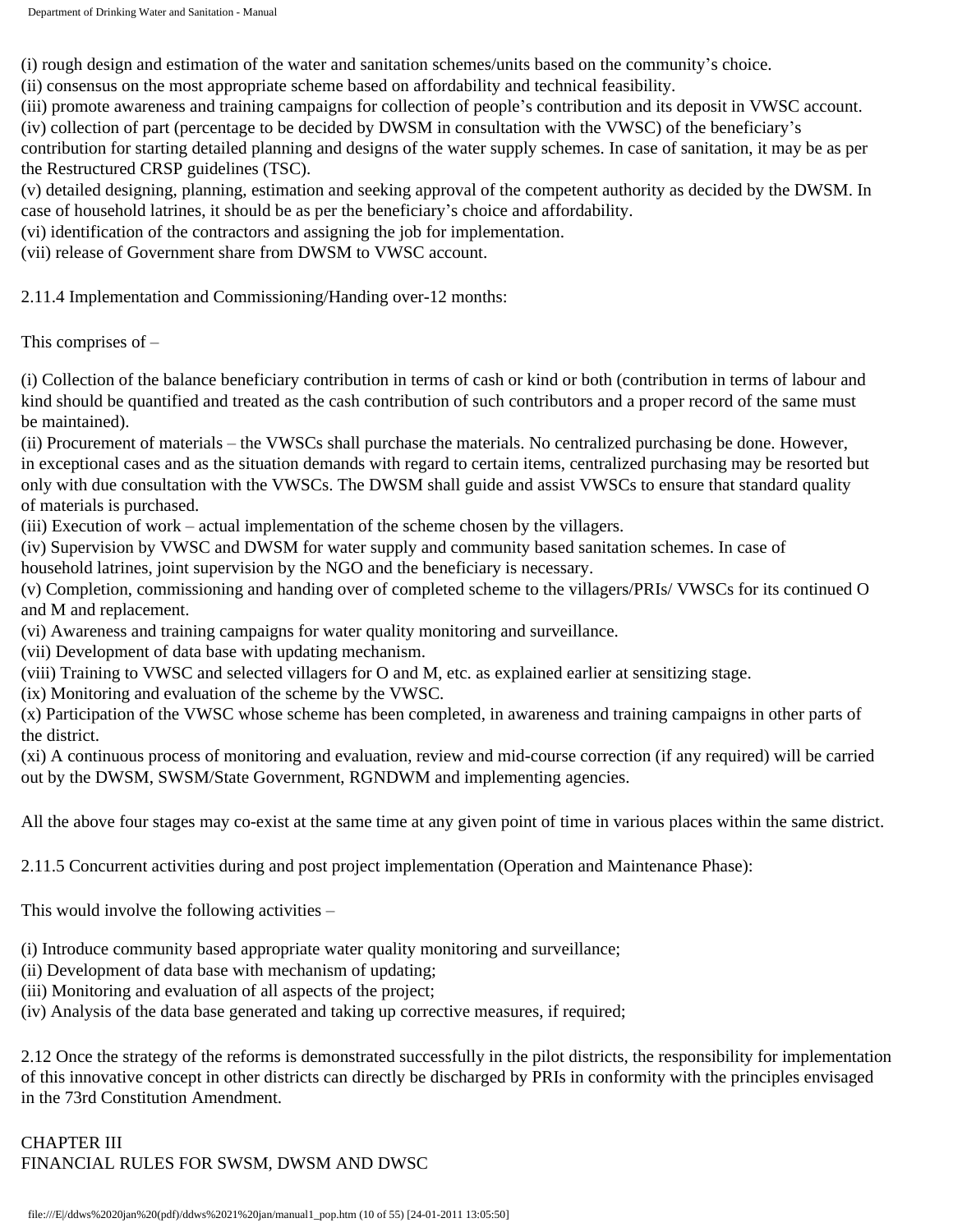## 3.01 Types of Fund

There are two types of cost involved in implementing the project:-

1. Scheme Cost:- This will include the project related cost e.g. consultancy charges, community development component of the project, construction work related to the project and expenses of service agencies, consultants and contractors and support organisations.

2. Over Head/Cost:- All the remaining expenses other than scheme cost shall be called overhead expenses. The establishment expenses of SWSM and DWSMs/DWSCs shall come under this head.

3.02 Fund transfer

The diagram of fund flow is at Annex-FM-1. Activities, along with the trigger for each activity, related with the flow of funds, are given at Annex-FM-2.

The RGNDWM will transfer 30% of funds to DWSM no sooner the Mission sanctions the project and the subsequent funds will be transferred depending upon the progress of implementation based on the recommendations of the experts visiting the projects.

The funds received by the DWSM shall be kept in a savings bank account in State Bank of India or its associates. Only single bank account shall be operated for the project, account number of which shall be available with RGNDWM. The funds shall further be utilized for the activities through VWSC, SO and Service Agencies.

## 3.03 Annual Work Plan

(i) The Annual Work Plan shall necessarily contain the Budget Estimates, Revised estimates to the transactions connected with the Project along with Physical targets for various phases of the project.

(ii) The different stages involved in obtaining funds for the project execution for ensuing year are mentioned below:-

- a. Preparation of Annual Work Plan (AWP) of activities by the Core Group [ 7 th Nov ]
- b. Submission of AWP to DWSC [ 20th Nov]
- c. Submission of funds requirement by DWSC to RGNDWM [ 30th Nov ]
- d Sanction of funds by RGNDWM to DWSC [ 31st March ]
- e. Readjustment of budget estimates by DWSC after sanction

of funds by RGNDWM [ 15th April ]

(iii) In formulating the Annual Work Plan, the following points have to be kept in mind:

(a) the Project completion schedule as laid down in the guidelines;

(b) each activities should be subjected to critical analysis and realistic targets fixed for the year with reference to the various components;

(c) the annual work plan should highlight the critical work as well as delays, if any. The annual work plan for the District shall be approved by the DWSC;

(d) the Core Group shall prepare the budget estimates for ensuing year which shall be an integral part of annual work plan. The budget estimates will have actual expenditure upto 30th September, revised budget estimates for current financial year and budget estimates for the next financial year. The format to be used for preparing budget estimates is given as Annex-FM-3. (e) The Annual Work Plan approved by the DWSC shall be sent to RGNDWM.

(f) To ensure the smooth fund flow, the DWSC shall prepare monthly/quarterly cash flow statement for next year in advance.

(iv) Reappropriations of Budget: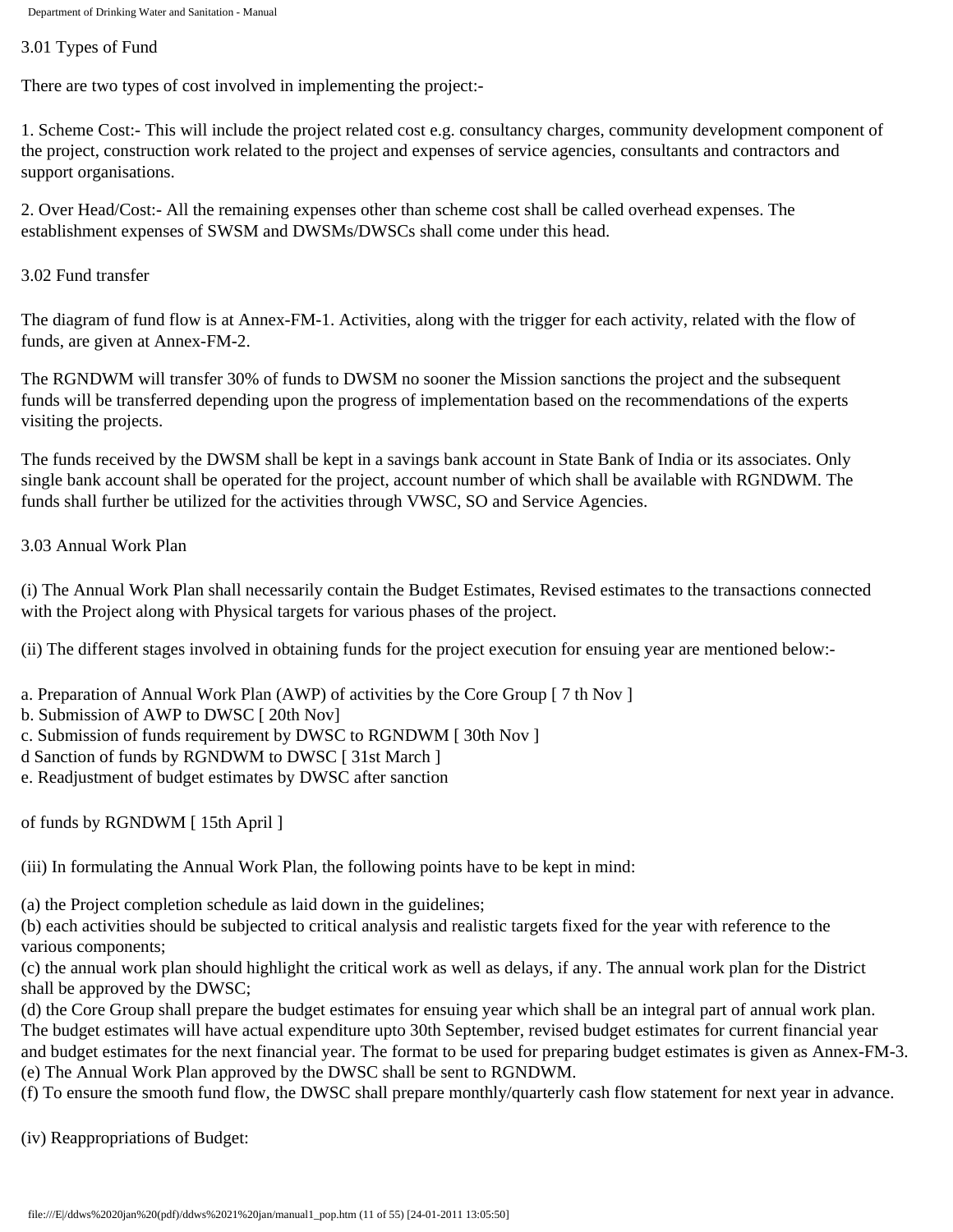(1) The Core Group shall be authorised to reappropriate an amount up to 20% of original allotment against each line item in each main item.

(2) Any appropriation from a line item exceeding 20% of original allotment shall be approved by DWSC.

(3) The DWSC shall hold right to reappropriate any amount from one to another subject to the availability of main item funds.

3. 04 Accounting System:

(i) The accounting system is based on double entry book keeping system.

(ii) A receipt and payments account should be prepared on the basis of cash transaction as recorded in the cash book and posted in the ledger, under various heads of accounts.

(iii) Monthly expenditure statement shall be prepared from the ledgers maintained. Annual Income and Expenditure account and Balance sheet shall be prepared.

(iv) The main objective of this system is to provide uniformity among different DWSCs and to exercise adequate and appropriate control over all the expenditures and assets acquired as well as to ensure the protection and proper use of assets and the correct recording of financial transactions in the appropriate books and records. In addition, this system aims to safeguard assets against wastage, fraud and misappropriation by ensuring accuracy and reliability in the records maintained by employees at different level of the organization structure.

3.05 Delegation of Powers:

(i) For effective control over expenditure, it is essential to determine the number and status of persons authorized to approve expenditures and sign cheque, the limitation of their authority, and the minimum number of signatories required for operation of bank accounts.

(ii) The DWSC shall have full powers to sanction an item of capital or revenue expenditure which can be recurring or non-recurring in nature subject to overall guidelines given by the RGNDWM/SWSM/DWSM. The Chairperson of DWSC shall have powers to approve an item of expenditure subject to maximum of Rs. 5 lakhs and subject to the monthly ceiling of Rs. 10 lakhs. Such approvals by the Chairperson shall be placed before the DWSC for information.

(iii) The Member Secretary shall be authorized to sanction an item of expenditure not exceeding Rs. 1.00 lakh subject to monthly ceiling of Rs. 10 lakhs.

(iv) The community with the assistance of SO will prepare the design and estimates of its scheme(s), which will be submitted alongwith other plan of community development activities. The Portfolio Manager will forward the same to the Core Group with his comments. The Engineer of the Core Group shall get checked the design and estimates and other plans himself or through SA for engineering designs and drawings and offer his comments for any improvement and shall specifically give his comments on cost of the scheme vis a vis standard rates and prices, duly approved by the DWSC. For finalising the rates, the PHED schedule rates linked with cost index or market rates whichever is lower, should be taken into consideration. The efficacy of plan for Community Development Activities and its financial aspect shall be examined by the Core Group. The Core Group shall provide its technical approval on the engineering and Community Development plan of the Community. After the technical approval, the administrative and financial approval shall be accorded by the DWSC. It is advisable for DWSC to finalise norms for checking of the engineering and Community Development plans of the Community. The DWSC should review these norms every year. The representative of SO and Community must be involved while finalising the norms.

(v) The DWSC shall also approve the formats of the contracts/agreements/MOUs, which are essential for execution of the project.

(vi) The Project Manager shall sign these contracts/agreements/MOUs on behalf of the DWSM.

3.06 Authorization of Payments:

(i) All cheques shall be issued with the joint signatures of Member Secretary, DWSC and Accounts Officer. Issuance of cheques under a single signature is not advisable.

(ii) All payments must be supported by documents such as bills, receipts and cash memos. Form in FM-4 should be prepared based on the bills, receipts and cash memos.

(iii) Payments exceeding Rs. 1000/- shall always be made by crossed cheque.

(iv) In the case of payment by cheque, the word: CASH" should be deleted from the top of the voucher. Similarly, the word "Bank" should be deleted for cash payments and both cash and bank should be deleted for journal voucher.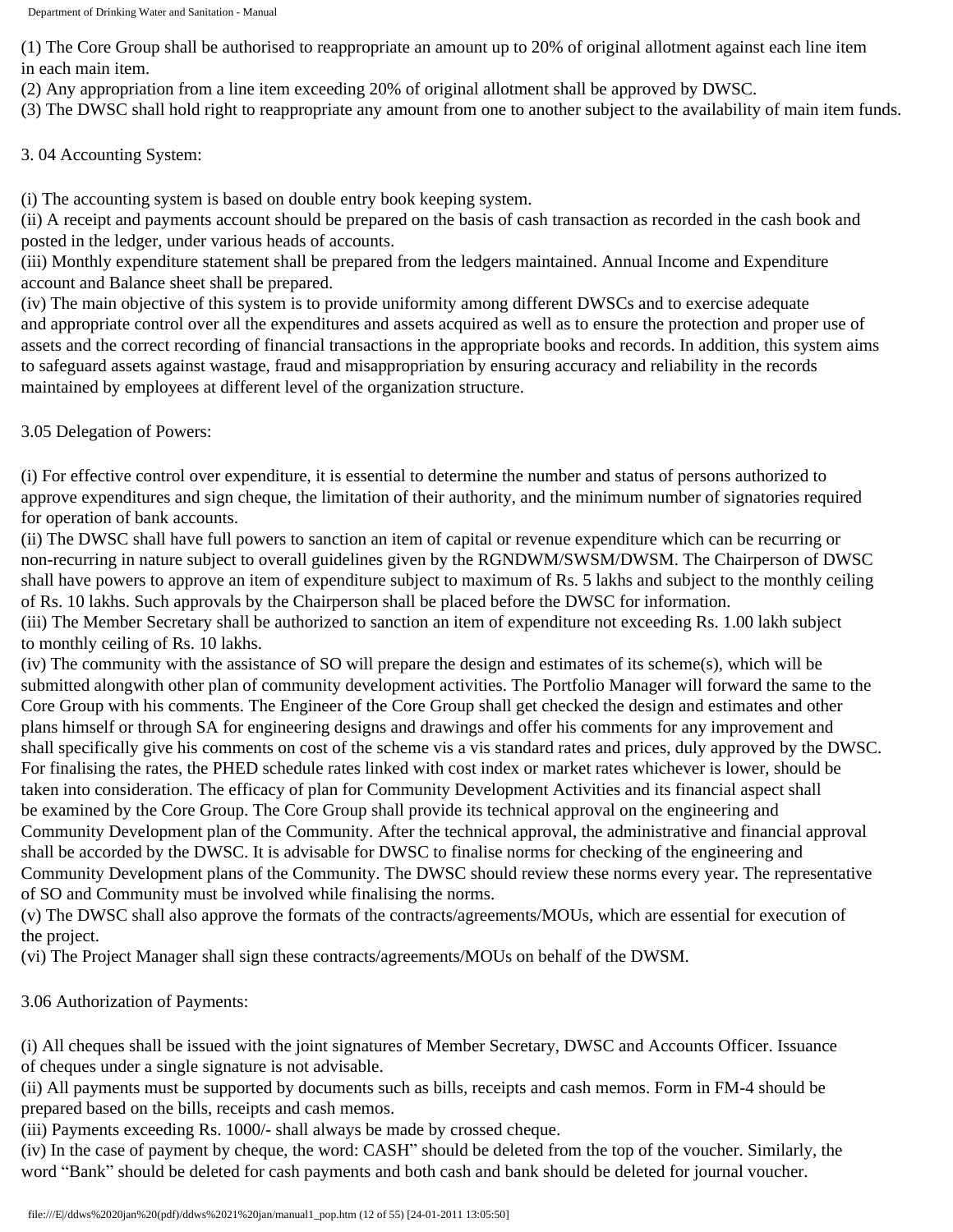(v) After receiving all the supporting document for a payment the Accounts Officer of DWSM shall prepare voucher in form FM-4. He should sign the form, obtain the approval of the competent authority before the payment is made. Accounts Officer should make the confirmation of budget balance of the concerned line item before effecting payment.

(vi) When disbursing the payments, the Accounts Officer should obtain the signature of the payee or his authorized representative acknowledging receipt of the cheque or cash as the case may be. This signature must be affixed in the appropriate space on format of voucher.

(vii) Prior to payment a copy of the purchase order should be obtained from the person responsible for such receipt, and should be attached to the voucher.

(viii) Accounts Officer should also ensure before passing the payment of any supply of materials/ assets that those items have been entered in store ledger/ stock register and folio no. of such ledger / register should be mentioned in the goods receipt note. The measurement and quality of those items should be approved by Project manager on goods receipt note. (ix) Prior to payment for services, a copy of the order authorizing the engagement of the person concerned for a particular job or assignment, details of the person like address, work background, etc., and a statement of the completion of the job or assignment should be obtained and attached to the voucher. When a cheque payment is made to any firm an official receipt should be obtained. The receipt should be attached to the voucher.

(x) Counterfoils of cheques issued should bear the payee's name, amount, the date of issue, voucher no. and initials of the signatories.

(xi) Cheque book / money should always be kept under lock and key under the safe custody of the Accounts Officer. (xii) Cancelled cheques should be retained with the cheque books. The corners of the cheque should be torn off as a measure of safeguarding against any misuse in the future. The word VOID should be written over the cancelled cheques. (xiii) Payment must be posted to cash book daily.

(xiv) In order to carry out the day to day Petty Cash payment of miscellaneous nature, an imprest of Rs.5000/- should be sanctioned and paid through cheque to a staff member of Core Group. He should be authorised to incur expenditure against approved items by Project Manager. He should be reimbursed the amount spent.

(xv) The advances paid to SOs for implementation of project will be adjusted at close of every financial year and on satisfactory completion of job and submission of audited accounts to SWSM/DWSM.

(xvi) The advance to the staff will be sanctioned on his requisition in form FM-15.

3.07 Payment to SOs and SO/VWSC and SAs

(i) The payment against cost of Sensitisation and Identification phase shall be reimbursed to SO along with the planning phase contract.

(ii) The payment of planning phase to SO will be done in 3 installments at the rate of 30%, 40% and 30% of total contract amount, and audit of planning phase contract will be carried out after second payment is made.

(iii) The payment of implementation phase will be given to VWSC. The payment shall be in the installments, which will be in the proportion of the community share collected.

(iv) The payment of SAs shall be made as per the terms and condition of the contract, however advance will be paid to SAs with proper security.

# 3.08 Receipts of Money:

(i) Project will receive funds from Government of India as grant subject to the terms and conditions stated in the Guidelines and sanction letter.

(ii) All receipts of money must be entered in the cash book on the same day they are received. Cash receipt in favour of the person/ agency from whom the money received, shall be issued. The money (cash or cheque or draft) received must be deposited in bank on the same day or deposited on the next day if money was received after banking hours. (iii) The receipt book shall be printed and registered by the DWSC for their use.

(iv) Confirmation from DWSC as to the total amount actually disbursed as against the budgeted amount should be obtained at the end of the project period for audit purpose. This is required when there is difference between the figure stated in the TOR and the amount actually received by the SOs.

## 3.09 Cash/Bank Book:

(i) All receipt and payment vouchers should be posted to the cash book, totalled and balanced daily. After balancing the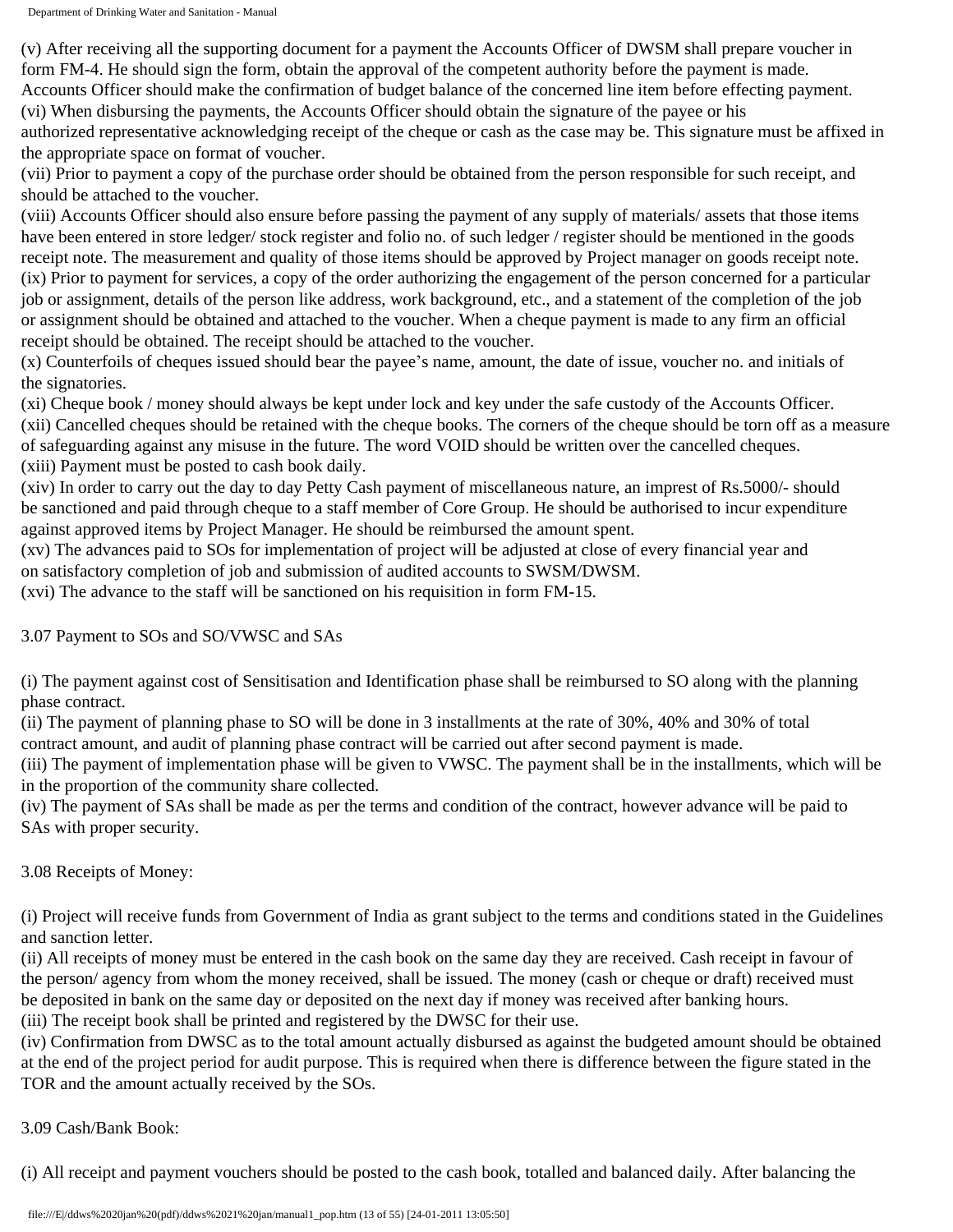amount it should be signed by Accounts Officer daily.

(ii) When the cash book is totalled and the cash balance extracted it should be tallied with the physical cash in hand. The Member Secretary can make surprise check of cash balance.

(iii) The cash book or cash sheet print out should always be reviewed and signed by the Drawing and Disbursing Officer on the last working day of every week and every month.

(iv) A proforma of cash book is illustrated in form FM-5. The cash book should be printed on both pages, all pages continuously numbered and bound in a book for durability and for serving the purpose of a permanent record. (v) The daily transactions (receipts and payments by individual vouchers) should be posted to the General ledger in form FM-6 from cash book stating the cash book folio and corresponding voucher to the general ledger for cross reference. (vi) There may be some debits or credits for bank charges, commission or interest, which will appear in the monthly bank statement. These items should be incorporated in the cash book in the following month so that the cash book balances agree with Bank balances.

# 3.10 Bank Reconciliation:

(i) Within ten days following the end of every month, a bank statement should be obtained from the bank.

(ii) Soon after receiving the bank statement from the bank the balance appearing therein should be reconciled with that shown in the cash book by preparing the bank reconciliation statement illustrated in form FM-7.

(iii) Each month the bank reconciliation statement should be carefully reviewed to investigate long outstanding cheques deposited or issued, or any other item for settlement.

(iv) All debits charged by bank for bank charges or commissions and all credits for the interest and other that appear in the monthly bank statement should be scrutinized carefully before accepting them as correct and before recording those debit/ credits in the cash book.

(v) Cheques older than 6 month from date of issue should be written back into the cash book noting the reference number and date of the payment voucher and liability towards concerning Head of Account be created for payment in future.

# 3.11 General Ledger:

(i) A general ledger as illustrated in form FM-6 should be maintained. All transactions (receipts/ payments) are to be posted as and when it incurred to the general ledger wherein a ledger folio should be opened according to the Line items under each head of account as given in form FM-13.

(ii) Posting to the general ledger should be made from the voucher, quoting the date, particulars, Voucher number and amounts. The ledger sheet should show the approved budget for each line item and the day to day transactions (receipt / payment), the cumulative transaction, and the balance available for the future utilization.

(iii) At the end of each month, ledger sheets should be balanced so that a financial report stating transaction (receipt/ payment) can be prepared and submitted to DWSC on the date required.

## 3.12 Fixed Assets:

(i) Where fixed assets such as furniture, typewriter, computers, refrigerators, fans, cars etc., are procured and paid for; it will be necessary to keep an accurate account of such assets for physical control and inventory.

(ii) To meet this requirement a Fixed Asset Register in form FM-8 should be completed and maintained wherein all particulars of the assets should be posted from the proper accounts immediately after the payment. The fixed assets register should show the details like name of supplier, quantity, make, identification number, value and location of each category of fixed asset held by the project.

(iii) An identification number for each category and each fixed asset item should be assigned for easy identification of the assets. These identification numbers should be painted on each item, and the numbers should be indicated on the fixed assets register for each asset.

(iv) The project manager should assign a responsible staff to maintain the fixed assets register and make entries therein from the appropriate accounts immediately after the payment for each item is made by the Accounts Officer. Someone else should be entrusted with the physical maintenance of their numbering and location.

(v) In order to make the entry in the fixed assets register, the cost and the life of the item must be above Rs. 1000/- and above five years respectively.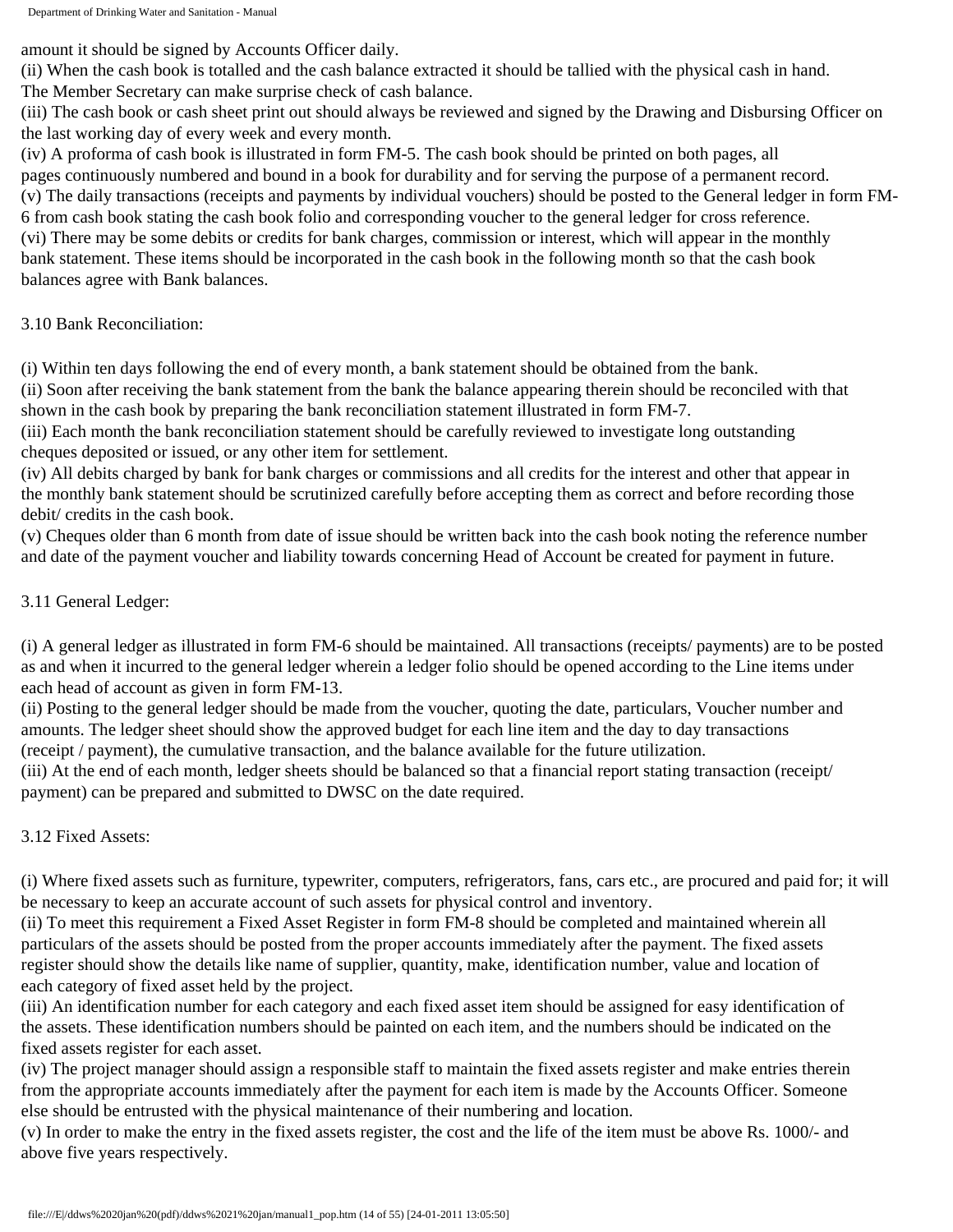(vi) Appropriate depreciation (preferably as per Income Tax regulations) should be charged to the assets and the same should also be taken in Income and Expenditure Account for each year.

## 3.13 Stores Accounting:

(i) An official, other than Accounts Officer, should be entrusted with the job of keeping stock register. (ii) The storekeeper of SWSM/ DWSC should maintain a stock ledger for entire receipt and issue of items purchased. The entry should be made in the stock ledger showing the name of supplier, quality, rate and specifications. (iii) All stocks received and issued should be posted in the stock ledger on a daily basis. The format for the stock ledger has been given in form FM-9.

## 3.14 Trial Balance:

(i) The Accounts Officer must prepare a trial balance for every month within ten days of the closing of the month with the cumulative amount from the first day of financial year from the general ledger and cash book on the form FM-10 showing the entire transactions of the month concerned under main heads of account. The details for all main heads of accounts should also be annexed in a separate sheet.

(ii) If the trial balance is not tallied, errors due to commission, compensation, omission should be checked and reconciled. Likewise the error of posting in between cash book and ledger should be checked and reconciled.

3.15 Income and Expenditure Account:

- (i) The Income and Expenditure Account shall be prepared in form FM-11 every year.
- (ii) For comparison purpose the figure of previous years shall also be given.

## 3.16 Balance Sheet:

(i) The balance sheet must be prepared for every financial year for reporting to the General Body through Executive Committee of SWSM/DWSM in form FM-12.

(ii) The balance sheet should show all balances of assets and liabilities account at close of the year with the comparative figure for previous period.

(iii) The Accounts Officer, Member Secretary and the Chairperson, SWSM or DWSM must sign the balance sheet, before forwarding it either for audit or to Executive Committee.

(iv) The necessary annexes to the balance sheet should be numbered in sequence and attached.

(v) The annual accounts alongwith balance sheet shall be subjected to audit by a Chartered Accountant appointed under appropriate rule of SWSM.

(vi) The audited annual accounts alongwith balance sheet and audit report should be placed before the Annual General Meeting of SWSM/DWSM for approval prior to 30th September of next year.

(vii) The audited annual accounts alongwith audit report after adoption by the Annual General Meeting of SWSM/DWSM shall be sent not later than 31st October of next year, to SWSM/DWSM for information.

(viii) The DWSC is required to send the audited annual accounts alongwith audit report duly adopted by the DWSM to RGNDWM.

3.17 To ensure the uniformity of bookkeeping at all levels, the Accounting or Budget Codes are developed for Sector Reform Pilot Project, which are given in form FM-13. The codes have four digits. The first two digits signify Main Account ("Primary Unit" of expenditure when compared with the Government Budgeting System). The other two digits signify the "Line Item" of expenditure. The expenditure head are upto '42' and Income is '51'. The accounting codes for Assets are from '52' to '84' and Liabilities from '85' to '99' for computerized accounting, the Control Accounting codes are also identified. These control codes are useful in report generation. (For example - the control code 1620 is the total expenditure on Institutional phase for a particular period).

## 3.18 Procurement Guidelines: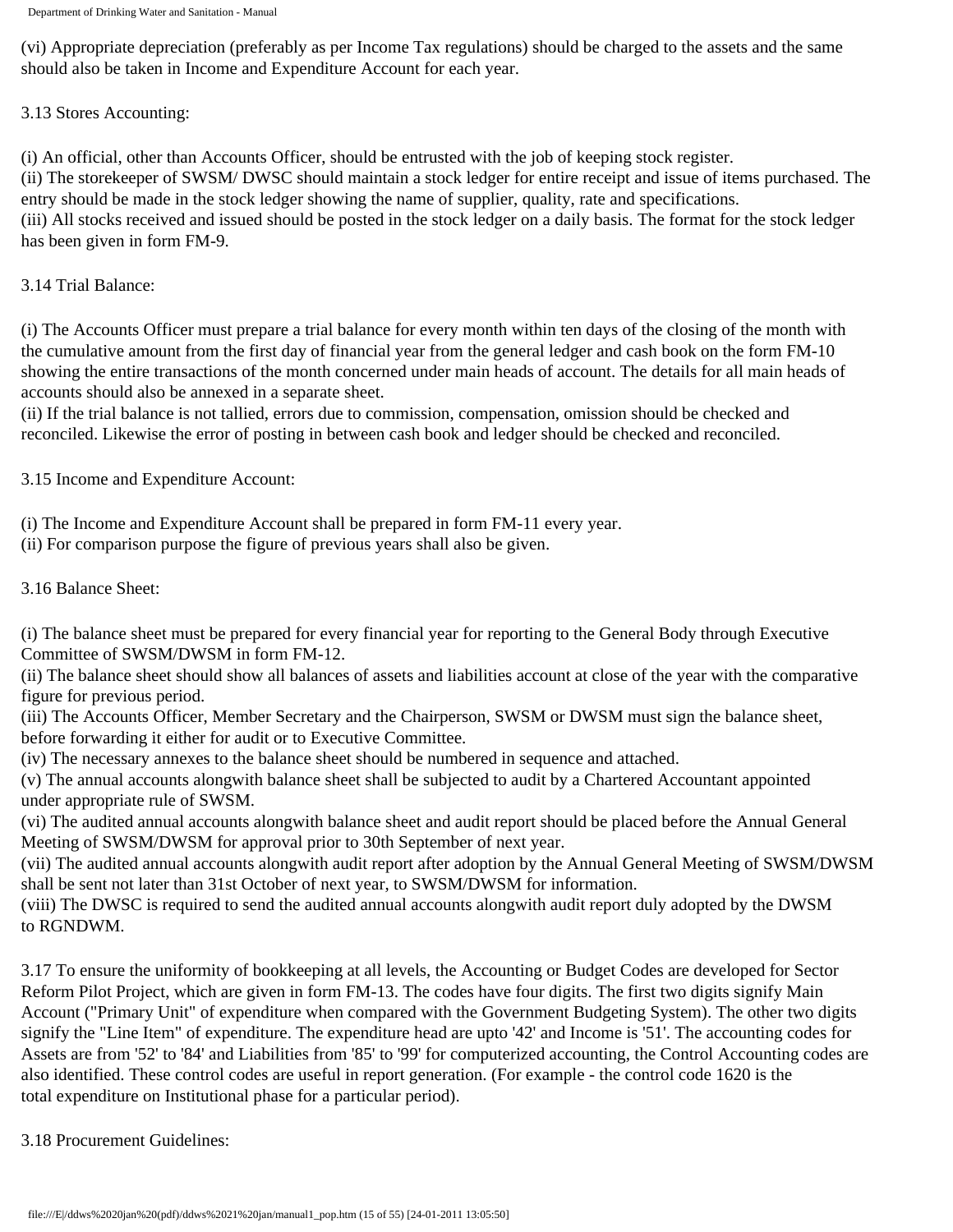(i) Procurement is defined as purchase of goods, equipment, materials, hiring of services for specialized jobs like construction supervision, training, IEC etc. and engaging contractors for works. The store entry is needed in the case of purchase of goods and a note of satisfactory service rendered is needed for the services and completion certificate for works is required.

(ii) Economy and efficiency should be the objectives of procurement procedures. Items/services should be procured within the budget amount, at the competitive market rates.

(iii) All procurement of goods, equipments etc. should be from bonafide registered firm with the Trade Tax/Sales Tax Department of the State.

(iv) Any exception to above rule (iii) should be noted with reasons by the Accounts Officer and approved by the Member Secretary.

(v) Any alterations, additions or deletion of above is subject to the prior approval of the DWSC.

(vi) The procurement of goods, equipment, material and services shall be done transparently and in the manner prescribed in the purchase laws, rules, codes and procedures of the respective State Government.

(vii) The contractors for works for regional schemes shall be recruited through competitive bidding procedure.

(viii) For hiring of consultants or services, following procedure shall be adopted :-

(a) A Terms of Reference (TOR), essentially incorporating the output required, input to be provided, manmonths

required, duration of assignment, qualification and experience of key personnels shall be prepared;

(b) The TOR shall be approved form the DWSC;

(c) Bids are invited from the reputed consulting firms in the most open and transparent manner. A database of reputed consulting firms should be prepared for future references;

(d) A shortlist of firms, not less than three or more than six, should be prepared based on the pre-determined evaluation criteria;

(e) The technical and financial offers be asked from the shortlisted firms by sending them the TOR and draft contract.

The technical and financial bids should be called to be filed in two separate covers;

(f) The technical offers should be evaluated on the basis of pre-determined criteria;

(g) The financial offer of only those firms, who have scored more than 75% marks in technical evaluation, should be opened;

(h) The lowest financial offer amongst the technically qualified bidders should be accepted; and

(i) For individual consultants, a committee should negotiate the financial offer with the consultant.

3.19 Audit:

(i) The statutory audit of SWSM/DWSM will be carried out annually by a Chartered Accountant in accordance with appropriate auditing principles consistently applied.

(ii) The statutory auditor shall be appointed by the DWSM from the panel of Chartered Accountants maintained by Accountant General of the State.

(iii) The statutory auditor shall audit all the vouchers and related records. He will also examine the accounts in view of rules, decisions of DWSC and SWSM/DWSM.

(iv) The CAG or Local Fund Audit Department may audit the accounts of SWSM/ DWSM.

(v) SWSM will review the annual audit reports of the DWSM and issue necessary instructions to the respective DWSM. SWSM will submit its annual audit report, along with review notes on the DWSM annual audit report to RGNDWM and the State Governments.

3.20 Financial Report:

(i) The Financial Report for each quarter by each DWSC in form FM-14 should reach to RGNDWM on the 5th of first month of the next quarter.

(ii) An interim Financial report for each advance given to SO or VWSC shall be submitted by the SO or VWSC in the format illustrated in FM-14. The Accounts Officer of DWSC should check the report. The following document must be attached with it :-

(a) Trial balance for the required reporting period;

(b) A bank statement and a bank balance certificate showing the balance in the bank;

(c) Cash balance in hand, and

(d) A bank reconciliation statement for the period in question.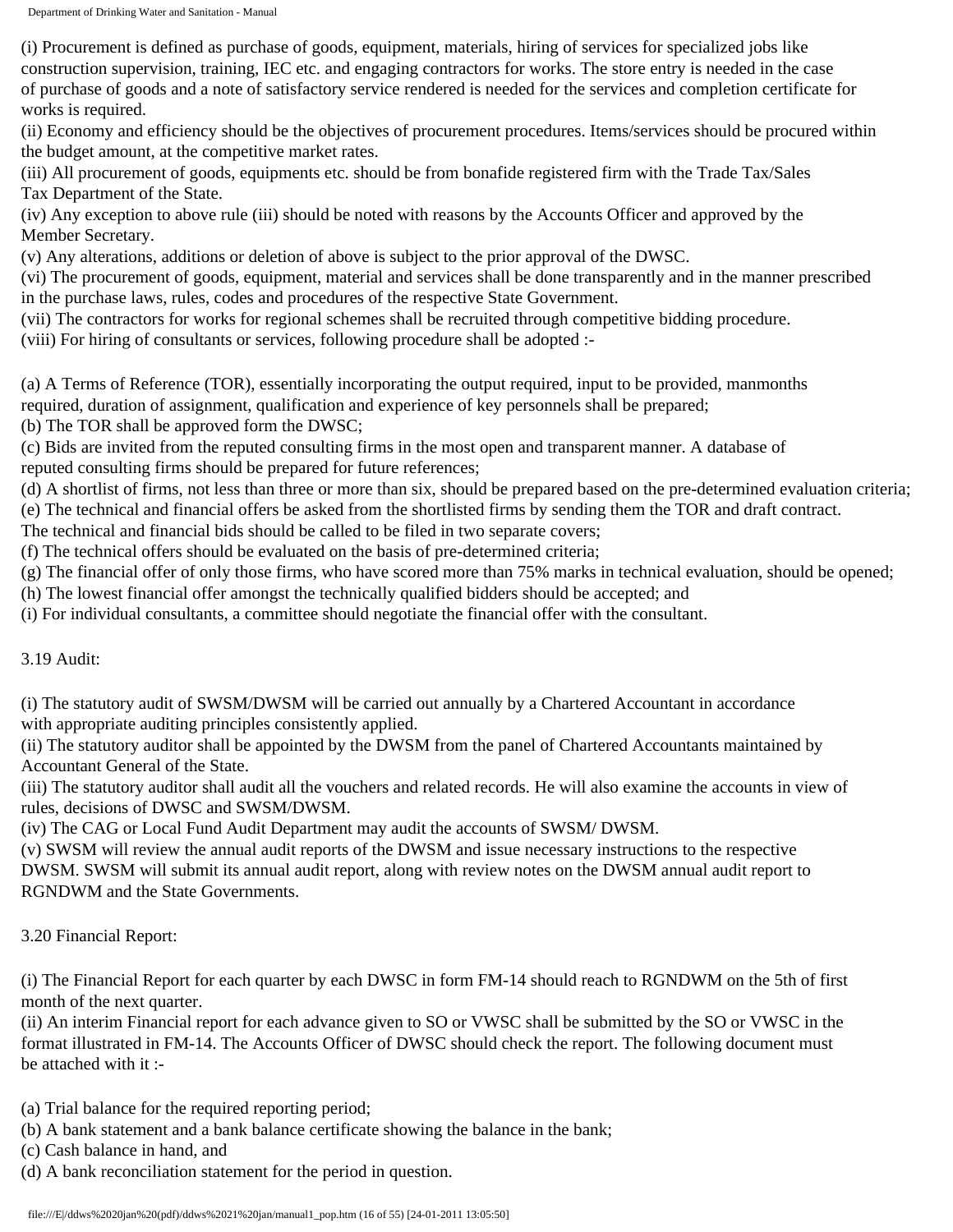(iii) The Accounts Officer should retain copies of all documents listed above for office record. The retention of these documents is necessary for auditing purposes.

3.21 Reporting To State Government/ Government Of India:

The SWSM and DWSM shall be responsible to submit periodical statements as prescribed from time to time by the State Government and Government of India.

3.22 Completion Reports:

On completion of a scheme the VWSC shall submit following documents to DWSM:-

(i) Completion certificate of scheme.

(ii) Accounts of the scheme.

(iii) O and M plan of the scheme for future.

3.23 Release Of Funds And Utilization Certificate:-

(i) 30% of the funds will be released by RGNDWM immediately after the project is sanctioned and subsequent releases to DWSMs will be as per the Guidelines issued by the Government of India;

(ii) The DWSM after completing the expenditures from VWSCs and DWSCs shall submit the utilization certificate duly signed by Chairperson and Member Secretary, DWSM to the Rajiv Gandhi National Drinking Water Mission and to SWSM; (iii) The DWSM shall retain all records evidencing such expenditure for which the utilization certificate was submitted; (iv) The RGNDWM shall release the funds to DWSM after compliance of the following :-

(a) utilisation certificate for previous releases and audit of accounts by the Chartered Accountant; and (b) report of the team of experts appointed by RGNDWM to monitor the implementation.

CHAPTER IV FINANCIAL RULES FOR SO and VWSC

4.01 Introduction

(i) The three years project implementation period has following four distinct phases and a post implementation phase (or Operation and Maintenance phase) :-

(1) Institutionalizing phase

- (2) Sensitisation and Identification phase (S and I phase)
- (3) Planning phase
- (4) Implementation phase

This is envisaged that the Support Organizations (Non-Governmental Organizations, Nehru Yuvak Kendra, Community Based Organizations, PHEDs, PRIs etc.) will provide technical assistance to the community in S and I, Planning and Implementation phase. The technical assistance may have various components like IEC, identification of villages, community development activities, construction activities, maintenance of accounts by the community in O and M phase etc. The SO will be engaged by the DWSC/VWSC on specific Terms of Reference (TOR) of the contract. The SO shall follow the general accounting principles. The VWSC representing the community shall also be responsible to maintain accounts though on more simplistic fashion. During the implementation phase, for involving the community in the construction process, the account in the name of VWSC shall be operated. This account will be opened during the Planning phase for depositing upfront cash contribution from the community.

(ii) Funds received from DWSM for a phase shall be deposited in separate saving bank account of SO in nationalized bank / gramin bank. The Project Manager DWSC shall authorize the SO to open a separate account. Separate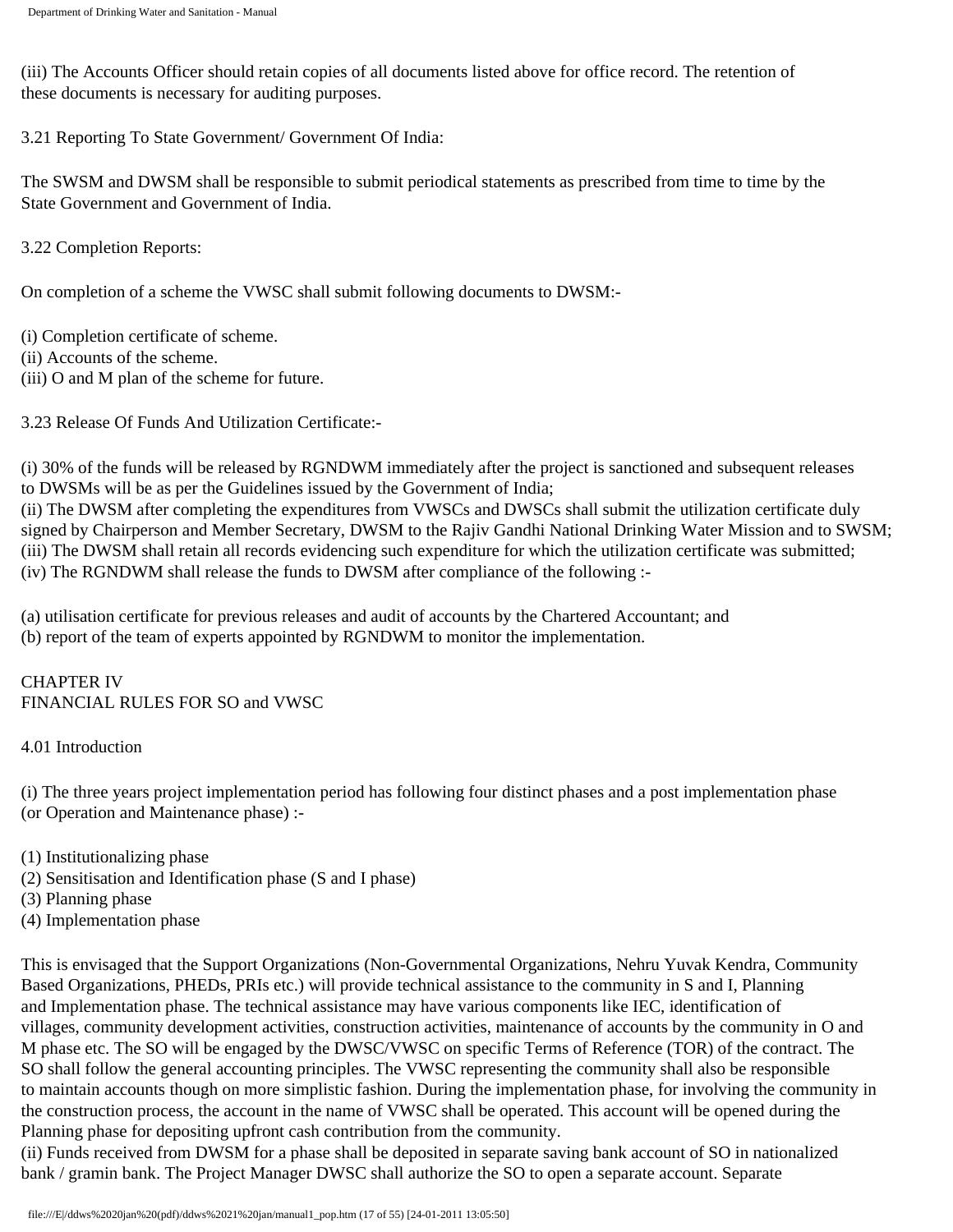financial statements shall be prepared and submitted by SO for each scheme/job.

(iii) Funds received from DWSM for Implementation Phase shall be deposited in the separate bank account in the name of VWSC. Withdrawals from bank for day to day expenses of scheme should be made under the joint signature of the two representatives of the VWSC, one of them will be Treasurer of VWSC. The VWSC shall be responsible for maintaining the books of accounts.

(iv) Payment exceeding Rs. 1000.00 shall be made by crossed cheque. The payments related to labour shall be made by drawing cash.

(v) Budget control is a tool of financial management. DWSM will approve the budget for each line item in the TOR. A total variation up to 10% between line items is permissible as long as the total amount for the contract is not exceeded. Any expected variation exceeding the 10% limit must be requested in writing to DWSC and prior approval be obtained in writing from the Project Manager before incurring further expenditure or to create any further liability. All variations in budget and actual expenses of line items must be fully justified and explained in the financial report submitted to DWSM. (vi) The SO or VWSC must report all unutilized scheme funds within specified time limit as stated in the terms of agreement. (vii) A bank reconciliation statement for each bank account must be prepared every month within 10 days of following month. Appropriate statements and bank balance confirmation certificate for the closing date of every month should be obtained from the bank and photocopy of the certificate be attached to the Bank reconciliation statement. (viii) Financial reports relating to the scheme must be submitted to DWSC by the given due date as stated in the terms of contract. Authorized representative of SO should sign the financial report for Sensitisation and Identification Phase and Planning Phase and that of VWSC for Implementation Phase. Figures in the financial report should tally with the figures in account books under various head of accounts for actual receipt and payment incurred within the approved Budget. The format for financial report in form of statement of expenditure liabilities and trial balance are enclosed as FM-16, FM-17 and FM-18 for Sensitisation and Identification Phase, Planning Phase and Implementation Phase respectively. (ix) The SO/VWSC should report their actual expenses in comparison to budget with previous period expenses for the reporting period as defined by the DWSM and the expenses for the reporting period and the expenses up to date. The financial reporting format is stated in FM-16, FM-17 and FM-18. The format for such reporting should be prescribed by the DWSM from time to time. Care should be taken to minimize the paper work by seeking information only once in a given period.

(x) Financial reports should follow the physical report on the format prescribed by the DWSM from time to time. All financial reports should be supported by the documents indicated in the TOR.

(xi) SO/VWSC should not deviate from the instructions or formats stated herein. However, if a change is considered necessary to meet the requirements of a particular scheme, a written justification of the change should be submitted to DWSM for approval.

4.02 Accounting System:

(i) The accounting system is based on double entry book keeping system.

(ii) Monthly trial balance should be prepared from the ledger maintained. The SO/VWSC should prepare the final accounts in form of statement of expenditure as prescribed in format FM-16, FM-17 and FM-18 for Sensitisation and Identification Phase, Planning Phase and Implementation Phase respectively.

(iii) The main objective of this system is to provide uniformity of system between SOs and VWSCs. The other objective is to assist Team Leader and Accounts Officer of SO and Chairperson/Treasurer of VWSC in exercising adequate control over all the expenditures and assets acquired as well as to ensure the protection and proper use of assets and the correct recording of financial transactions in the appropriate books and records. In addition, this system aims to safeguard assets against wastage, fraud and misappropriation by ensuring accuracy and reliability in the records maintained. Routine checking by Team Leader as to the proper implementation of the system and the performance of staff members is essential for the proper administration of the project.

(iv) The formats should suitably be modified by the DWSM.

4.03 S and I and Planning and Implementation Phase

The SO/VWSC should submit the proposals for entering into the contract of the S and I, Planning and Implementation phase. In so far as the estimates are concerned relating to the materials, training, survey, evaluation, construction, community development activities etc., these estimates should be prepared for each community separately.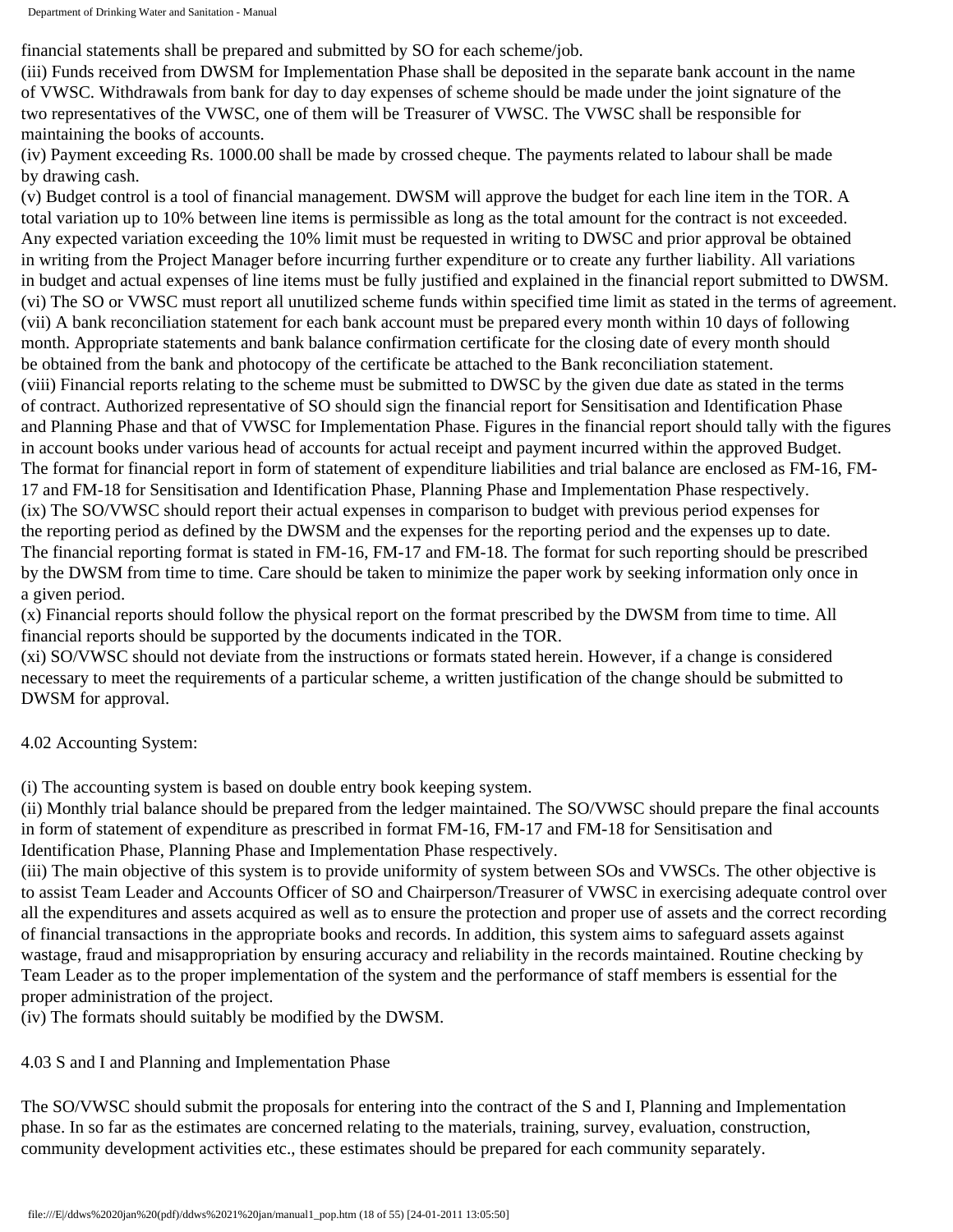DWSM in consultation with SWSM should develop a standard format for financial proposal for each phase. The SOs should submit these formats with estimation of the cost of the Community Development and construction activities. The SOs/VWSCs should maintain separate accounts for S and I, Planning and Implementation phases. The SOs should maintain the accounts for implementation phase in such a manner that unit cost of each activity could be bifurcated for reporting. The purpose behind ascertaining the unit cost of each activity is to ensure the economy in the completion of the projects/schemes and avoiding overlapping.

#### 4.04 Delegation of Powers:

(i) For effective control over disbursements, it is essential to determine the number and status of persons authorized to approve expenditures and sign cheques, the limitation of their authority, and the minimum number of signatories required for operation of bank accounts.

(ii) If considered expedient the Team Leader of SO or Chairperson of VWSC alone may be authorized to approve expenditure up to Rs. 5000 at a time for a maximum of Rs 20000/- per month, otherwise all the expenditures shall be approved by the VWSC. Expenditure of higher amount should be approved by the SO for S and I Phase or Planning Phase and by the VWSC for Implementation Phase. In case an item of expenditure is more than 20% of the scheme cost, the approval of the entire community will be obtained in a community wide meeting with a minimum quorum of 20% of households.

#### 4.05 Payment:

(i) Two persons (the Team Leader and the Accounts Officer) shall be the signatories of the bank account of SO. All the cheques from the account of VWSC should be issued with the joint signatures of two representatives of VWSC (one essentially Treasurer). Issuance of cheques under a single signature is not permitted. Any variation to this system should be got approved by the DWSM.

(ii) All payment must be supported by documents such as bills, receipts and cash memos. The voucher format FM-4 should be prepared based on the bills receipts and cash memos.

(iii) Payments exceeding Rs. 1000/- shall be made by crossed cheque only.

(iv) In the case of payment by cheque the word: CASH" should be deleted from the top of the voucher. Similarly, the word "CHEQUE" should be deleted for cash payment.

(v) After receiving all supporting document for a payment the Accounts Officer should prepare voucher. He should sign the form, obtain the approval of the Team Leader, where necessary, before the payment is made. The availability of budget for the concerned line item before effecting payment should be ensured.

(vi) When disbursing the payments, the Accounts Officer/Treasurer should obtain the signature of the payee or his authorized representative acknowledging receipt of the cheque or cash as the case may be. This signature must be affixed in the appropriate space in the voucher.

Accounts Officer/Treasurer should also ensure before passing the payment of any supply of materials/ assets that those items have been entered in store ledger/ stock register and folio no. of such ledger / register should be mentioned in the goods receipt note. Team Leader and/or Chairperson on goods receipt note should approve the measurement and quality of those items.

(vii) Prior to payment a copy of the purchase order and certificate and stock entry should be obtained from the person responsible for such receipt, and should be attached to the voucher.

(viii) Prior to payment for services, a copy of the order authorizing the engagement of the person concerned for a particular job or assignment, details of the person like address, work background, etc., and a statement of the completion of the job or assignment should be obtained and attached to the voucher. When a payment is made to any firm an official stamped receipt should be obtained. The receipt should be attached to the voucher.

(ix) Counterfoils of cheques issued should bear the payee's name, amount, the date of issue, voucher no. and initials of the signatories.

(x) Cheque book and money should always be kept under lock and key under the safe custody of the Accounts Officer/ Team Leader/Treasurer.

(xi) Cancelled cheques should be retained with the cheque books. The corners of the cheque should be torn off as a measure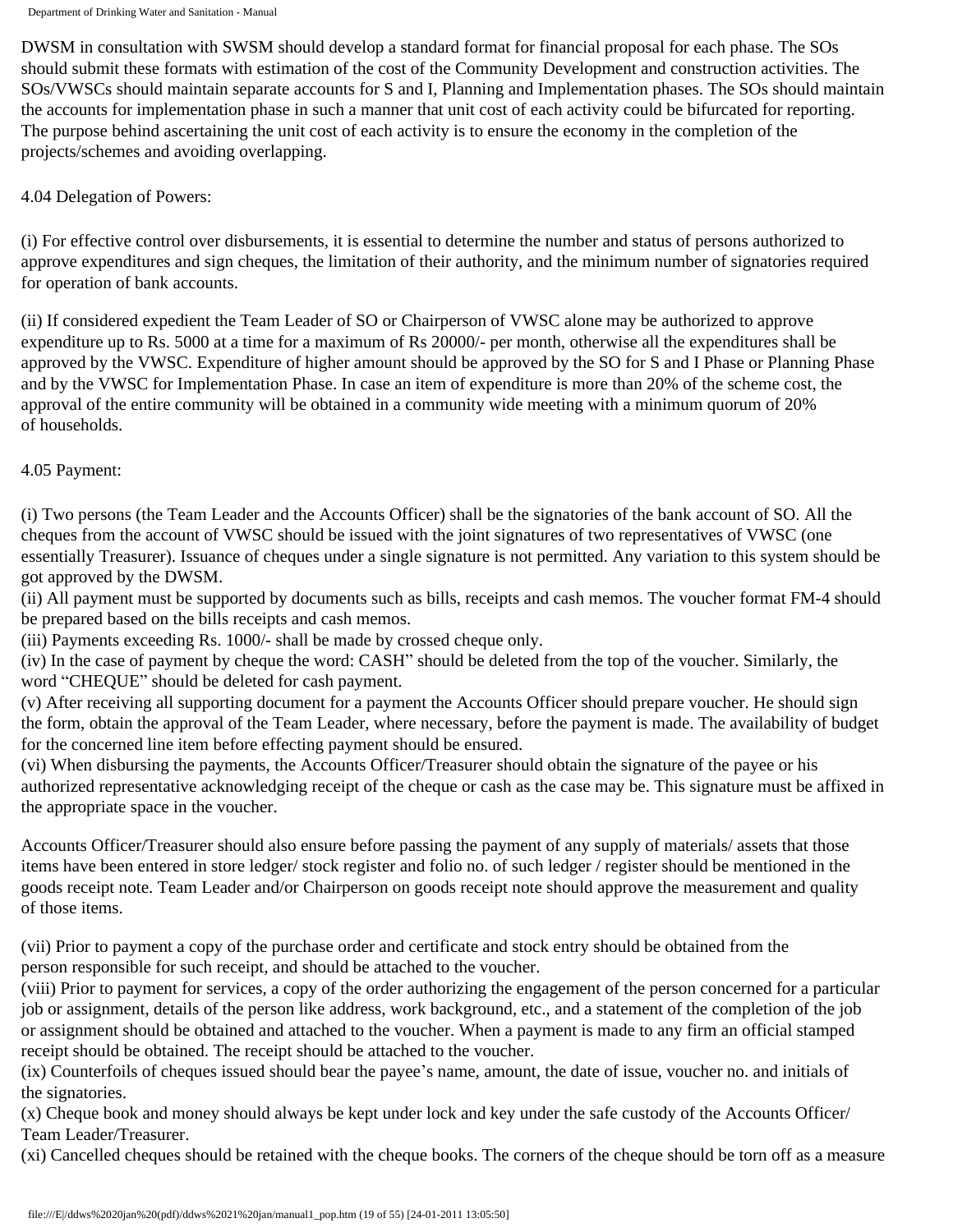of safeguarding against any misuse in the future. The word VOID should be written over the cancelled cheques. (xii) Payment must be posted to cash book daily.

(xiii) In order to carry out the day to day transactions Petty Cash payment of miscellaneous nature, an imprest subject to the maximum of Rs.5000/- may be sanctioned and paid though cheque to an staff member of SO's connected with the scheme or to the Treasurer of VWSC. Team Leader should authorize him to incur expenditure against approved items. He should be reimbursed the amount so spent on close of the month.

4.06 Receipts Of Money:

(i) The schemes will receive their funds from DWSM as advance, subject to the terms and conditions stated in the TOR and contract signed between the SOs and DWSM or VWSCs and DWSM. Such funds may be provided to the SOs or VWSC in one or more installments. Information concerning disbursements and the depositing in bank will be included in the TOR. (ii) All receipts of money must be entered in the cash book on the same day they are received. SO's must issue cash receipt in favour of the person/ agency from whom the money received. The money (cash or cheque or draft) so received must be deposited in bank on the same day or deposited on the next day if money received after banking hours.

(iii) The receipt books on standard format shall be issued by SO and VWSC.

(iv) All the cash received on account of community share against capital cost will be accounted for separately and deposited in VWSC bank account.

(v) The community share on account of O and M of the scheme shall be deposited in the VWSC bank account.

(vi) Community share against O and M of scheme shall be accounted for separately and shall be deposited in separate account for O and M of VWSC.

(vii) Confirmation from DWSC as to the total amount actually disbursed as against the budgeted amount should be obtained at the end of the project period for audit purpose. This is required when there is difference between the figure stated in the TOR and the amount actually received by the SOs.

(viii) The advances paid to SO/VWSC for implementation of project will be adjusted on completion of job and submission of audited accounts to DWSM.

4.07 Salary Distribution:

(i) It is assumed that salary payments will be made to each SO staff by separate cheque on payment vouchers. No fixed format has been designed for salary bills. The SO can use their own systems.

(ii) The payment voucher should be prepared on the basis of actual leave during the relevant month/ period. The voucher should represent and reflect the authorized salary and allowances. Salary payment vouchers should be approved by the Project manager, and acknowledged by the payee. A calculation sheet containing the details of the salary payment and statutory deductions should be attached to FM-4. The SO/VWSC shall be responsible for ensuring the compliance of relevant labour laws like minimum wages, provident fund etc.

(iii) Salary payments should be stated in the cash book along with other voucher on daily basis.

(iv) Attendance Register should be maintained for all SO staff.

(v) Contract letter should be prepared for all staff stating the date of appointment, validity of the contract, the contract amount and any other benefits and other terms and conditions.

4.08 Cash/Bank Book:

(i) All receipt and payment vouchers should be posted to the cash book, totaled and balanced and signed by Accounts Officer daily.

(ii) When the cash book is totaled and the cash balance extracted it should be tallied with the physical cash in hand. The officer of DWSM or Chairperson/Treasurer of VWSC can make surprise check of cash balance.

(iii) The cash book should always be reviewed and signed by the Team Leader/Chairperson on the last working day of every week.

(iv) A proforma of cash book is illustrated in form FM-5. The cash book should be printed on both pages and bound in a book for durability and for serving the purpose of a permanent record.

(v) The daily transactions (receipts and payments by individual vouchers) should be posted to the General ledger from cash book stating the cash book folio and corresponding Voucher to the General ledger for cross reference.

(vi) There may be some debits or credits for bank charges, commission or interest, which will appear in the monthly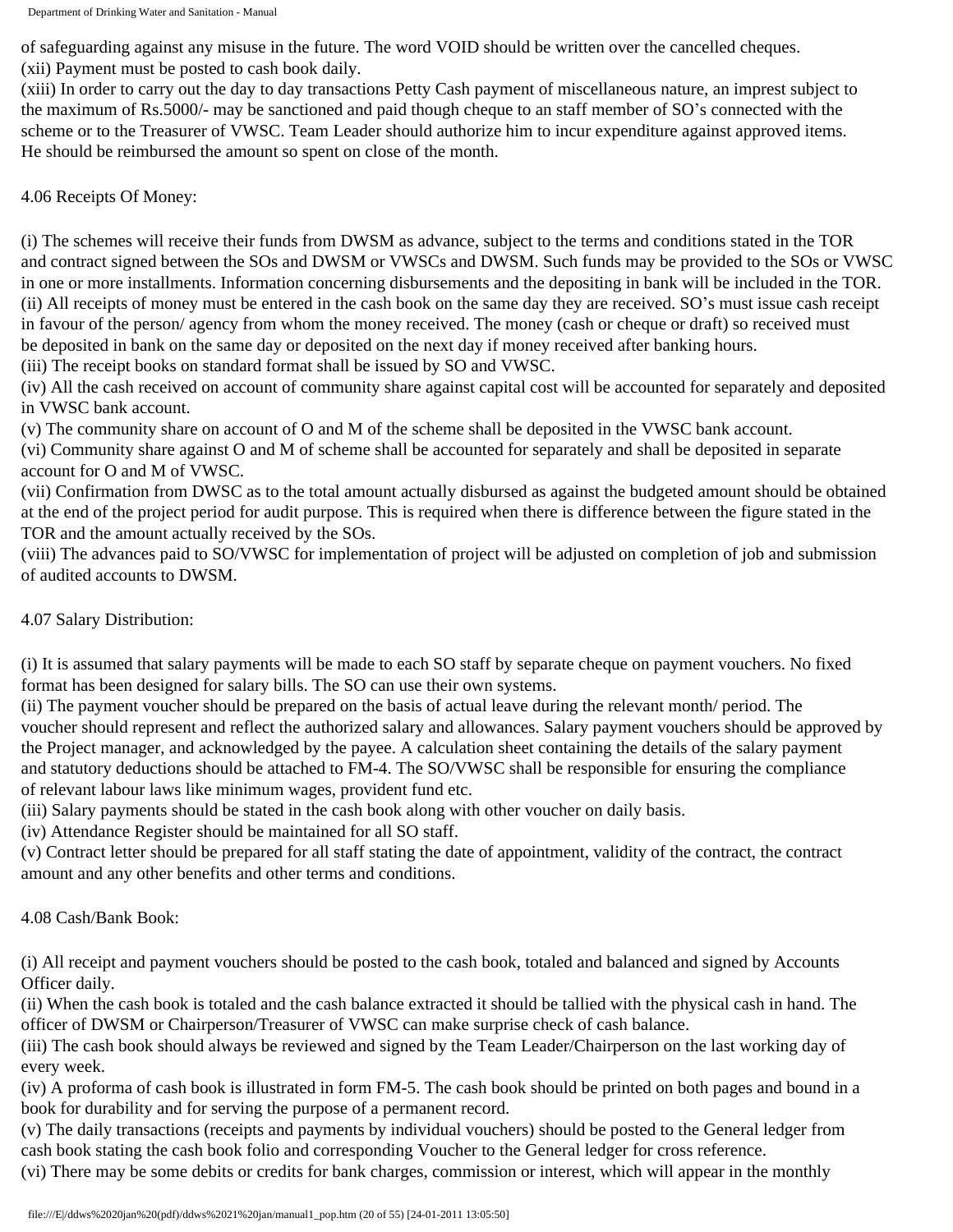bank statement. These items should be incorporated in the cash book in the following month so that the cash book balances agree with Bank balances.

4.09 General Ledger:

(i) A general ledger as illustrated in form FM-6 should be maintained. All transactions (receipts/ payments) are to be posted as and when incurred, in the general ledger wherein a ledger folio should be opened according to the Line items under each heads of account as stated in the TOR.

(ii) Posting to the general ledger should be made from the Cash Book voucher, quoting the date, particulars, Voucher number and amounts. The ledger sheet should show the approved budget for each line item as stated in the TOR, and the day to day transactions (receipt/payment), the cumulative transaction, and the balance available for the future utilization. (iii) At the end of each month ledger sheets should be balanced so that a financial report stating transaction (receipt / payment) can be prepared and submitted to DWSM on the prescribed date required.

4.10 Bank Reconciliation:

(i) Within ten days following the end of every month, a bank statement should be obtained from the bank.

(ii) Soon after receiving the bank statement from the bank the balance appearing therein should be reconciled with that shown in the cash book by preparing the bank reconciliation statement illustrated in form FM-7. The VWSC Treasurer may use simpler format for doing the reconciliation.

(iii) Each month the bank reconciliation statement should be reviewed carefully to investigate long outstanding cheques deposited or issued, or any other item for settlement.

(iv) All debits charged by bank for bank charges or commissions and all credits for the interest and other that appears in the monthly bank statement should be scrutinized carefully before accepting them as correct and before recording those debit/ credits in the cash book.

(v) Cheques older than 6 month from date of issue should be written back into the cash book noting the reference number and date of the payment voucher and liability towards concerning Head of Account be created for Payment in future.

4.11 Trial Balance:

(i) The Accounts Officer must prepare a trial balance for every month within ten days of the closing month with the commutative amount for the period from the general ledger and cash book in the form FM-10 showing the entire transactions of the period concerned under main heads of account. The details of all main heads of accounts should also be made ready then and there in the separate sheet. The DWSM shall prescribe suitable head of accounts. The Treasurer of VWSC may use format FM-18.

(ii) If the trial balance is not tallied, some of the error of commission, compensation, omission should be checked. Likewise the error of posting in between cash book and ledger should be checked.

4.12 Store Accounting:

(i) The storekeeper of SO should maintain a stock ledger for entire receipt and issue of items, goods and construction material purchased. The entry should be made in the stock ledger showing the name of supplier, quality, rate, specification and reference on the basis of goods received note issued and signed by Project Manager. The VWSC shall nominate one of his member to act as Storekeeper.

(ii) All stocks received and issued should be posted in the stock ledger on a daily basis. The format for the stock ledger has been stated in the FM-9.

4.13 Income and Expenditure Account:

An Income and Expenditure Account in form FM- 16 and FM-17 shall be prepared on completion of S and I Phase, Planning Phase. On completion of Implementation Phase, the VWSC shall prepare their final accounts on format FM-18. The DWSC shall prescribe suitable head of accounts.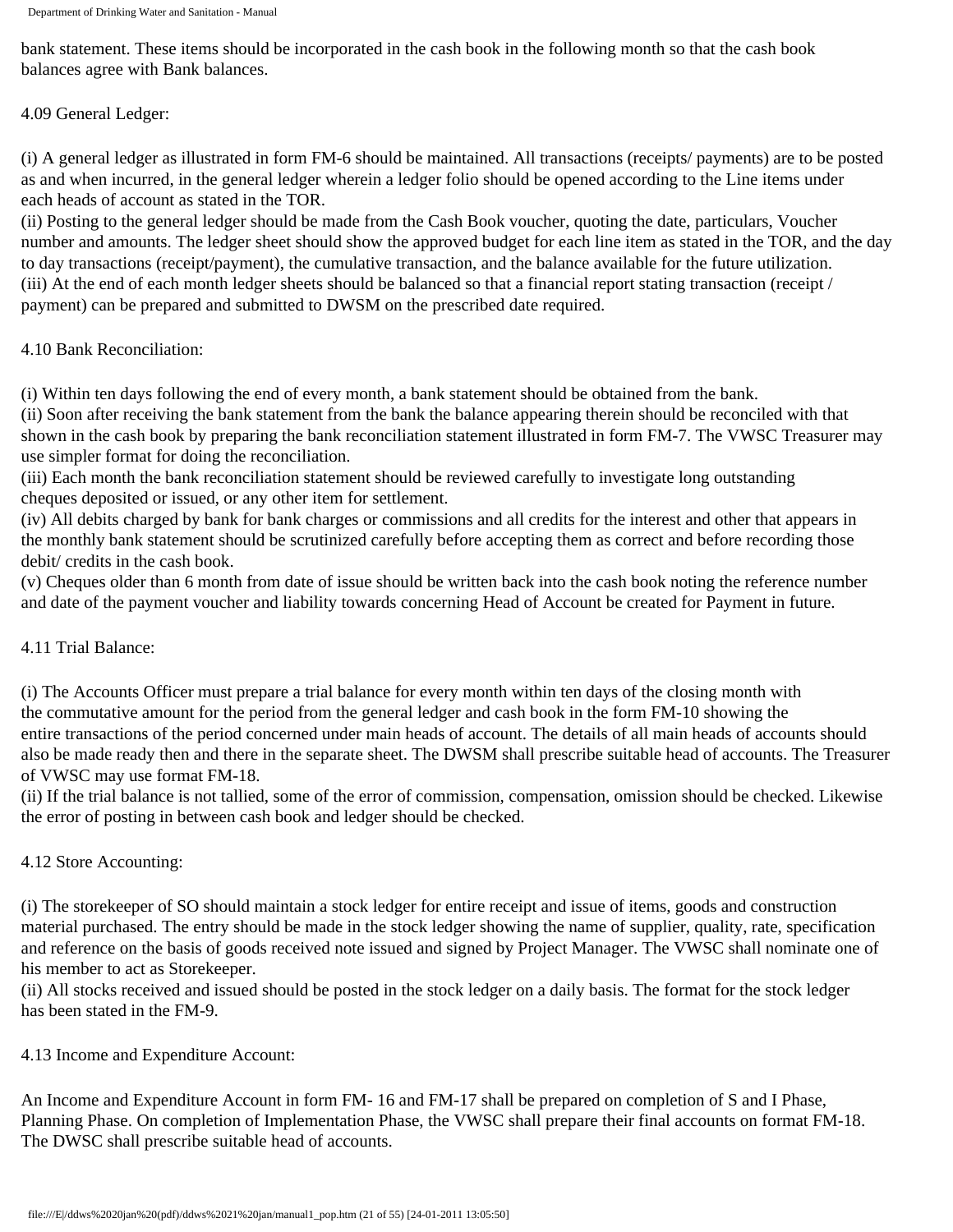4.14 Final Account:

The SO/VWSC shall prepare final accounts on completion of the activities prescribed in the agreement. The formats shall be used as per FM-16, FM-17 and FM-18 for Sensitisation and Identification phase, Planning phase and Implementation phase respectively.

4.15 Procurement Guidelines:

(i) Economy, transparency and efficiency should be the objectives of purchase procedures. Items procured should be procured within the budget, at the current market price and should not exceed the budgeted items and quantities agreed in approved estimates.

(ii) All procurement should be from bonafide registered firm.

(iii) Any exception to (ii) above should be noted with reasons by the Accounts Officer and/or Treasurer approved by the Team Leader and Chairperson of the VWSC.

(iv) Any equipment, materials or fixed asset procurement whose unit cost is above Rs.5000/- should have prior approval of the Team Leader and Chairperson of VWSC. For the items whose cost is more than 20% of the scheme cost shall be approved by the community in a community wide meeting.

(v) Procurement is defined as purchase of goods, hiring of outside services and works. The store entry is needed in the case of purchase of goods, certificate of satisfactory services and satisfactory completion of work is required in case of works. (vi) The procedures to be followed in respect of procurement of construction material are as follows:

(a) Approval of design and estimates as per Para 3.05 (iv) of this manual is essential;

(b) The community in a community wide meeting (quorum of 20% of households) while approving the Detailed Project Report shall approve the brand names/quantity/quality of the pipes, cement and other major items.

(c) VWSC shall nominate the representative (s) for the procurement of material and hiring of service agency for construction activities. The names of the nominated representative shall be placed before the community in a community wide meeting (quorum of 20% of households). The DWSC will also nominate its representative, preferably an Engineer for the Purchase Committee of VWSC.

(d) Purchase of materials will be done in two Lots, hereinafter referred to as Lot 1 and Lot 2. The VWSC will submit two separate itemized lists of the material. The list will also include the local materials. The VWSC will authorize the purchase committee to procure the material of each Lot. All the material for which ISI Mark is available shall have the ISI mark.

(e) After obtaining the proforma invoice the same will be placed before the VWSC for approval of the procurement of materials. The purchase committee shall conduct the market survey and submit its report to the VWSC for approval. If the cost of material is more than 20% of the cost of water supply scheme, the approval of community is to be taken in a community wide meeting (quorum 20% of households). Similarly in case of hiring of Service Agency for specialized construction activities (like Over Head Tank, Tubewell etc.) the approval of VWSC or the community (if cost is more than 20%of the cost of water supply scheme) shall be necessary. The no objection from DWSC will be necessary condition for entering into contract with the Service agency for the specialized job.

(f) The VWSC shall provide the concerned DWSC with the proforma invoices relating to the non-local materials at the time of making request for payments. The DWSC shall review the proposal of VWSC along with proforma invoices and do the cost control exercise and shall sent its no objection or comments within 15 days of receipt of proposal. At least 70% of material in each Lot should be purchased immediately after receipt of payment from DWSM.

(g) A VWSC may contact other nearby VWSC(s), preferably to form Joint Purchase Committee. In the Joint Purchase Committee, at least one representative from each village shall be member beside representative of the SO. The other formalities shall be complied with in case of Joint Purchase Committee also.

(h) The DWSC is advised to prescribe necessary formats for procurement of materials and hiring of Service Agency for works.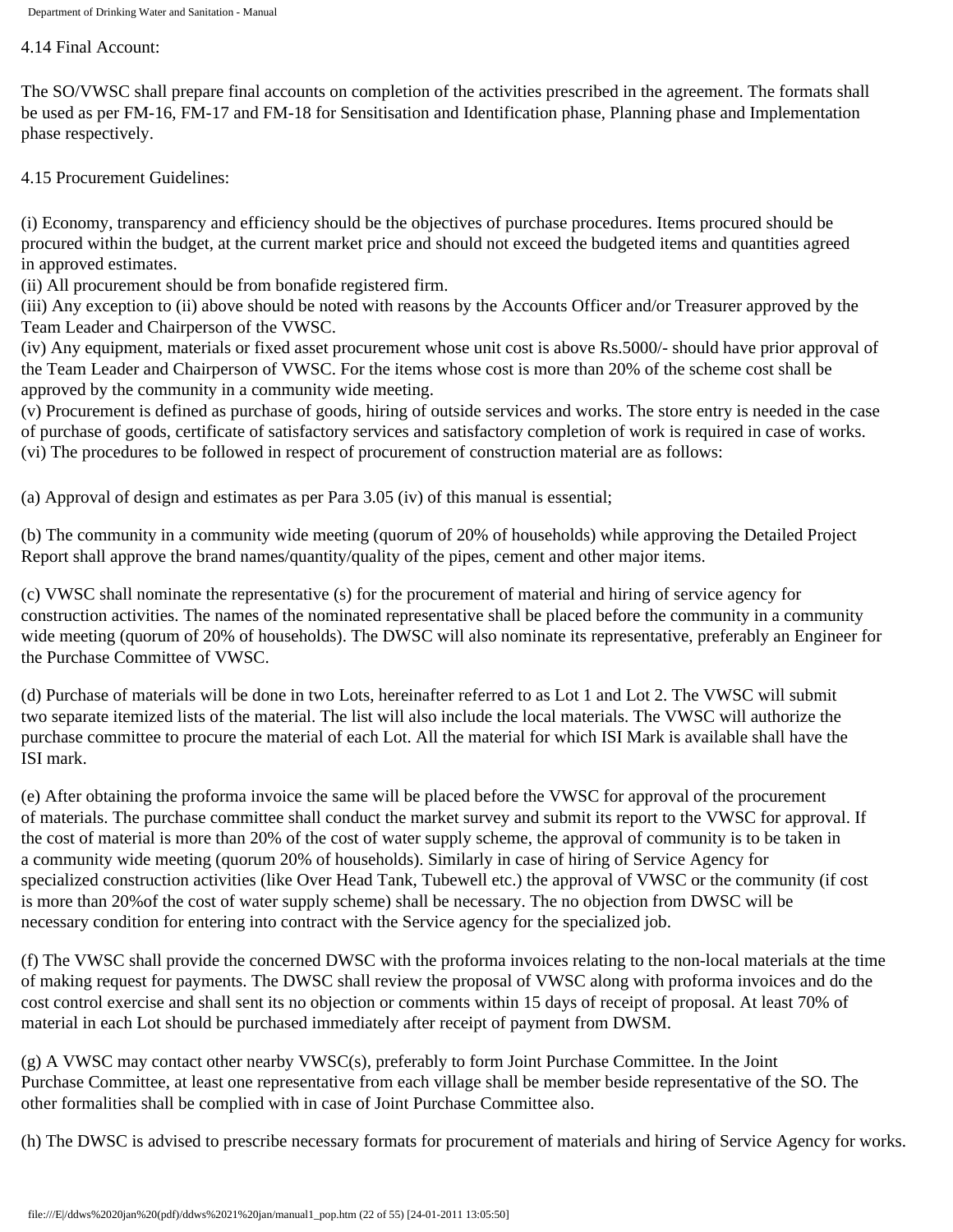(i) The purchase committee of VWSC shall ensure that the material procured is of the same brand and price as mentioned in the approved design and estimates i.e. DPR.

(j) The VWSC will then procure the items from the vendors specified in the proforma invoices. The VWSC are not permitted to make changes in the brand name to be procured. Changes in exceptional cases must first be cleared by the DWSC. All the procurement of non local material shall only be done from manufacture or authorized dealer.

(k) The purchase committee of VWSC is to obtain undertaking from the supplier that it will take back the material if it is failed in test.

(l) The DWSC will act as guarantor for the procurement and is responsible to ensure the quality of the materials purchased. For the purpose the DWSC will make its engineer responsible to ensure the quality and the quantity of the material.

(m) On arrival of the materials on site, the purchase committee of VWSC must certify, that the brand names are those indicated in the proforma invoices and that the quantities arrived are same as specified in the invoice.

(n) After completion of the construction works covered by Lot-1, the VWSC will request for second payment, which is to cover the rest of the construction works. The DWSC must first be satisfied, that the construction pertaining to Lot-1 has been completed satisfactorily, as certified by the Service Agency doing construction supervision on behalf of DWSC, before releasing second payment.

(o) The VWSC is responsible to receive and check the materials delivered to the store/ site against the invoices. The VWSC will assign the task of store-keeper to a responsible person. The material will remain in the custody of the storekeeper who will not only be responsible to provide suitable storage but will also ensure that the material is not stolen and protected against damage and deterioration. The storekeeper will maintain a store ledger in which all receipts of materials (duly approved by VWSC) and issues as per requisition shall be recorded. The store-keeper will also keep proper records of the material consumed during the period of construction.

(p) Any excess material, after the completion of the scheme shall be disposed off in the most economic manner by sale or transfer to other scheme and the credit shall be given to the DWSM from the proceed of sale/ transfer.

4.16 Audit:

(i) A very important step towards ensuring financial and administrative discipline is a regular audit of the accounts of each scheme.

(ii) DWSM will engage firms of Chartered Accountants from the panel of Accountant General to audit all scheme accounts. A final audit of the whole cycle of every scheme (S and I, Planning and Implementation Phase) shall be undertaken in between and after completion of the scheme.

(iii) The auditor shall audit all voucher and related records.

(iv) Project personnel should fully cooperate with the auditors. Queries made by auditor should be dealt promptly and correctly. (v) The auditor shall audit the accounts subject to the provisions of this manual.

(vi) All financial documents subject to audit must be preserved and no documents should be disposed even after audit without approval of DWSM.

(vii) Accountant General or Panchayat/Local Government Audit Department may audit the accounts of SO and VWSC.

4.17 Social Accountability:

VWSC shall submit the physical and financial progress details of the project / scheme, to the Gram Sabha. Suggestions and observations of Gram Sabha shall be followed up within the project guidelines issued by RGNDWM.

4.18 Completion Report:

On Completion of a phase, the SO/ VWSC shall submit following documents to DWSM:

(i)Handing Over of scheme 'Atmarpan' (Self-dedication) by/to V.W.S.C.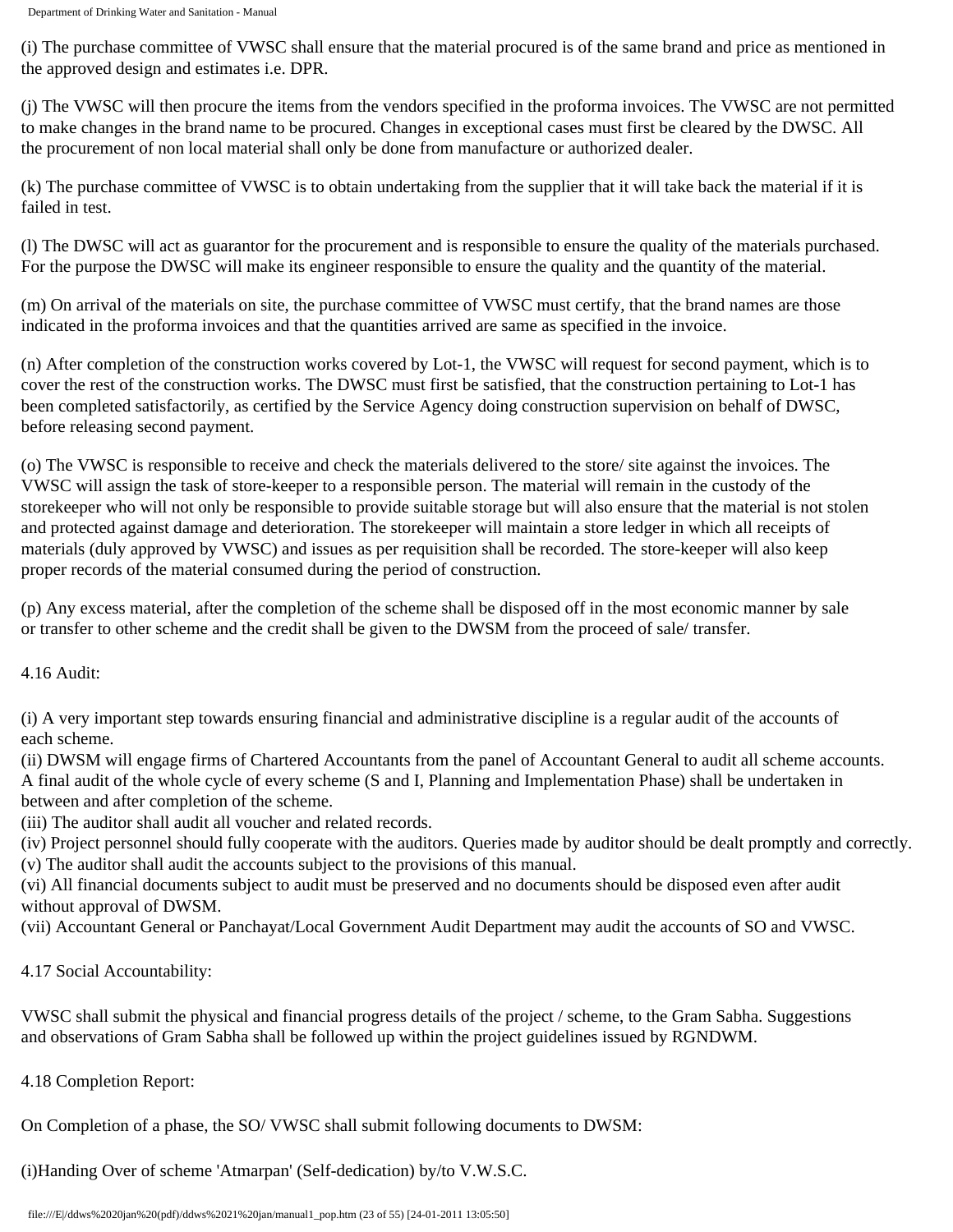# (ii)Audited accounts of the scheme (iii)Drawings and Designs of the scheme for O and M

# FM-1 SECTOR REFORM PILOT PROJECT DIAGRAM OF FUND FLOW

| Activity No.   | Activity                                                                                                              | Trigger for the Activity                                                                                                                                                                                                                                                                                                     |
|----------------|-----------------------------------------------------------------------------------------------------------------------|------------------------------------------------------------------------------------------------------------------------------------------------------------------------------------------------------------------------------------------------------------------------------------------------------------------------------|
|                | Release of fund by RGNDWM to<br>DWSM/DWSC/Core Group                                                                  | Establishment of SWSM. (b)<br>(a)<br>Establishment of<br>DWSM (c) Establishment of DWSC(d) Opening of Bank<br><b>Account of DWSM</b>                                                                                                                                                                                         |
| $\vert$ 2      | DWSM/DWSC/Core Group<br>transferring fund in SO Account for<br><b>Community Development Activities</b>                | Opening of separate Bank Account by the SO using<br>(a)<br>name of Sector Reform Pilot Project (b) Requisite staff<br>appointed.(c) Other payment conditions described in MOU.                                                                                                                                               |
| $\mathbf{3}$   | DWSM/DWSC/Core Group<br>transferring fund in VWSC Account<br>for Community Development and<br>construction Activities | Account opened in name of VWSC using name of<br>(a)<br>Sector Reform Pilot project (b) Other payment conditions<br>given in Agreement/MOU are completed.                                                                                                                                                                     |
| $\overline{A}$ | Community depositing its cash share $\ $ (a)<br>in VWSC Account                                                       | VWSC account in a bank is opened. (b)<br>Planning<br>phase agreement/MOU signed.                                                                                                                                                                                                                                             |
| $\overline{5}$ | Transfer of Fund from VWSC<br>account to construction agency/SO                                                       | Implementation phase agreement signed. (b)<br>(a)<br>Up<br>front cash contribution is collected. (c) MOU between<br>VWSC and Agency/SO signed.(d) Initiation of construction<br>work has started.                                                                                                                            |
| $\vert$ 6      | Labour and/ or material provided by<br>community for Construction<br>activities                                       | (a) Unskilled Labour and/ or Material provided by<br>community as share to SO(b) Monthly muster roll/bill of<br>quantity prepared                                                                                                                                                                                            |
| 17             | Fund utilized from SO account for<br><b>Community Development Activities</b>                                          | Payments to the supplier, resource persons etc. or completion<br>of activities as per MOU/agreement.                                                                                                                                                                                                                         |
| $\vert$ 8      | Fund utilized from VWSC account<br>for Community Development<br>Activities                                            | Payments to the supplier, resource persons etc. or completion<br>of activities as per MOU.                                                                                                                                                                                                                                   |
| $\overline{9}$ | Fund utilized from VWSC account<br>for O and M Activities                                                             | Implementation of scheme completed. (b)<br>(a)<br>Handing<br>over of scheme by VWSC. (c) O and M fund collected and<br>deposited in VWSC account. (d) Village Maintenance<br>Worker in place. (e)<br>Bank Guarantee, if required against<br>mobilization advance.                                                            |
| $ 10\rangle$   | Fund utilized from VWSC account<br>for Construction activities                                                        | Implementation phase agreement signed. (b)<br>(a)<br>Monthly muster roll of labour and bill of quantity for<br>material received from community to the SO. (c)<br>Monthly<br>statement of contribution of community in kind. (d)<br>Completion of activities as per MOU and submission of final<br>accounts                  |
| 11             | Fund utilized from Construction<br>Agency/SO for Construction<br>activities                                           | MOU/ Agreement between VWSC and Agency<br>(a)<br>Monthly muster roll of labour and bill of<br>signed $(b)$<br>quantity for material received from community to the SO.<br>Monthly statement of contribution of community in<br>(c)<br>Completion of activities as per MOU and<br>kind. $(d)$<br>submission of final accounts |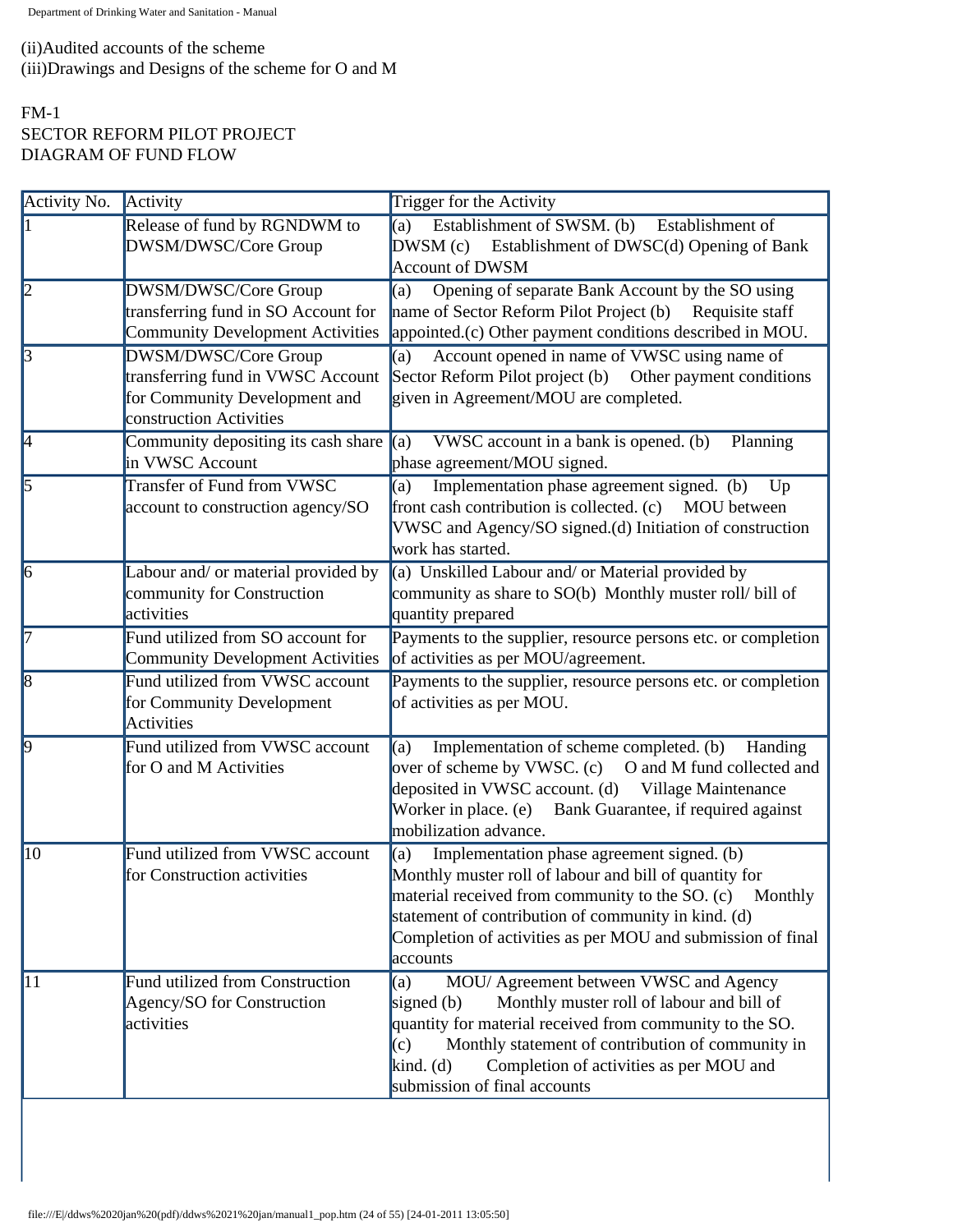| $\overline{12}$ | Submission of Utilization Certificate | Sensitisation and Identification phase and Planning<br>(a)  |
|-----------------|---------------------------------------|-------------------------------------------------------------|
|                 | $\vert$ (UC) by the SO to the DWSM/   | phase completed. (b) Submission of trial balance and        |
|                 | DWSC/Core Group                       | final accounts from SO on the prescribed format as per the  |
|                 |                                       | agreement to DWSC.                                          |
| $\overline{13}$ | Submission of UC by the VWSC to       | Sensitisation and Identification phase and<br>(a)           |
|                 | the DWSM/DWSC/Core Group              | Implementation phase completed. (b) Submission of trial     |
|                 |                                       | balance and final accounts from SO on the prescribed format |
|                 |                                       | as per the agreement to DWSC.                               |
| $\overline{14}$ | Submission of MandE reports from      | The MandE reports prescribed by DWSM and SWSM shall         |
|                 | DWSM/DWSC/Core Group to               | be furnished by DWSC.                                       |
|                 | SWSM/SWSC                             |                                                             |
| $\overline{15}$ | Submission of MandE reports by        | (a) The annual report and audited balance sheet shall be    |
|                 | DWSM/DWSC/Core Group to               | placed before the DWSM for adoption. (b) The annual         |
|                 | <b>RGNDWM</b>                         | work plan for the next year of the district shall be sent   |
|                 |                                       | before October to RGNDWM. (c) The MandE reports             |
|                 |                                       | prescribed by RGNDWM shall be furnished.                    |
| $ 16\rangle$    | Submission of MandE reports from      | The MandE reports prescribed by RGNDWM shall be             |
|                 | <b>SWSM/SWSC to RGNDWM</b>            | furnished.                                                  |

Sector Reform Pilot Project Budget Estimates Name of office : SWSM/DWSM Address

|                  | Account Main A/ Line Actual |                                      | Budget          | Actual         | Revised         | Budget               |
|------------------|-----------------------------|--------------------------------------|-----------------|----------------|-----------------|----------------------|
| $\mathbb{C}$ ode | lc.                         | Item <sup>*</sup> Expenditurefor the | Estimate        | Expenditurefor | Budget          | <b>Estimates for</b> |
|                  | (Primary)                   | year                                 | $(Rs.)$ for the | the year       | Estimate        | the year             |
|                  | Unit)                       |                                      | <b>vear</b>     |                | $(Rs.)$ for the | (Rs.)                |
|                  |                             |                                      |                 |                | vear            |                      |
|                  |                             |                                      | (Rs.)           |                |                 |                      |
|                  |                             |                                      |                 |                | (Rs.)           |                      |
|                  |                             |                                      |                 |                |                 | 8                    |
|                  |                             |                                      |                 |                |                 |                      |
|                  |                             |                                      |                 |                |                 |                      |
|                  |                             |                                      |                 |                |                 |                      |
|                  |                             |                                      |                 |                |                 |                      |

\* Main Items and Line items shall be as per **FM-13**.

FM-4 Sector Reform Pilot Project Cash and Bank/ Journal Voucher

Voucher No. ............................ Date ........................................ Cash Book Folio .....................

| Cheque No. | Budget Code |  | Main Account | Line Item | Amount $(Rs.)$ |
|------------|-------------|--|--------------|-----------|----------------|
|            | Debit       |  |              |           |                |
|            |             |  |              |           |                |
|            |             |  |              |           |                |
|            |             |  |              |           |                |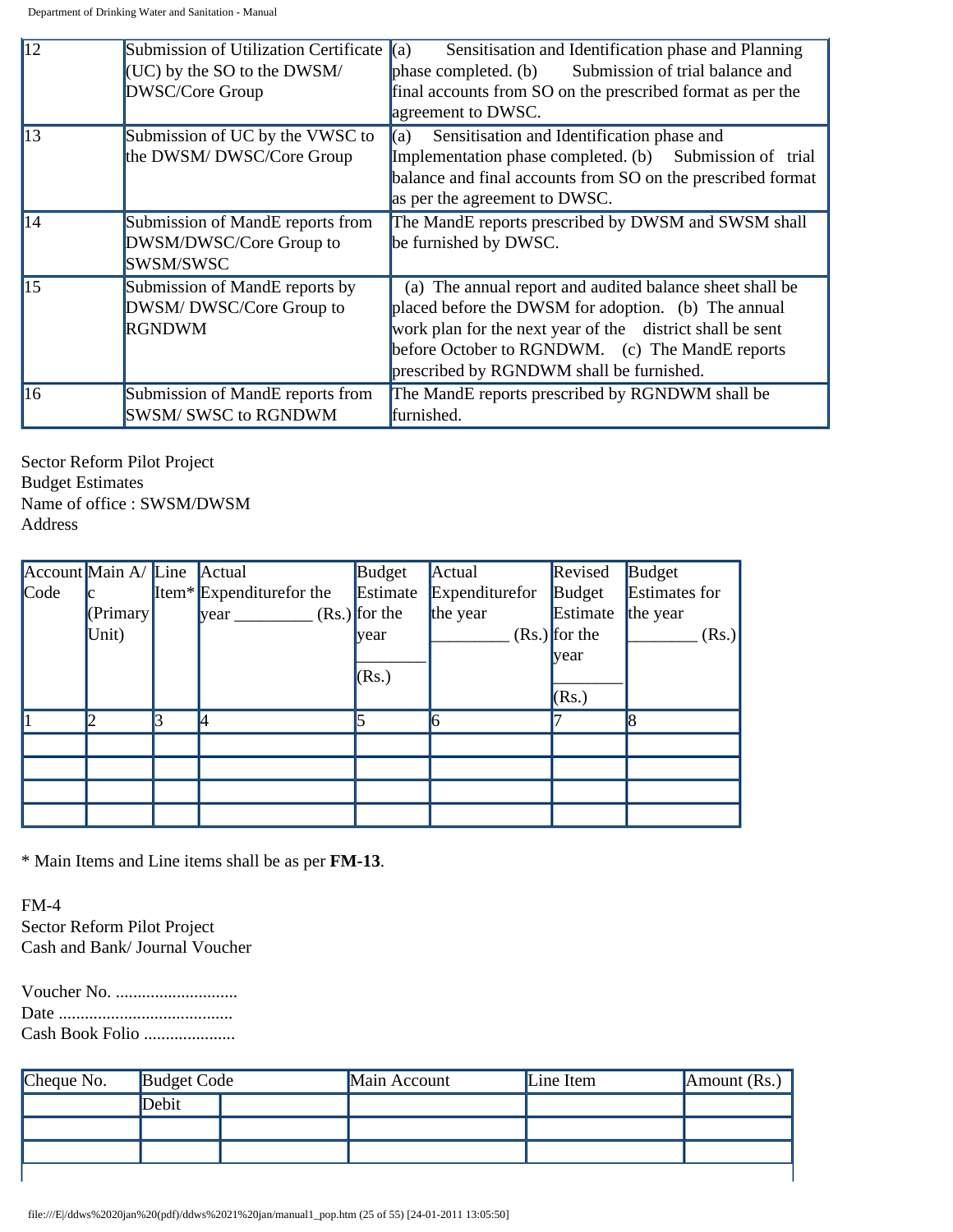| Total                                                                                                                                                                                                                          |  |
|--------------------------------------------------------------------------------------------------------------------------------------------------------------------------------------------------------------------------------|--|
| Credit                                                                                                                                                                                                                         |  |
|                                                                                                                                                                                                                                |  |
|                                                                                                                                                                                                                                |  |
|                                                                                                                                                                                                                                |  |
|                                                                                                                                                                                                                                |  |
|                                                                                                                                                                                                                                |  |
|                                                                                                                                                                                                                                |  |
| Total                                                                                                                                                                                                                          |  |
|                                                                                                                                                                                                                                |  |
|                                                                                                                                                                                                                                |  |
|                                                                                                                                                                                                                                |  |
|                                                                                                                                                                                                                                |  |
| Receipt                                                                                                                                                                                                                        |  |
|                                                                                                                                                                                                                                |  |
| only on account of material content of the content of the content of the content of the content of the content of the content of the content of the content of the content of the content of the content of the content of the |  |

Signature of Recipient

FM - 5

Sector Reform Pilot Project Cash Book Name of Office: SWSM/ DWSM/VWSC

Left Page Right Page

| Month $\mathbb{V}\mathrm{o}$ . | No. | Particulars | Ledger | Amount | Amount<br>Folio No. $\text{Cash}(Rs.)$ $\text{Bank}(Rs.)$ | Month Vo.<br>and Date No. | Particulars | Ledger | Amount | Amount<br>Folio No. $\mathsf{Cash}(Rs.)$ $\mathsf{Bank}(Rs.)$ |
|--------------------------------|-----|-------------|--------|--------|-----------------------------------------------------------|---------------------------|-------------|--------|--------|---------------------------------------------------------------|
| and<br>Date                    |     |             |        |        |                                                           |                           |             |        |        |                                                               |
|                                |     |             |        |        |                                                           |                           |             |        |        |                                                               |
|                                |     |             |        |        |                                                           |                           |             |        |        |                                                               |
|                                |     |             |        |        |                                                           |                           |             |        |        |                                                               |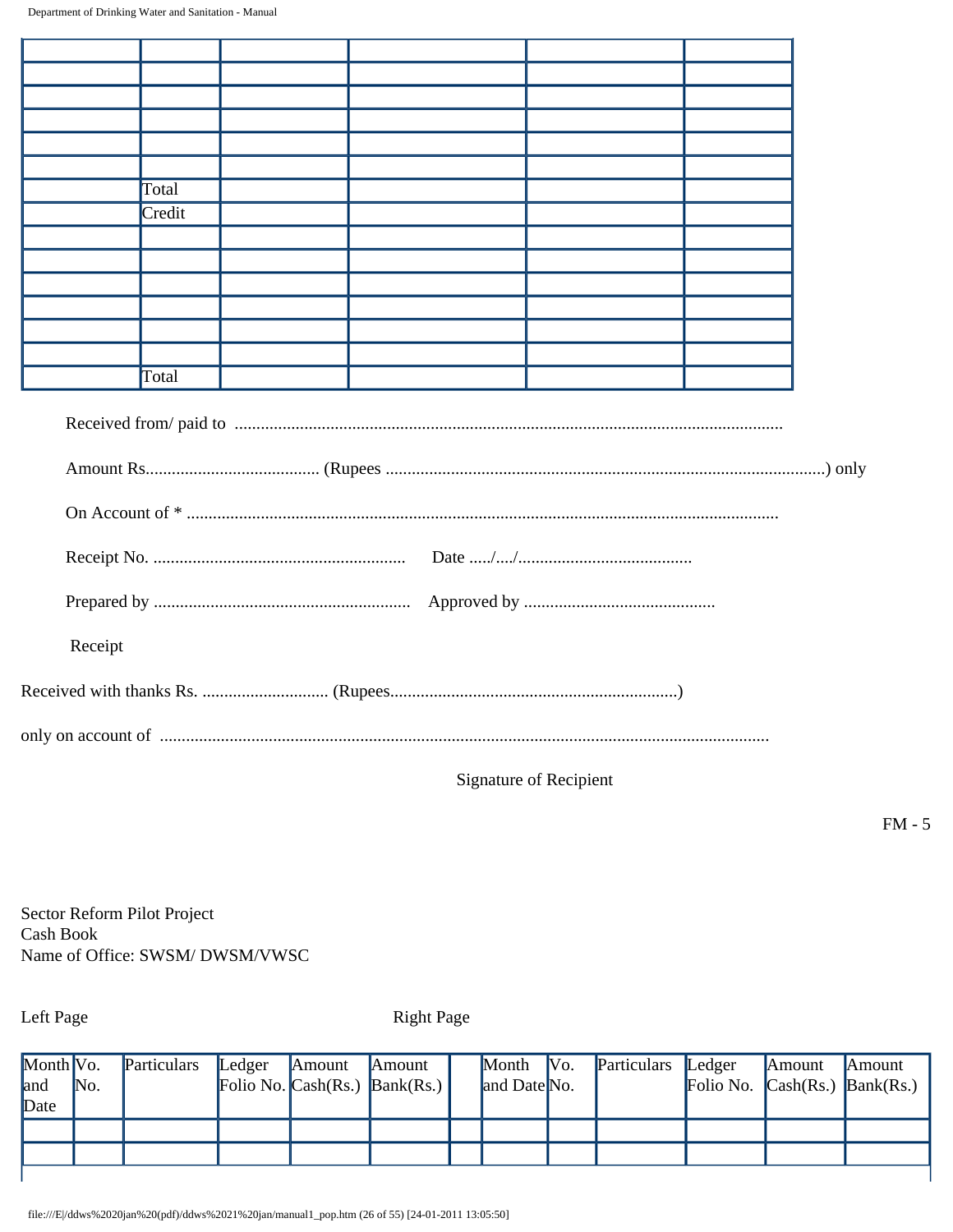FM-6 Sector Reform Pilot Project

Ledger Name of Office: SWSM/DWSM/VWSC ...........................

A/C Head ....................

| Date | Particulars | V. No | CB folio | Debit $(Rs.)$ | Credit(Rs.) | DR/CR | Balance(Rs.) |
|------|-------------|-------|----------|---------------|-------------|-------|--------------|
|      |             |       |          |               |             |       |              |
|      |             |       |          |               |             |       |              |
|      |             |       |          |               |             |       |              |
|      |             |       |          |               |             |       |              |

#### Sector Reform Pilot Project

Bank Reconciliation Statement for the month of .........................

#### NAME of Office: SWSM/ DWSMVWSC

ADDRESS:

Bank's Name: ..................................................... Bank A/C No. ....................

A Balance as per bank statement Rs. Add :

B 1. Amount deposited but not Rs. credited by bank

2. Amount debited by bank but not Rs. in the cash book

C Total (A+B) Rs. Less :

- D 1. Cheques issued but not Rs. presented in the bank
- 2. Amount credited by bank but not Rs. in the cash book

3. Total Rs. E Balance as per cash book (C-D) Rs.

| List of cheques not presented in the bank(as per D) | Date of encashment |  |
|-----------------------------------------------------|--------------------|--|
| <b>Cheque</b>                                       | Amount $(Rs.)$     |  |
|                                                     |                    |  |
|                                                     |                    |  |
|                                                     |                    |  |
| Total                                               |                    |  |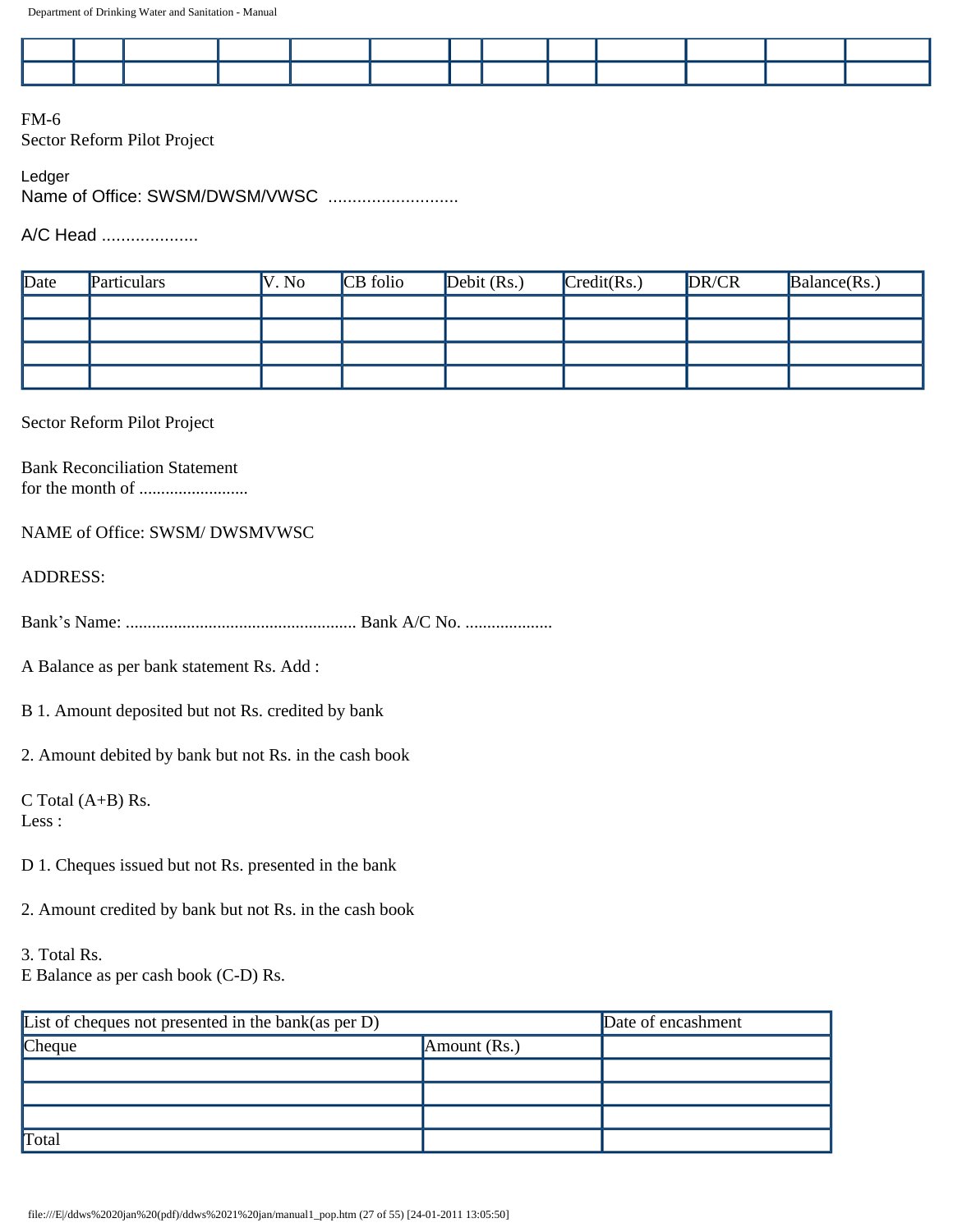Prepared by: Approved by:

Helpful hints:

- 1. Sort your cheques numerically or by issue date.
- 2. Compare cheques paid with your cash book.
- 3. List out standing cheques including previous month in D.
- 4. Complete the reconciliation statement with the figures in the appropriate space.
- 5. Balance in E should agree with the balance of cash book..

#### FM-8

Sector Reform Pilot Project Fixed Assets Register

| Address : |
|-----------|

#### CHAPTER I **INTRODUCTION**

#### 1.01 Introduction:

The strategies of Rural Water Supply Programme hitherto adopted revolve around the basic premise that provision of safe drinking water is the responsibility of the Government. Increased outlay by the Government, particularly in the last one decade and, a change in technology focus to handpumps fitted on tube wells and bore wells, had resulted in an impressive increase in the total rural water supply coverage. However, the availability of potable drinking water in rural areas, especially during the summer months, is still not satisfactory. Even though about 1 lakh habitations are covered every year, the number of problem habitations has not declined proportionately.

Water is today perceived by the rural public as a social right, to be provided free by the Government, rather than as a scarce resource which must be managed locally as a socio-economic good in order to ensure its effective use. This perception has grown out of the fact that the present rural water supply systems are designed and executed by the Department/Boards and, imposed on end-users. Demand preferences of the people are not taken into account while executing the schemes. In other words, rural water supply programme till now has been adopting a supply driven approach. Experience has shown that the present approach has led to the failure of a large number of water supply systems/schemes due to poor operation and maintenance.

Now that substantial investment has been made in the sector and huge infrastructure and systems built up, it is paramount that they are made functional to a great degree to achieve sustainability. There is a general recognition that a transformation from a target based, supply-driven approach which pays little attention to the actual practices and/or preferences of the end users, to a demand-based approach where users get the service they want and are willing to pay for is urgently required. Implementation of a participatory demand driven approach will ensure that the public obtain the level of service they desire and can afford to pay. Further, full cost recovery of operations and maintenance and replacement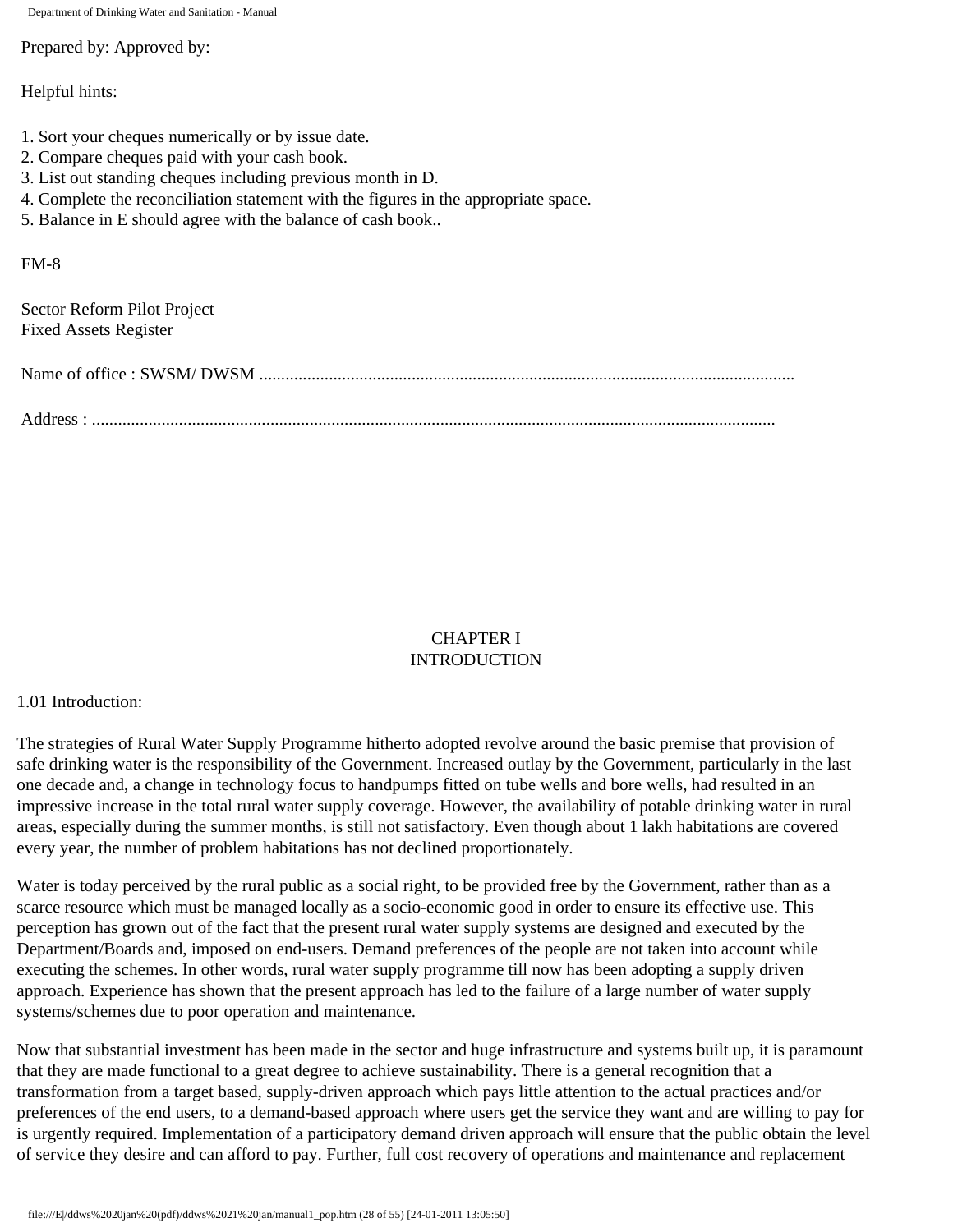costs will ensure the financial viability and sustainability of the schemes

The conditions under which people would be willing to maintain and operate water supply schemes are:-

- If they own the assets,
- If they have themselves installed the handpump, or being actively involved throughout,
- If they have been trained to do simple repairs,
- If they know the Government will not maintain the asset,
- If they have sufficient funds for maintenance, and
- $\bullet$  If they have to pay for O and M.

Hence, it is possible to institutionalise community based rural drinking water supply programme if the Panchayati Raj Institutions/local communities are empowered to generate resources and are trained and equipped to plan, implement, use, maintain and replace water supply schemes themselves in coordination with the Government agencies/Private Sector/NGOs. In this context, the Sector Reform Pilot project is conceived and will be implemented in selected 58 districts throughout the country. The concept of community participation is already tested in the sector in some of the externally aided projects in the state of Maharashtra, Karnataka and Uttar Pradesh. The rural water supply and environmental sanitation project of Uttar Pradesh namely the Swajal Project, is pioneer in the field of community empowerment, involvement of women in the process and community contracting. The present project owes a lot from all these projects.

## 1.02 Definitions:

1. "Accounting Year" or "year" means the Financial year.

2. "Accounts Officer" of the project means an experienced accounts personnel who shall supervise the financial accounting and procurement issues of the project.

3. "Capital Expenditure" is the expenditure incurred for the purpose of acquiring, extending or improving assets of permanent nature by means of which the business may be carried on, or for the purpose of increasing the efficiency of the project.

4. "Core Group" means the group of officers/officials, appointed by DWSC with the approval of DWSM for execution of the project.

5. "Competent Authority" is a person who is deemed fit, efficient, proper and assigned with an authority to undertake some special work, to discharge routine work or other responsibilities by way of an authorisation which can be made legally enforceable.

6. "Community" means a distinct identifiable rural community residing in a defined geographical entity. It can be a habitation, revenue village, Gram Panchayat, group of revenue villages or GPs or even a Block Panchayat.

7. "Double Entry System" means the recording of two fold effect of every transaction.

8. "DWSM" means District Water and Sanitation Mission, a registered society under relevant State Act, constituted or existing setup of Zilla Parishad for monitoring and implementing the project at the district level.

9. "DWSC" means the executive committee of DWSM.

10. "Financial Year" means the period of twelve months commencing from 1st of April of any calendar year to thirty first March of the next calendar year.

11. "Governing Body of DWSM" means all the members of the DWSM with its Chairman to decide all matters relating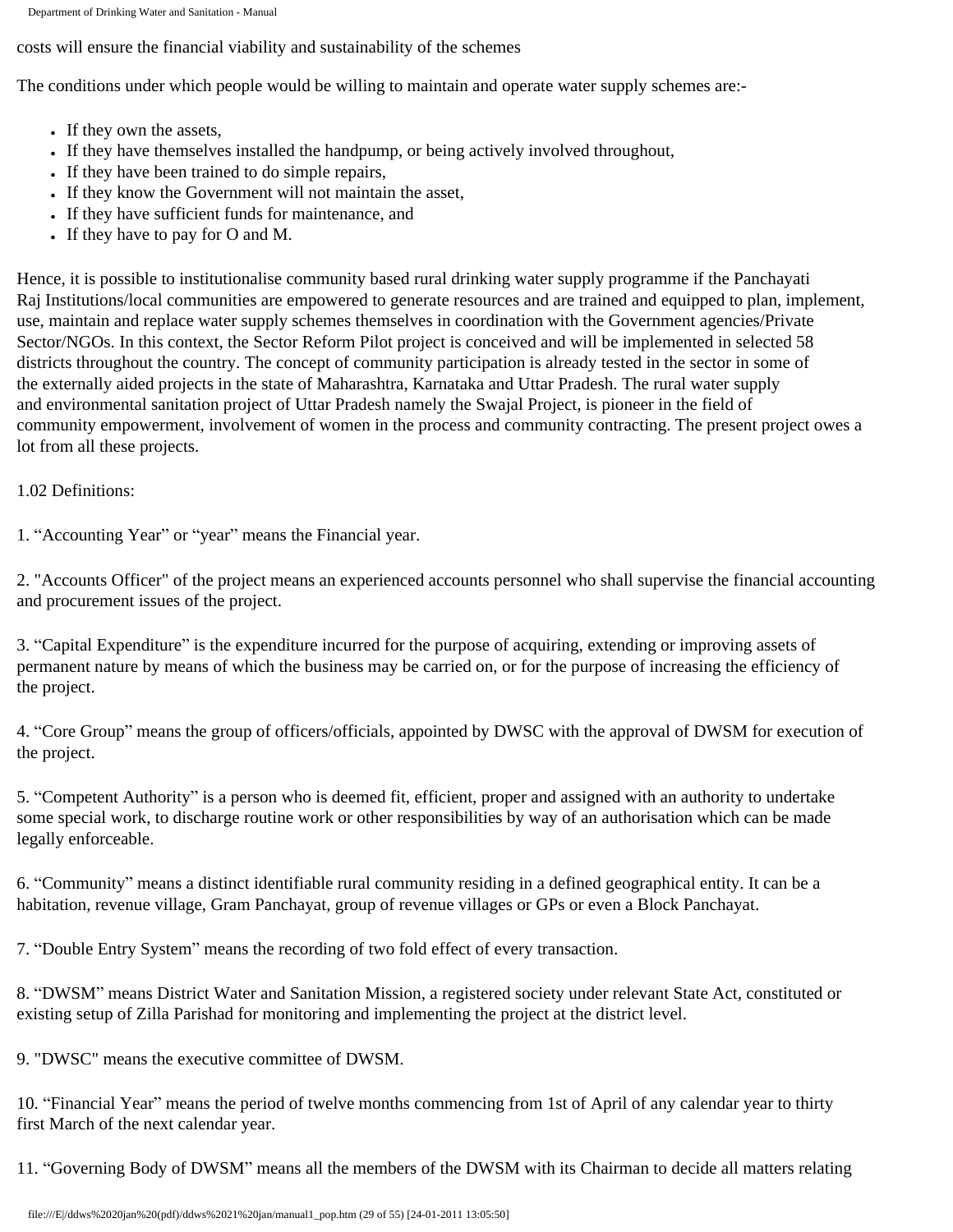to DWSM.

12. An "Item of Expenditure" means the goods, services or works required for execution of the project. The expenditure on it can be revenue or capital in nature. The effect of such a procurement of the 'item' can be recurring or non-recurring.

13. "Line Item" means the activity of the scheme for which separate account is to be maintained by the SO, DWSM and SWSM.

14. "Portfolio Manager" means an officer of DWSM who is responsible for a given scheme. An officer can be Portfolio Manager for more than one scheme.

15. "Project Manager" means the senior most officer in the Core Group of DWSC, who shall function as Member Secretary.

16. "RGNDWM" means Rajiv Gandhi National Drinking Water Mission under the Department of Drinking Water and Sanitation, Ministry of Rural Development, Government of India.

17. "Revenue Expenditure" is item of expenditure whose benefit expires within the year, or expenditure which merely seeks to maintain the project or keep assets in good working condition. An expenditure which may be capital in nature, shall be treated as revenue if the individual cost of the item is below Rs. 1000/-.

18. "Sanitation Guidelines" means Revised Central Rural Sanitation Programme Guidelines issued by RGNDWM, Ministry of Rural Development, GOI 1998.

19. "Scheme" means a water supply and/or environmental sanitation scheme designed for a community.

20. "Service Agencies (SA)" means a professional organization or individual used to build overall capacities, provide training, audit the accounts of SO, DWSMs, SWSM, monitoring and evaluation of project activities and to provide other specialized services and expertise.

21. "State Government" means the State of Union Republic of India or an Union Territory under the Government of India.

22. "Support Organization (SO)" means an organisation engaged to provide the technical assistance to the community.

23. "Sub Contract" means a portion of a Contract entrusted to another party.

24. "SWSM" means the State Water and Sanitation Mission, a society registered under relevant State Act, constituted to monitor, coordinate and manage the implementation of the Project.

25. "The Project" means the Rural Water Supply and Sanitation Sector Reform Pilot Project assisted by the Rajiv Gandhi National Drinking Water Mission.

26. "The Team Leader of SO" means the representative of Support Organisation who will manage the affairs of scheme, and enter into the contract on behalf of SO.

27. "TOR" means the terms of reference of a given contract or agreement.

28. "VWSC" means the Village Water and Sanitation Committee, a Committee under State Panchayat Raj Act, formed by the community to plan and implement the scheme.

29. "Water Supply Guidelines" means Guidelines for implementation of rural water supply programme issued by Rajiv Gandhi National Drinking Water Mission, Ministry of Rural Development, Government of India.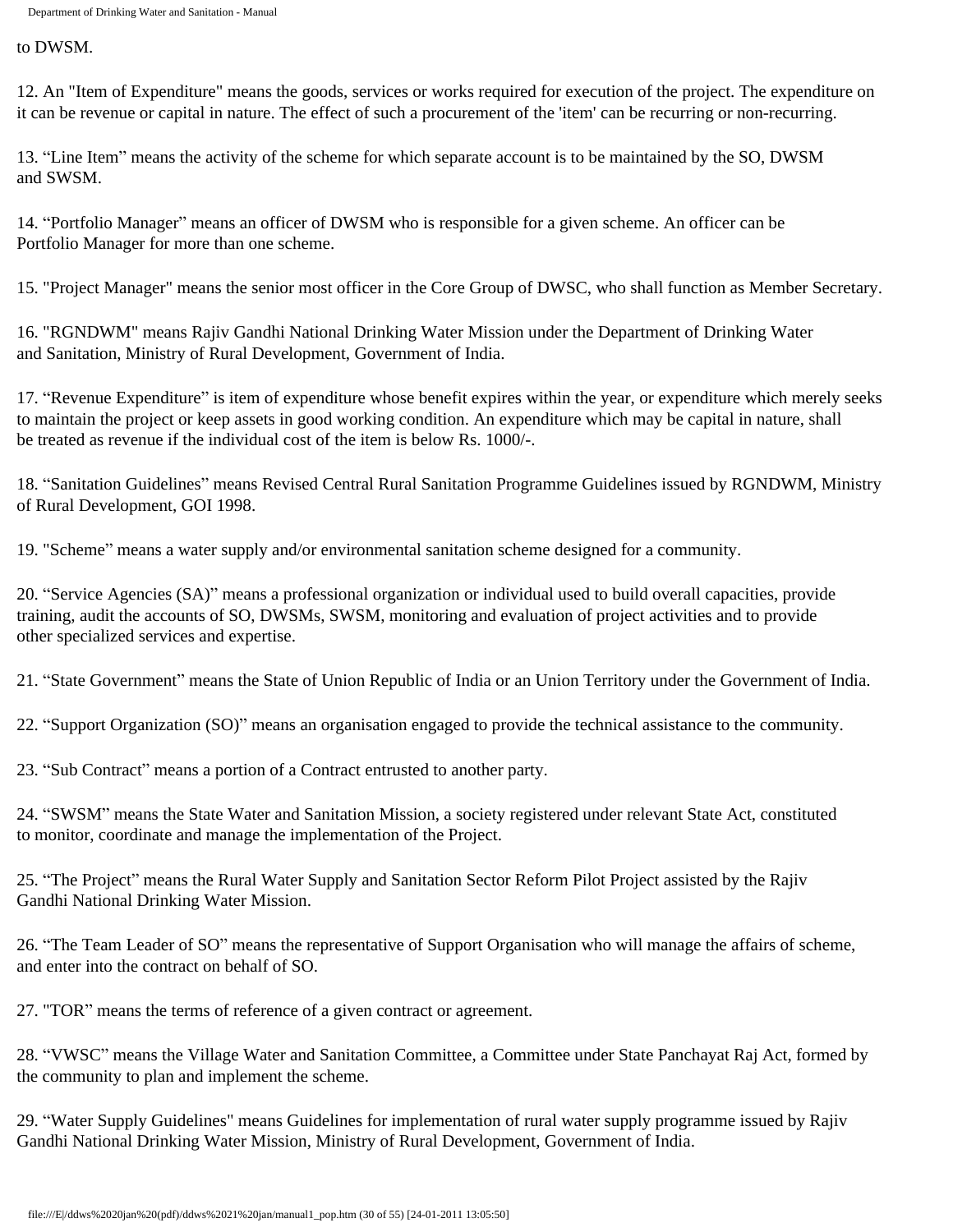#### 1.03 Authority to define:

All rights to define any subject matter stated in this manual are reserved with Rajiv Gandhi National Drinking Water Mission.

| AG                                                  | <b>Accountant General</b>                      |  |  |  |  |  |
|-----------------------------------------------------|------------------------------------------------|--|--|--|--|--|
| CAG                                                 | Comptroller and Auditor General of India       |  |  |  |  |  |
| <b>CAP</b>                                          | <b>Community Action Plan</b>                   |  |  |  |  |  |
| $\overline{CDO}$                                    | <b>Chief Development Officer</b>               |  |  |  |  |  |
| <b>CEO</b>                                          | <b>Chief Executive Officer</b>                 |  |  |  |  |  |
| <b>DWSC</b>                                         | <b>District Water and Sanitation Committee</b> |  |  |  |  |  |
| <b>DWSM</b>                                         | <b>District Water and Sanitation Mission</b>   |  |  |  |  |  |
| GOI                                                 | Government of India                            |  |  |  |  |  |
| GOS                                                 | Government of State/Union Territory            |  |  |  |  |  |
| <b>GP</b>                                           | Gram Panchaya                                  |  |  |  |  |  |
| <b>GPs</b>                                          | <b>Gram Panchayats</b>                         |  |  |  |  |  |
| <b>HSL</b>                                          | <b>Household Sanitary Latrines</b>             |  |  |  |  |  |
| <b>IEC</b>                                          | Information, Education and Communication       |  |  |  |  |  |
| InP                                                 | <b>Institutional Phase</b>                     |  |  |  |  |  |
| $\overline{\mathbb{IP}}$                            | <b>Implementation Phase</b>                    |  |  |  |  |  |
| <b>NGO</b>                                          | Non Governmental Organisation                  |  |  |  |  |  |
| <b>NYK</b>                                          | Nehru Yuvak Kendra                             |  |  |  |  |  |
| $\overline{\mathrm{O}}$ and $\overline{\mathrm{M}}$ | <b>Operations and Maintenance</b>              |  |  |  |  |  |
| <b>PHED</b>                                         | Public Health Engineering Department           |  |  |  |  |  |
| PLA                                                 | Personal Ledger Account in District Treasury   |  |  |  |  |  |
| PP                                                  | Planning Phase                                 |  |  |  |  |  |
| <b>RWSP</b>                                         | Rural Water Supply Program                     |  |  |  |  |  |
| <b>SA</b>                                           | Support Agencies                               |  |  |  |  |  |
| <b>SAC</b>                                          | <b>Staff Appraisal Committee</b>               |  |  |  |  |  |
| <b>SIP</b>                                          | Sensitisation and Identification Phase         |  |  |  |  |  |
| SO                                                  | <b>Support Organization</b>                    |  |  |  |  |  |
| <b>SWSM</b>                                         | <b>State Water and Sanitation Mission</b>      |  |  |  |  |  |
| TSC                                                 | <b>Total Sanitation Campaign</b>               |  |  |  |  |  |
| UT                                                  | <b>Union Territory</b>                         |  |  |  |  |  |
| <b>VWSC</b>                                         | Village Water and Sanitation Committee         |  |  |  |  |  |
| ZP                                                  | Zilla Panchayat / Zilla Parishad               |  |  |  |  |  |

## CHAPTER II INSTITUTIONAL SETUP

2.01 Institutional Arrangements:

The State Government and its lead sector institution viz. PHED/Water Supply and Sanitation Boards/Nigams/Authority would be the coordinating agency for the project. However, their role in the project would primarily be that of a facilitator rather than that of an implementer. An exclusive institutional structure consisting of State-level and district-level and grass root level units would be set up for project implementation. The salient features of the institutional framework are as under :

The new institutional framework would:

(a) promote adoption of a demand driven and participatory approach to service delivery through maximum empowerment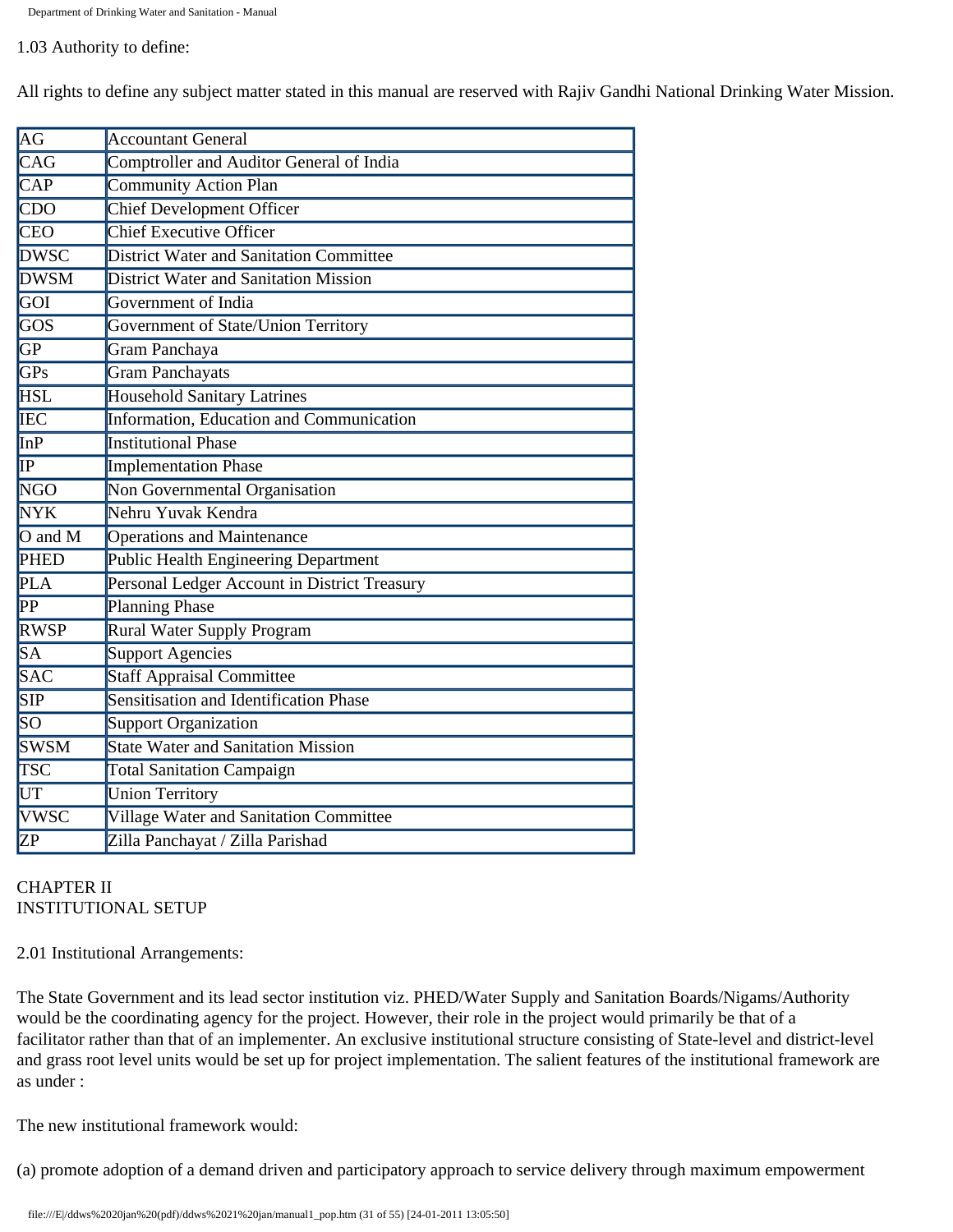of villagers in decision making on the choice of service levels;

(b) provide Government at State, district and village level (PHED or Water Supply and Sanitation Boards, Zilla Panchayat and Gram Panchayat) with a facilitating role in scheme selection, and effective monitoring and evaluation mechanisms to ensure a high-quality of construction and sustainability of investments;

- (c) ensure the effective integration and co-ordination of project components at the village and district level;
- (d) have sufficient autonomy to take decisions and implement them promptly;
- (e) have an incentive structure conducive to hiring and retaining highly qualified staff;
- (f) have a good mix of professionals from private sector, NGOs and Government and reflect an adequate gender balance; and (g) be replicable for district-wide and eventually statewide transformation of service delivery system.

2.02 Constitution of Water and Sanitation Mission (SWSM) at the State Level:

Ideally there should be a single department in the States/UTs looking after both water and sanitation. As a first step towards achieving this objective, it is proposed to have a Water and Sanitation Mission at the State/UT level. It shall be a registered society under the aegis of the Department/Board/ Nigam/ Authority/Agency implementing rural water supply programme in the State. It will be providing the operational flexibility to the States/UTs, so that the desired thrust is made available for an integrated implementation of institutionalising community participation under Rural Water Supply Programme and Total Sanitation Campaign (TSC) under the Rural Sanitation Programme. The State level Water and Sanitation Mission shall consist of (i) an Apex Committee and (ii) an Executive Committee as indicated below:

i. An Apex Committee headed by the Chief Secretary/Additional Chief Secretary and Secretaries in-charge of PHED, Rural Development (RD), Panchayati Raj (PR), Finance, Health, Education, Information and Public Relations (IandPR) as members. Secretary (PHED) (or the Department concerned with rural water supply) shall be the nodal Secretary responsible for all the Mission activities and for convening the meetings of the Apex Committee. The Apex Committee shall meet atleast twice in a year.

ii. An Executive Committee shall be constituted by the Apex Committee and shall be headed by an officer of PHED (or the Department concerned with rural water supply), not below the rank of Joint Secretary, who shall be its Executive Officer. Officers from the Departments of Rural Development, PHED (Chief Engineer), Panchayati Raj, Health, Education, Social Welfare, Information and Public Relations shall be nominated by the respective State Departments and shall be the ex-officio members of the executive committee. Experts in the field of IEC, HRD, MIS, Media and NGOs not exceeding six, may be co-opted as members. It may be ensured that the strength of the Executive Committee does not exceed 15. The State HRD cells, IEC cells and MIS shall work within the State Water and Sanitation Mission.

iii. However, the States may continue with their existing institutional set up or constitute appropriate institutional set up as deemed fit, to supervise the implementation of the pilot projects at the State level, so as to demonstrate implementation of community based rural water supply programme in the pilot districts with a view to encourage PRIs to take up similar initiatives in other districts in conformity with the principles envisaged in the 73rd Constitutional Amendment.

2.03 Role of State level Water and Sanitation Mission (SWSM):

The SWSM would be responsible for the following:

(i) overall policy guidance;

- (ii) liaison and coordination with various concerned departments of the State Government and other partners in the sector;
- (iii) monitoring and evaluation of the project implementation;
- (iv) ensure coordination among various pilot districts;
- (v) ensuring of audit by competent authority; and
- (vi) interaction with the Central Government.

2.04 Constitution of Water and Sanitation Mission (DWSM) at the District Level:

The District Water and Sanitation Mission (DWSM) constituted at the district level shall be called as "PRAKALP", which shall be a registered society under the respective State laws and should function under the supervision, control and guidance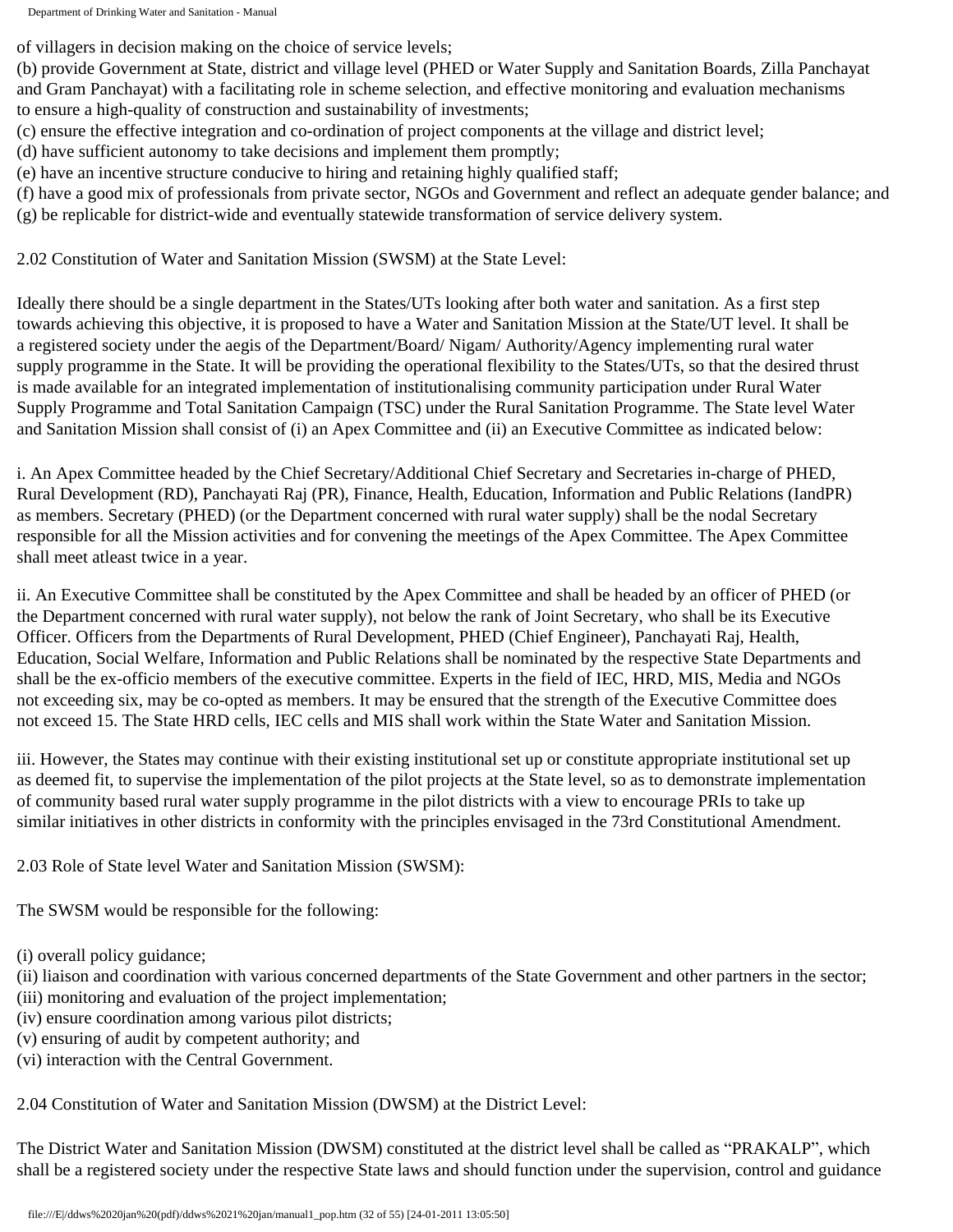of Zilla Parishad subject to the following:

(i) Wherever Panchayati Raj Institutions are firmly in place and are ready and willing to take up the responsibility of effective implementation of Sector Reform Project and the PRIs are strong enough to do so, they may be allowed to implement the project in those districts instead of the DWSM. In such districts constitution of DWSM may not be mandatory. However, the districts need to ensure that separate bank account in State Bank of India or any of its Associate Bank is opened to receive the central funds. These funds are not mixed up with other funds provided to the Panchayati Raj Institutions for carrying out other activities. Such districts may ensure proper and accurate monitoring and utilisation of the funds and intimate the mechanism to the Department of Drinking Water and Sanitation, Government of India.

(ii) Districts which do not have a proper PRI set up in place and desire to supervise the working of the DWSM through alternative mechanism, may prepare a detailed proposal explaining the mechanism through which the project is intended to be supervised and submit the same to the RGNDWM for consideration.

(iii) Chairperson of Zilla Parishad shall invariably be the head of the Governing Body. In Districts where Zilla Parishads have not been constituted and there is no Chairperson in place, the Chairperson of the District Planning Committee or the District Collector/Deputy Commissioner, as may be decided by the State Water and Sanitation Mission / State Govt / institutional set up created at the State level (as the case may be) will be the Chairperson of the Governing Body. The members would be – all MPs, MLAs and MLCs of the District; Chairperson of the Standing Committees of the Zilla Parishad; District Collector/Deputy Commissioner, District Officers of Education, Health, Panchayati Raj, Social Welfare, ICDS, PHED, Information and Public Relation; Project Director, DRDA. CEO of the Zilla Parishad would be the Member Secretary. The Governing Body shall meet atleast twice a year. In case of MPs, MLAs, MLCs of the district who are also Ministers in Central/State Governments, they may be allowed to depute one representative each on their behalf to the Governing Body of the District Water and Sanitation Mission.

2.05 Constitution of District Water and Sanitation Committee (DWSC):

The actual implementation of institutionalizing community participation in rural water supply programme and TSC at District level would be done by the CEO of ZP/District Collector, as the case may be, and shall be the chairperson of the District Level Water and Sanitation Committee (DWSC), comprising of the Executive Engineer of PHED/ Executive Engineer, ZP; District Education Officer, District Health Officer (Civil Surgeon), Project Director DRDA, District Panchayati Raj Officer, District Social Welfare Officer, Community Development Project Officers (CDPOs of ICDS) and District Information and Public Relations Officer. NGOs (not exceeding 3 in number) shall be identified by the District Water and Sanitation Committees and co-opted into the Committee as members with the prior approval of the Government of India. The Executive Engineer of PHED/District Engineer of the ZP shall be the Member Secretary and Drawing and Disbursing officer. The Member Secretary shall ensure utilisation of the existing infrastructure with him for administrative support for day-to-day functioning. No additional post shall be created for this purpose. The Member Secretary shall also be the Project Manager of the Core Group.

## 2.06 Constitution of Core Group:

The DWSC may utilize services of line departmental staff posted in the district, their official premises, equipment, vehicle, telephone etc. for their routine/secretarial activities. The recurring costs like propulsion charges of vehicles, telephone bills etc. can be met form the project cost. However, if DWSC feels necessary, a Core Group may be constituted to assist the DWSC for day-to-day activities. The Core Group shall essentially have officers selected from PHED, Panchayati Raj and Rural Development and an Accounts Officer. The Core Group with the approval of DWSC can engage not more than three consultants of various disciplines (Health and Hygiene Specialist, Community Development Specialist, Environmental Specialist, IEC Specialist etc.) from open market on contract basis. The contract shall be renewed annually. To attract good officers on deputation to the core group, the DWSC may provide additional fringe benefits like honorarium, project allowance etc. in addition to their salary, which shall be drawn from their parent department. The fringe benefit shall not exceed 25% of the emoluments. The expenditure on fringe benefits shall be met from the project cost.

2.07 The role of District Water and Sanitation Mission (DWSM)/Core Group: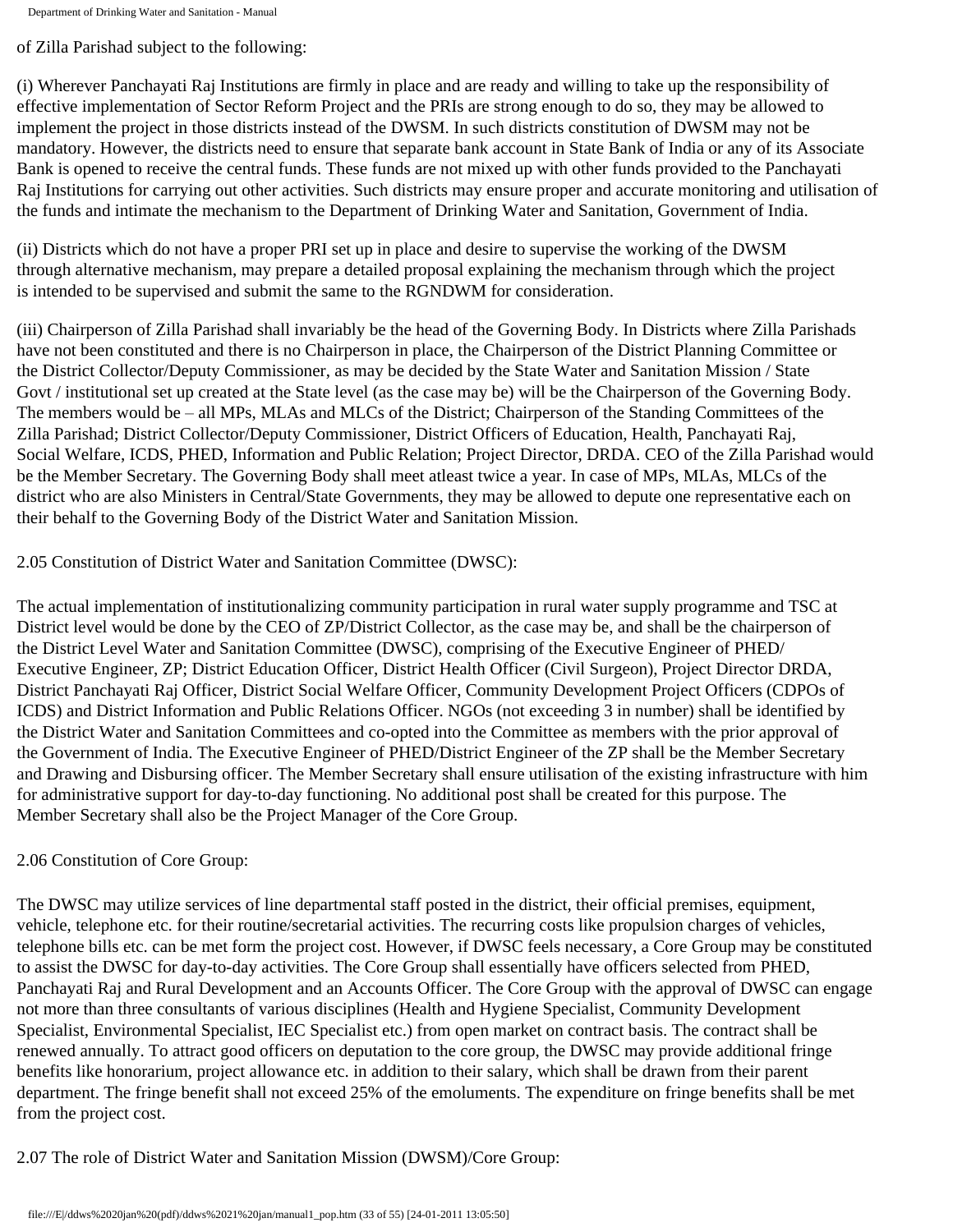(i) Formulation and management of project implementation in the district and ensuring that the project development objectives are achieved in the district.

(ii) Receipt of central funds for the project and its management for effective implementation of the project.

(iii) Selection, of private sector agencies and/or NGOs on a competitive basis, and signing MOU with them for project implementation and overall supervision.

(iv) Sensitizing the Panchayati Raj functionaries, related Govt. officials, local opinion makers, and politicians regarding the merits and modalities of the community managed programme.

(v) Formation of Village Level Water and Sanitation Committee (VWSC) at every Gram Panchayat (GP) level after generation of demand for any particular scheme as per the sector reforms concept.

(vi) For taking up the scheme under this programme there should be a bi/tripartite agreement between VWSC, GP/Block Level Panchayat Samiti as the case may be and the DWSM. Contract documents may be prepared by DWSM in consultation with the VWSC and GP.

(vii) Should tie up with key institutions for imparting training on all aspects of the programme with special emphasis on community managed programme implementation to all levels of stakeholders.

(viii) Carrying out IEC (awareness) campaign and Training (HRD) activities.

(ix) Interaction with Government of India.

2.08 Constitution of Village Water and Sanitation Committee (VWSC):

(i) To be set up after the demand for any particular water supply scheme is generated as per the sector reforms concept explained above.

(ii) To be set up in each Gram Panchayat for implementation of Water Supply Scheme of their own choice with active participation of the villagers. In case the scheme covers more than one GP, such Committee may be constituted by involving representatives from all concerned Panchayats.

(iii) The membership of a VWSC may consist of about 6 to 12 persons, comprising members of Panchayat. Women, SC/ STs and poor sections of the village may be given due representation in the VWSC. Provision may also be made for cooption of other stakeholders, subject matter specialists, etc.

(iv) This Committee shall function as a committee on Water and Sanitation of the Gram Panchayat. In case a scheme encompasses more than one GP, a similar Committee may be constituted under the Block level Panchayat Samiti. These committees should be an integral part of the Village Panchayat / Block Panchayat for which, if necessary, appropriate amendments in the State Panchayati Raj Acts / Rules / Byelaws may be made.

(v) The composition and functions of the VWSCs can be regulated by a set of bye-laws under the State Panchayati Raj Act. (vi) Till such time as States make suitable amendments in accordance with the above for composition and functions of VWSCs, suitable Government orders to that effect may be issued.

2.09 Role of Village Water and Sanitation Committee (VWSC):

The role of VWSC will be:

(i) ensuring that the GPs take up the issues related to this programme in each Gram Sabha meeting;

(ii) ensuring community participation and decision making in all scheme activities;

(iii) arranging community contributions to capital costs, in cash or kind (land, labour or materials) or both;

(iv) Opening and managing bank accounts for depositing community cash contributions and for management of project funds that may be solely channeled through them;

signing on behalf of the community, various agreements with the DWSM; planning of water and sanitation activities;

(v) procuring construction materials/goods and selection of contractors for construction activities related to RWS and Sanitation sectors;

(vi) supervision of construction activities related to RWS and sanitation sectors;

(vii) signing off on all completed works and community development activities;

(viii) commissioning and eventual takeover of completed water supply and sanitation works through a joint inspection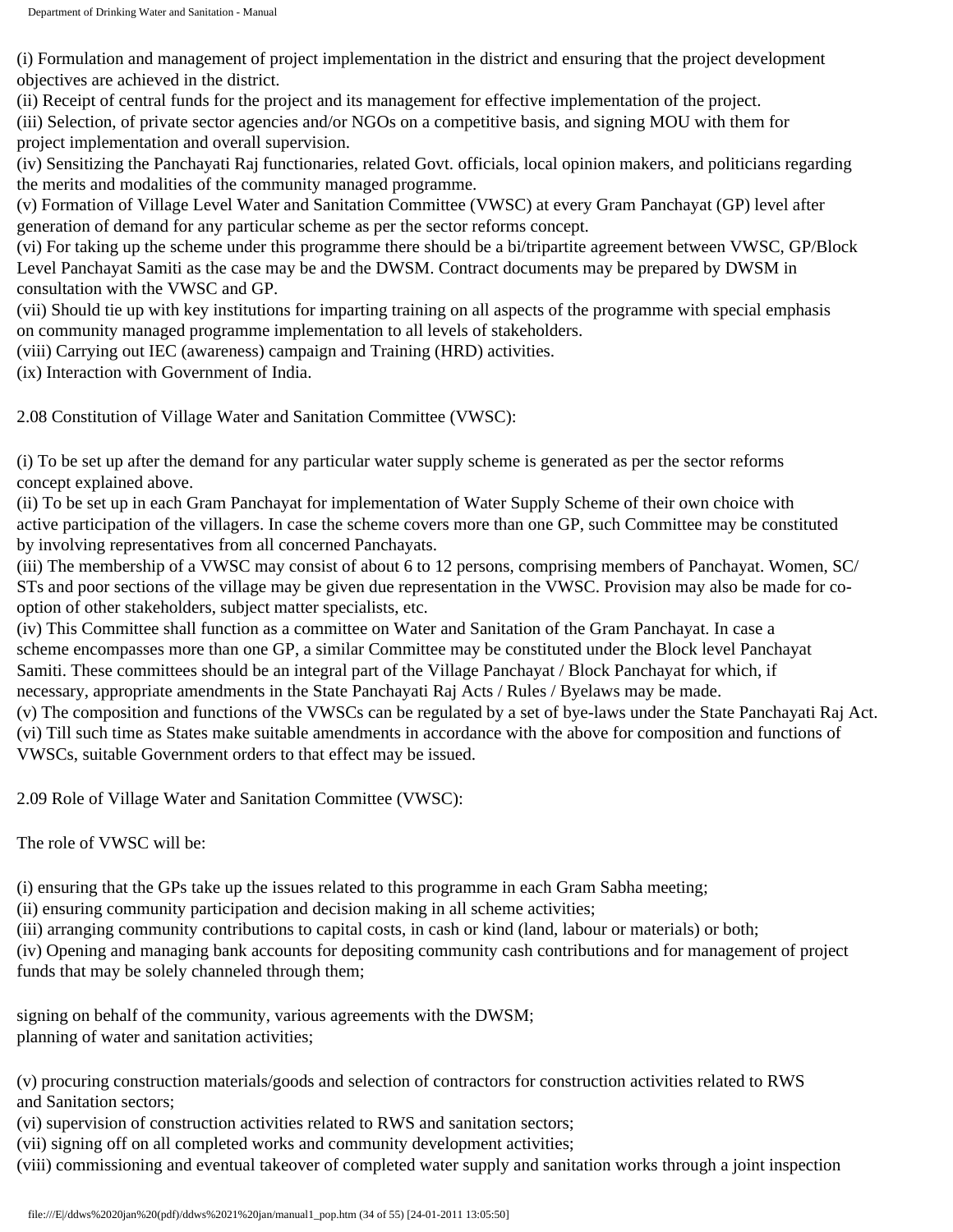#### with DWSM;

creating hygiene awareness; collection of funds through a tariff system for O and M of water supply and sanitation works;

(ix) managing and financing of O and M of the services, on a sustainable basis;

(x) empowering of women of the villages for day to day O and M of the scheme; and

(xi) participation in HRD and IEC activities in other villages after completion of the scheme in own village.

## 2.10 NGO Networking:

The three NGOs selected to be members of the District Water and Sanitation Committee shall be responsible for implementation of social mobilisation and institutionalisation of community participation in RWSP and TSC in the villages, through the networking of volunteers (motivators). Wherever good and active NGOs are not available in a district, the District Water and Sanitation Committee shall identify appropriate alternative mechanisms involving PRIs, youth, Anganwadis, NSS, Nehru Yuvak Kendras, NCC, Bharat Scouts and Guides etc.

2.11 Sequencing Project Activities

Scheme Cycle

During project preparation, a detailed project implementation schedule would be developed for a three-year project implementation period. The project would follow a scheme cycle not exceeding 36 months consisting of four distinct phases and a post project completion phase:-

2.11.1 Institutionalisation Phase – Not more than 3 months:

This comprises of -

(i) formation of SWSM, DWSM and DWSC and establish linkages with PRIs;

(ii) opening of bank accounts for receipt of funds from the RGNDWM;

(iii) generation of base line data;

(iv) identification of NGOs/ training institutes, etc. for various activities;

(v) monitoring mechanism to be put in place (familiarizing the proforma, questionnaire for obtaining information from the field and submitting information to the Government of India); and

(vi) initiate action for amendment of State Panchayati Raj Acts/Rules/Bylaws for constitution of VWSC.

2.11.2 Sensitisation and Identification phase - Not more than 12 months:

This would involve –

(i) Sensitisation and awareness creation among implementers (Government functionaries/ political representatives/PRIs/ NGOs/etc.) at all levels through various communication channels about the programme

(ii) Assessment and analysis of the existing water supply and sanitation systems (village-wise) through primary data collection (iii) Analysis and identification of the villages to be taken up in the various phases depending on demand by the beneficiaries and the available resources:

(a) For Water Supply – each phase may comprise of construction of new schemes, augmentation and/or rejuvenation of the existing systems and handing over of the complete (acceptable) systems to village Panchayats. (b) For Sanitation – The phase may comprise of setting up of RSM/Production Centre (PC) as an alternate delivery mechanism - Habitations where implementation is to commence immediately to be identified (preferably NC/PC habitations and those where the success rate is likely to be fast, higher and sure) and intimated to the Government of India; (iv) Agencies for IEC, HRD to be identified and intimated to the Government of India along with explanation of HRD and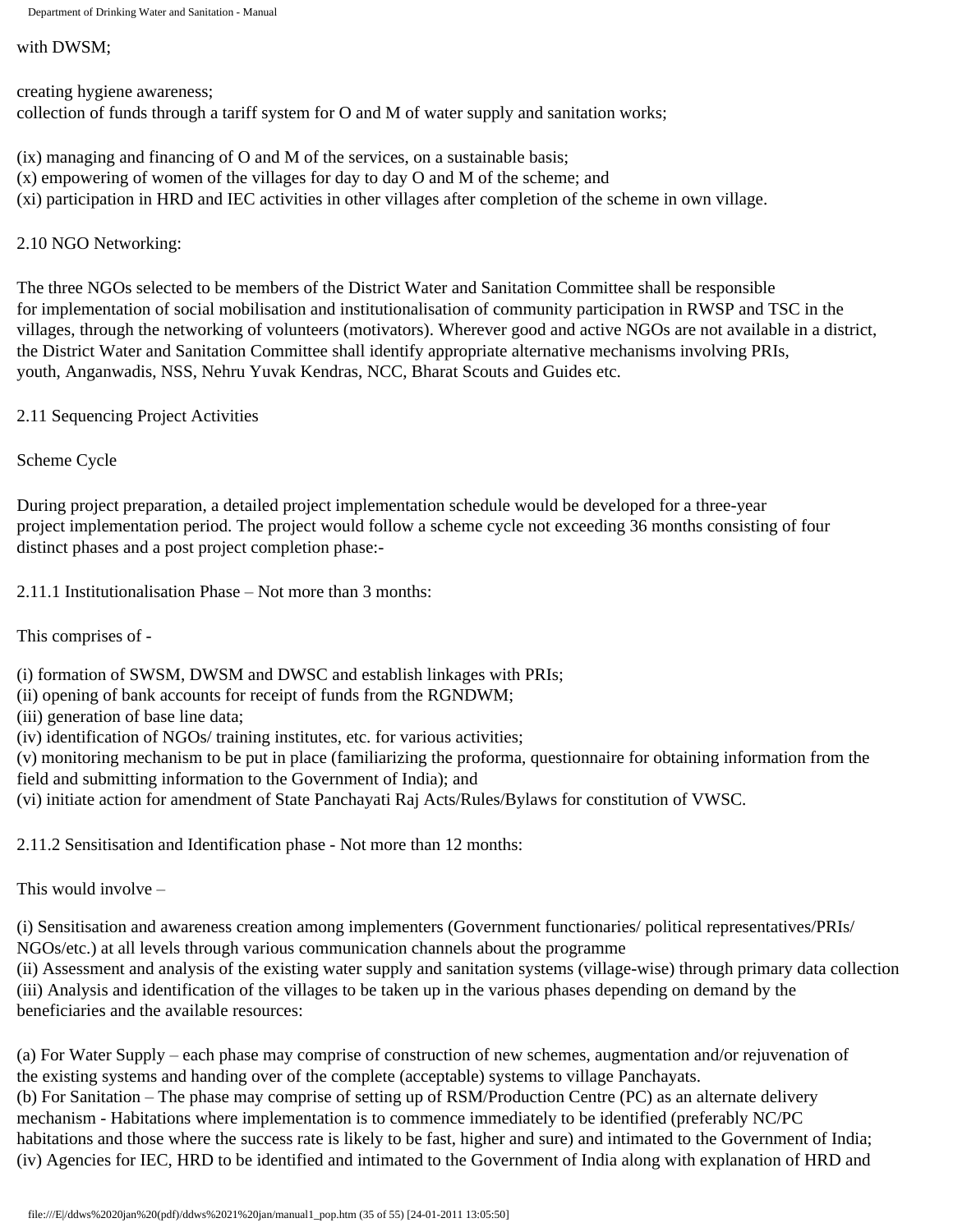IEC strategy;

(v) IEC campaign for awareness creation and demand generation;

(a) IEC campaign should clearly give the following messages:

- 1. The beneficiaries will own the assets created;
- 2. The Government will not maintain the assets created;
- 3. This is the one time investment in the district;
- 4. On completion of the project, the district will be considered fully covered;

5. Two or more alternative technologies suitable to a particular area along with information regarding its capital cost,

the beneficiary share, the O and M cost, the replacement cost etc. in respect of each technology;

- 6. Full O and M and replacement cost and part capital cost is to be borne by the beneficiaries;
- 7. Importance of water quality monitoring and surveillance;
- 8. Importance and benefits of water recharging activities;
- 9. Possible technologies for water recharging activities in the area;
- 10. Importance of sanitary latrines; and
- 11. Any other local issues pertaining to the area.
- (b) Various IEC modules to be prepared accordingly giving the above information.
- (c) IEC modules to be prepared in the local language also.
- (d) Agencies for preparation of the above modules and carrying out IEC activities to be identified.

(vi) Training activities to equip the villagers for implementation and operation and maintenance and management of schemes of their choice. Training to be given at the following levels:

1. Department Level

a) Behavioural sciences – interaction with the villagers.

- b) Sociological aspects.
- c) Importance of traditional schemes needs to be propagated.

d) Trainers' training to train villagers for installation, O and M, water quality testing, water recharging and harvesting technologies.

- 2. District Level and NGOs
- a) Management and supervision of project implementation.
- b) Identification and selection of agencies for various activities of the project.
- c) Recruitment (on contract basis) of experts as per the requirement.
- d) Monitoring of physical and financial progress collection of data and submission to the Govt. of India.
- e) Various IEC campaigns to be carried out and related behavioural sciences interaction with people.
- f) Record keeping and documentation of project implementation both progress and process activities.
- 3. Village Level (VWSC)

a) Record keeping – financial management, transparency, maintenance of minutes of proceedings of VWSC meetings, developing bye-laws.

- b) Communication with villagers IEC activities
- c) Technical matters like installation, specification of various components, procurement procedures, contracting procedures, etc.
- d) Matters related to O and M, replacement of the schemes, water quality monitoring, water harvesting structures etc.

(during and after implementation of the chosen scheme)

- e) Collection of funds capital cost share, monthly O and M cost, maintaining its records
- f) Crisis/conflict management
- g) Social audit through Gram Sabha.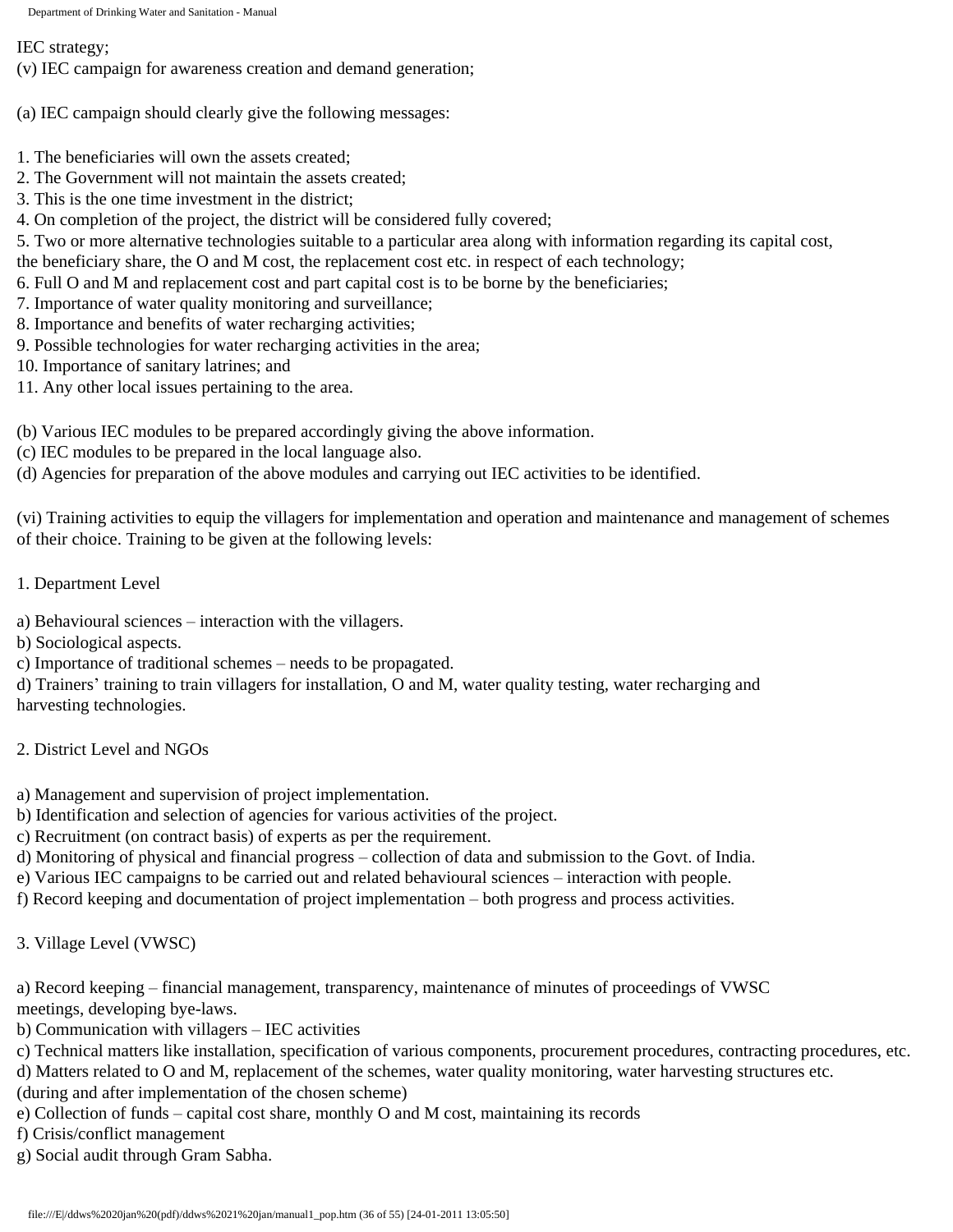4. Villagers (selected/interested villagers)

a) Technical matters like installation, specification of various components, procurement procedures, contracting procedures, etc. b) Matters related to O and M, replacement of the schemes, water quality monitoring, water harvesting structures etc.

(during and after implementation of the chosen scheme)

c) Collection of funds – capital cost share, monthly O and M cost, maintaining its records

d) Crisis/conflict management

The technical activities will also include the preparation of manuals/modules for the above training in the local language and identification of agencies for the above and getting it done.

(vii) Getting the schemes of their choice identified by the villagers (decision making process). (viii) Creation of Village Water and Sanitation Committee (VWSC) and opening their accounts.

2.11.3 Scheme/System Planning - Not more than 9 months:

This comprises of -

(i) rough design and estimation of the water and sanitation schemes/units based on the community's choice.

(ii) consensus on the most appropriate scheme based on affordability and technical feasibility.

(iii) promote awareness and training campaigns for collection of people's contribution and its deposit in VWSC account.

(iv) collection of part (percentage to be decided by DWSM in consultation with the VWSC) of the beneficiary's

contribution for starting detailed planning and designs of the water supply schemes. In case of sanitation, it may be as per the Restructured CRSP guidelines (TSC).

(v) detailed designing, planning, estimation and seeking approval of the competent authority as decided by the DWSM. In case of household latrines, it should be as per the beneficiary's choice and affordability.

(vi) identification of the contractors and assigning the job for implementation.

(vii) release of Government share from DWSM to VWSC account.

2.11.4 Implementation and Commissioning/Handing over-12 months:

This comprises of –

(i) Collection of the balance beneficiary contribution in terms of cash or kind or both (contribution in terms of labour and kind should be quantified and treated as the cash contribution of such contributors and a proper record of the same must be maintained).

(ii) Procurement of materials – the VWSCs shall purchase the materials. No centralized purchasing be done. However, in exceptional cases and as the situation demands with regard to certain items, centralized purchasing may be resorted but only with due consultation with the VWSCs. The DWSM shall guide and assist VWSCs to ensure that standard quality of materials is purchased.

(iii) Execution of work – actual implementation of the scheme chosen by the villagers.

(iv) Supervision by VWSC and DWSM for water supply and community based sanitation schemes. In case of

household latrines, joint supervision by the NGO and the beneficiary is necessary.

(v) Completion, commissioning and handing over of completed scheme to the villagers/PRIs/ VWSCs for its continued O and M and replacement.

(vi) Awareness and training campaigns for water quality monitoring and surveillance.

(vii) Development of data base with updating mechanism.

(viii) Training to VWSC and selected villagers for O and M, etc. as explained earlier at sensitizing stage.

(ix) Monitoring and evaluation of the scheme by the VWSC.

(x) Participation of the VWSC whose scheme has been completed, in awareness and training campaigns in other parts of the district.

(xi) A continuous process of monitoring and evaluation, review and mid-course correction (if any required) will be carried out by the DWSM, SWSM/State Government, RGNDWM and implementing agencies.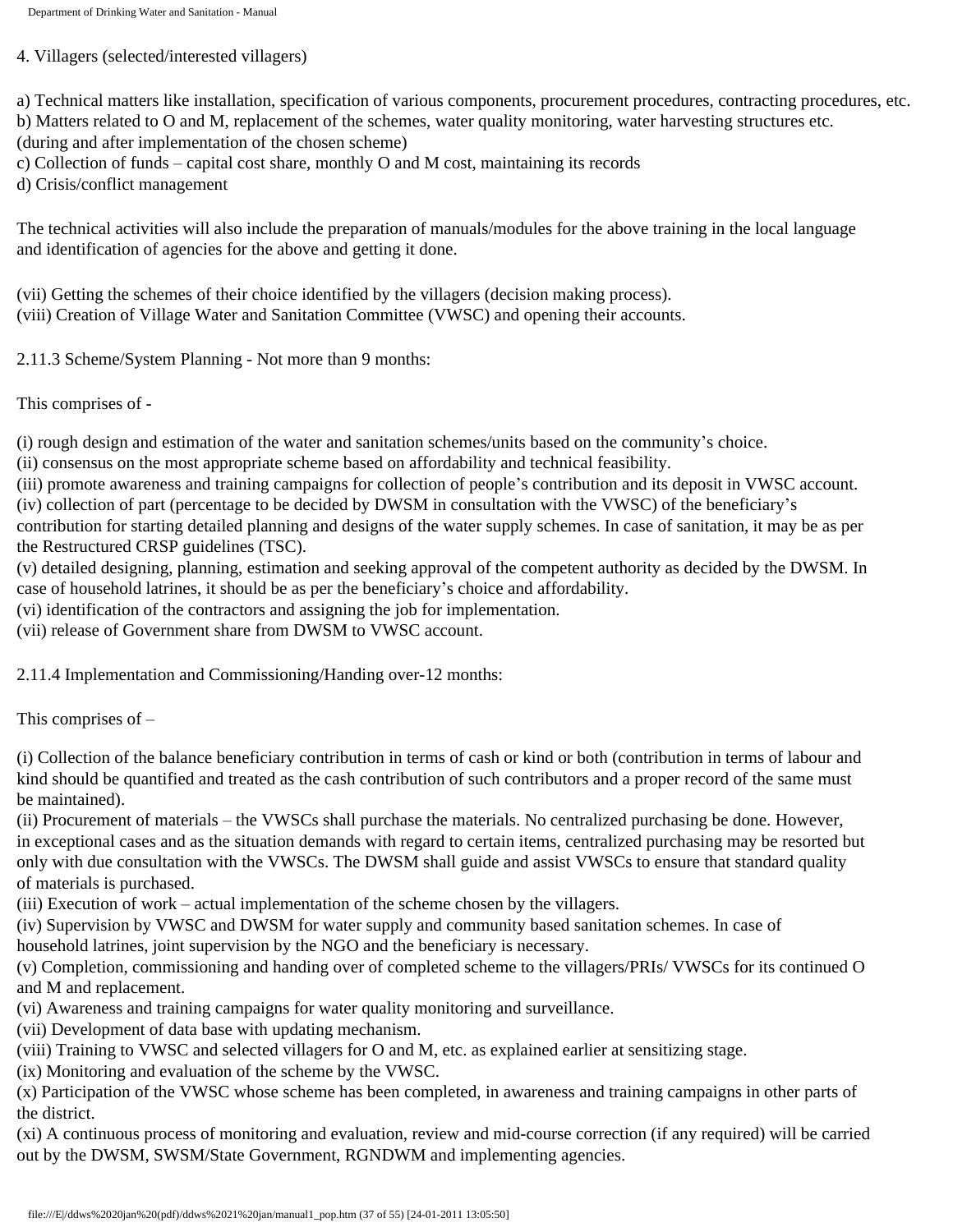All the above four stages may co-exist at the same time at any given point of time in various places within the same district.

2.11.5 Concurrent activities during and post project implementation (Operation and Maintenance Phase):

This would involve the following activities –

(i) Introduce community based appropriate water quality monitoring and surveillance;

- (ii) Development of data base with mechanism of updating;
- (iii) Monitoring and evaluation of all aspects of the project;
- (iv) Analysis of the data base generated and taking up corrective measures, if required;

2.12 Once the strategy of the reforms is demonstrated successfully in the pilot districts, the responsibility for implementation of this innovative concept in other districts can directly be discharged by PRIs in conformity with the principles envisaged in the 73rd Constitution Amendment.

CHAPTER III FINANCIAL RULES FOR SWSM, DWSM AND DWSC 3.01 Types of Fund

There are two types of cost involved in implementing the project:-

1. Scheme Cost:- This will include the project related cost e.g. consultancy charges, community development component of the project, construction work related to the project and expenses of service agencies, consultants and contractors and support organisations.

2. Over Head/Cost:- All the remaining expenses other than scheme cost shall be called overhead expenses. The establishment expenses of SWSM and DWSMs/DWSCs shall come under this head.

3.02 Fund transfer

The diagram of fund flow is at Annex-FM-1. Activities, along with the trigger for each activity, related with the flow of funds, are given at Annex-FM-2.

The RGNDWM will transfer 30% of funds to DWSM no sooner the Mission sanctions the project and the subsequent funds will be transferred depending upon the progress of implementation based on the recommendations of the experts visiting the projects.

The funds received by the DWSM shall be kept in a savings bank account in State Bank of India or its associates. Only single bank account shall be operated for the project, account number of which shall be available with RGNDWM. The funds shall further be utilized for the activities through VWSC, SO and Service Agencies.

3.03 Annual Work Plan

(i) The Annual Work Plan shall necessarily contain the Budget Estimates, Revised estimates to the transactions connected with the Project along with Physical targets for various phases of the project.

(ii) The different stages involved in obtaining funds for the project execution for ensuing year are mentioned below:-

- a. Preparation of Annual Work Plan (AWP) of activities by the Core Group [ 7 th Nov ]
- b. Submission of AWP to DWSC [ 20th Nov]
- c. Submission of funds requirement by DWSC to RGNDWM [ 30th Nov ]
- d Sanction of funds by RGNDWM to DWSC [ 31st March ]
- e. Readjustment of budget estimates by DWSC after sanction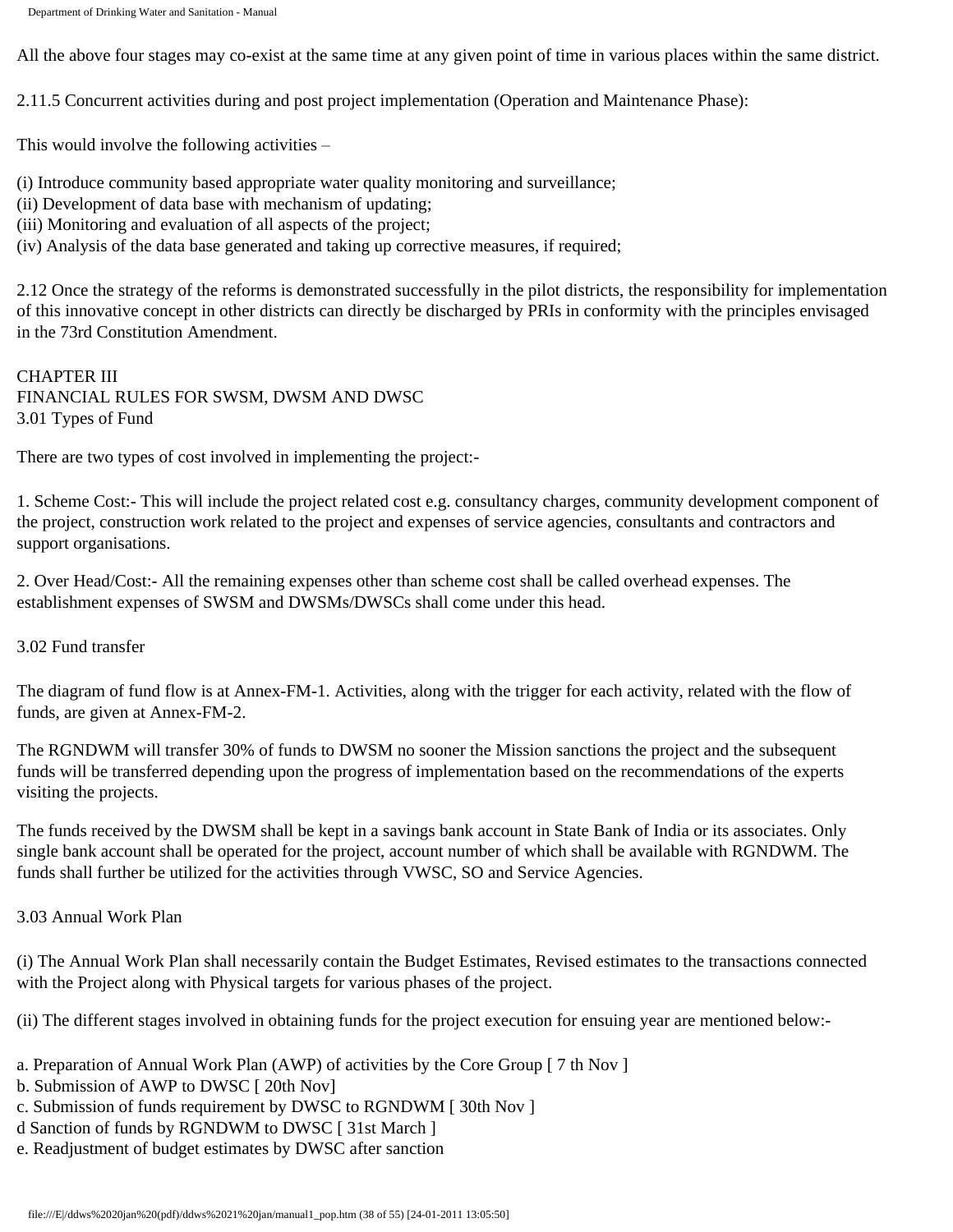of funds by RGNDWM [ 15th April ]

(iii) In formulating the Annual Work Plan, the following points have to be kept in mind:

(a) the Project completion schedule as laid down in the guidelines;

(b) each activities should be subjected to critical analysis and realistic targets fixed for the year with reference to the various components;

(c) the annual work plan should highlight the critical work as well as delays, if any. The annual work plan for the District shall be approved by the DWSC;

(d) the Core Group shall prepare the budget estimates for ensuing year which shall be an integral part of annual work plan. The budget estimates will have actual expenditure upto 30th September, revised budget estimates for current financial year and budget estimates for the next financial year. The format to be used for preparing budget estimates is given as Annex-FM-3. (e) The Annual Work Plan approved by the DWSC shall be sent to RGNDWM.

(f) To ensure the smooth fund flow, the DWSC shall prepare monthly/quarterly cash flow statement for next year in advance.

(iv) Reappropriations of Budget:

(1) The Core Group shall be authorised to reappropriate an amount up to 20% of original allotment against each line item in each main item.

(2) Any appropriation from a line item exceeding 20% of original allotment shall be approved by DWSC.

(3) The DWSC shall hold right to reappropriate any amount from one to another subject to the availability of main item funds.

3. 04 Accounting System:

(i) The accounting system is based on double entry book keeping system.

(ii) A receipt and payments account should be prepared on the basis of cash transaction as recorded in the cash book and posted in the ledger, under various heads of accounts.

(iii) Monthly expenditure statement shall be prepared from the ledgers maintained. Annual Income and Expenditure account and Balance sheet shall be prepared.

(iv) The main objective of this system is to provide uniformity among different DWSCs and to exercise adequate and appropriate control over all the expenditures and assets acquired as well as to ensure the protection and proper use of assets and the correct recording of financial transactions in the appropriate books and records. In addition, this system aims to safeguard assets against wastage, fraud and misappropriation by ensuring accuracy and reliability in the records maintained by employees at different level of the organization structure.

3.05 Delegation of Powers:

(i) For effective control over expenditure, it is essential to determine the number and status of persons authorized to approve expenditures and sign cheque, the limitation of their authority, and the minimum number of signatories required for operation of bank accounts.

(ii) The DWSC shall have full powers to sanction an item of capital or revenue expenditure which can be recurring or non-recurring in nature subject to overall guidelines given by the RGNDWM/SWSM/DWSM. The Chairperson of DWSC shall have powers to approve an item of expenditure subject to maximum of Rs. 5 lakhs and subject to the monthly ceiling of Rs. 10 lakhs. Such approvals by the Chairperson shall be placed before the DWSC for information.

(iii) The Member Secretary shall be authorized to sanction an item of expenditure not exceeding Rs. 1.00 lakh subject to monthly ceiling of Rs. 10 lakhs.

(iv) The community with the assistance of SO will prepare the design and estimates of its scheme(s), which will be submitted alongwith other plan of community development activities. The Portfolio Manager will forward the same to the Core Group with his comments. The Engineer of the Core Group shall get checked the design and estimates and other plans himself or through SA for engineering designs and drawings and offer his comments for any improvement and shall specifically give his comments on cost of the scheme vis a vis standard rates and prices, duly approved by the DWSC. For finalising the rates, the PHED schedule rates linked with cost index or market rates whichever is lower, should be taken into consideration. The efficacy of plan for Community Development Activities and its financial aspect shall be examined by the Core Group. The Core Group shall provide its technical approval on the engineering and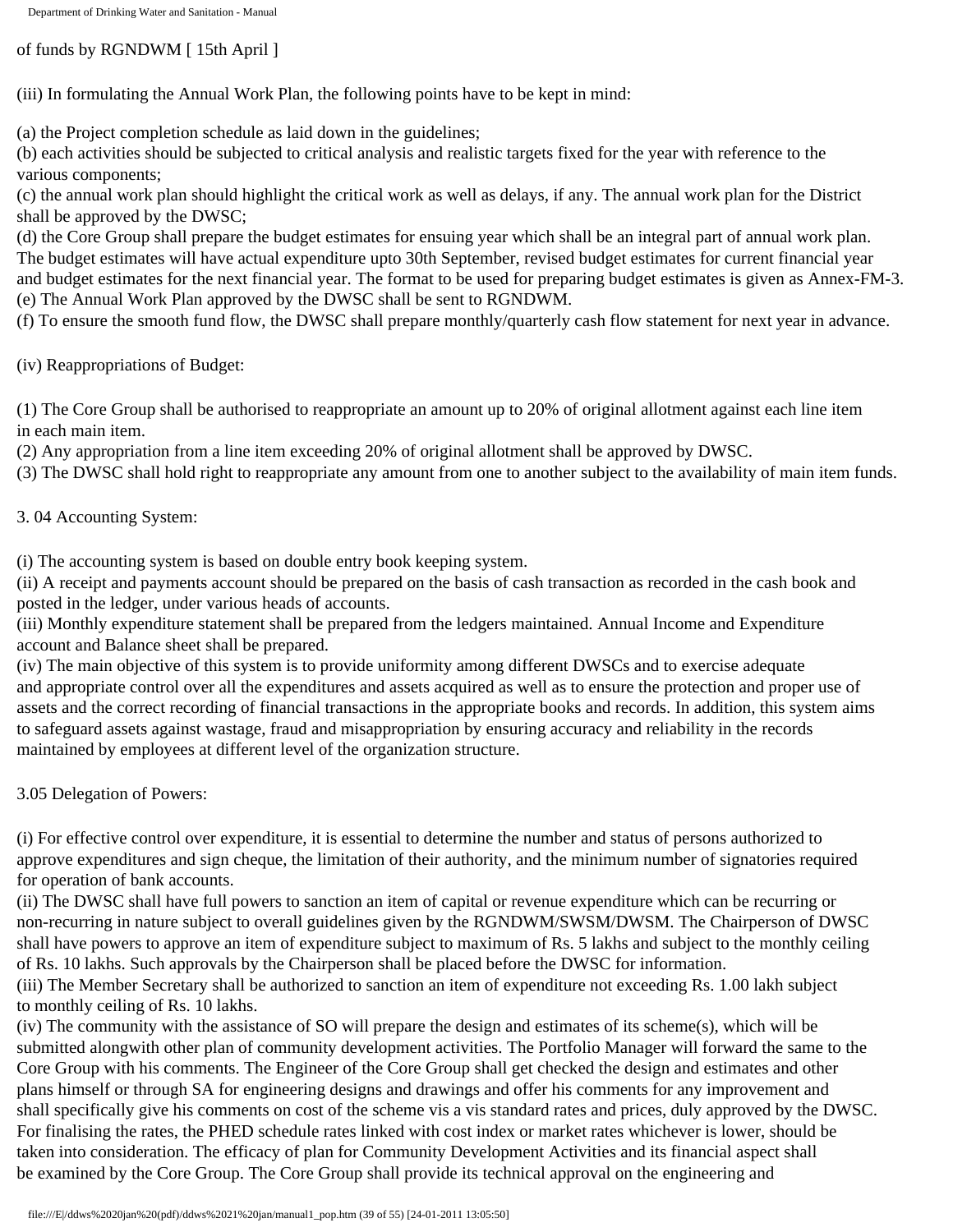Community Development plan of the Community. After the technical approval, the administrative and financial approval shall be accorded by the DWSC. It is advisable for DWSC to finalise norms for checking of the engineering and Community Development plans of the Community. The DWSC should review these norms every year. The representative of SO and Community must be involved while finalising the norms.

(v) The DWSC shall also approve the formats of the contracts/agreements/MOUs, which are essential for execution of the project.

(vi) The Project Manager shall sign these contracts/agreements/MOUs on behalf of the DWSM.

3.06 Authorization of Payments:

(i) All cheques shall be issued with the joint signatures of Member Secretary, DWSC and Accounts Officer. Issuance of cheques under a single signature is not advisable.

(ii) All payments must be supported by documents such as bills, receipts and cash memos. Form in FM-4 should be prepared based on the bills, receipts and cash memos.

(iii) Payments exceeding Rs. 1000/- shall always be made by crossed cheque.

(iv) In the case of payment by cheque, the word: CASH" should be deleted from the top of the voucher. Similarly, the word "Bank" should be deleted for cash payments and both cash and bank should be deleted for journal voucher. (v) After receiving all the supporting document for a payment the Accounts Officer of DWSM shall prepare voucher in form FM-4. He should sign the form, obtain the approval of the competent authority before the payment is made. Accounts Officer should make the confirmation of budget balance of the concerned line item before effecting payment. (vi) When disbursing the payments, the Accounts Officer should obtain the signature of the payee or his authorized representative acknowledging receipt of the cheque or cash as the case may be. This signature must be affixed in the appropriate space on format of voucher.

(vii) Prior to payment a copy of the purchase order should be obtained from the person responsible for such receipt, and should be attached to the voucher.

(viii) Accounts Officer should also ensure before passing the payment of any supply of materials/ assets that those items have been entered in store ledger/ stock register and folio no. of such ledger / register should be mentioned in the goods receipt note. The measurement and quality of those items should be approved by Project manager on goods receipt note. (ix) Prior to payment for services, a copy of the order authorizing the engagement of the person concerned for a particular job or assignment, details of the person like address, work background, etc., and a statement of the completion of the job or assignment should be obtained and attached to the voucher. When a cheque payment is made to any firm an official receipt should be obtained. The receipt should be attached to the voucher.

(x) Counterfoils of cheques issued should bear the payee's name, amount, the date of issue, voucher no. and initials of the signatories.

(xi) Cheque book / money should always be kept under lock and key under the safe custody of the Accounts Officer. (xii) Cancelled cheques should be retained with the cheque books. The corners of the cheque should be torn off as a measure of safeguarding against any misuse in the future. The word VOID should be written over the cancelled cheques. (xiii) Payment must be posted to cash book daily.

(xiv) In order to carry out the day to day Petty Cash payment of miscellaneous nature, an imprest of Rs.5000/- should be sanctioned and paid through cheque to a staff member of Core Group. He should be authorised to incur expenditure against approved items by Project Manager. He should be reimbursed the amount spent.

(xv) The advances paid to SOs for implementation of project will be adjusted at close of every financial year and on satisfactory completion of job and submission of audited accounts to SWSM/DWSM.

(xvi) The advance to the staff will be sanctioned on his requisition in form FM-15.

3.07 Payment to SOs and SO/VWSC and SAs

(i) The payment against cost of Sensitisation and Identification phase shall be reimbursed to SO along with the planning phase contract.

(ii) The payment of planning phase to SO will be done in 3 installments at the rate of 30%, 40% and 30% of total contract amount, and audit of planning phase contract will be carried out after second payment is made.

(iii) The payment of implementation phase will be given to VWSC. The payment shall be in the installments, which will be in the proportion of the community share collected.

(iv) The payment of SAs shall be made as per the terms and condition of the contract, however advance will be paid to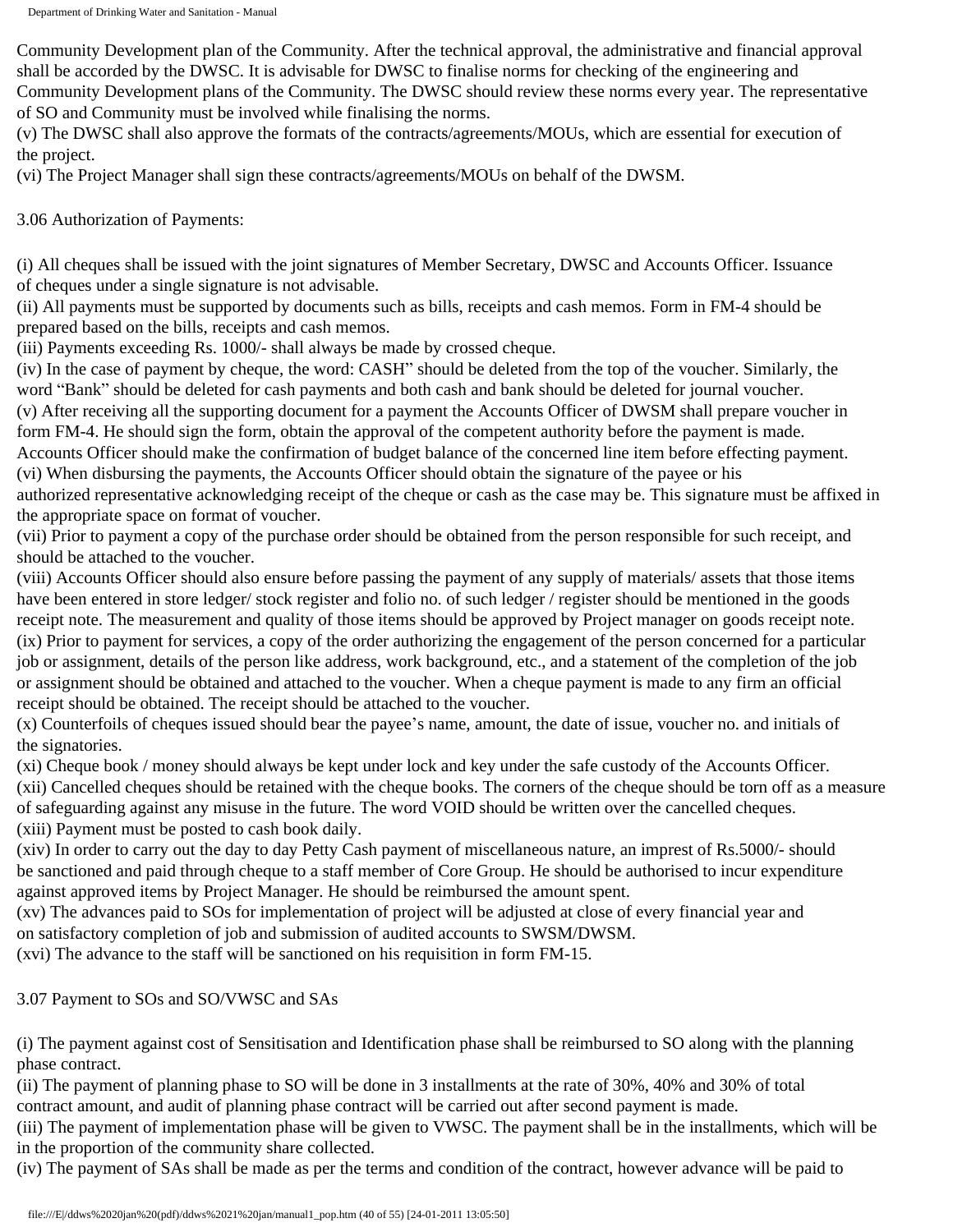SAs with proper security.

3.08 Receipts of Money:

(i) Project will receive funds from Government of India as grant subject to the terms and conditions stated in the Guidelines and sanction letter.

(ii) All receipts of money must be entered in the cash book on the same day they are received. Cash receipt in favour of the person/ agency from whom the money received, shall be issued. The money (cash or cheque or draft) received must be deposited in bank on the same day or deposited on the next day if money was received after banking hours.

(iii) The receipt book shall be printed and registered by the DWSC for their use.

(iv) Confirmation from DWSC as to the total amount actually disbursed as against the budgeted amount should be obtained at the end of the project period for audit purpose. This is required when there is difference between the figure stated in the TOR and the amount actually received by the SOs.

3.09 Cash/Bank Book:

(i) All receipt and payment vouchers should be posted to the cash book, totalled and balanced daily. After balancing the amount it should be signed by Accounts Officer daily.

(ii) When the cash book is totalled and the cash balance extracted it should be tallied with the physical cash in hand. The Member Secretary can make surprise check of cash balance.

(iii) The cash book or cash sheet print out should always be reviewed and signed by the Drawing and Disbursing Officer on the last working day of every week and every month.

(iv) A proforma of cash book is illustrated in form FM-5. The cash book should be printed on both pages, all pages continuously numbered and bound in a book for durability and for serving the purpose of a permanent record. (v) The daily transactions (receipts and payments by individual vouchers) should be posted to the General ledger in form FM-6 from cash book stating the cash book folio and corresponding voucher to the general ledger for cross reference. (vi) There may be some debits or credits for bank charges, commission or interest, which will appear in the monthly

bank statement. These items should be incorporated in the cash book in the following month so that the cash book balances agree with Bank balances.

3.10 Bank Reconciliation:

(i) Within ten days following the end of every month, a bank statement should be obtained from the bank.

(ii) Soon after receiving the bank statement from the bank the balance appearing therein should be reconciled with that shown in the cash book by preparing the bank reconciliation statement illustrated in form FM-7.

(iii) Each month the bank reconciliation statement should be carefully reviewed to investigate long outstanding cheques deposited or issued, or any other item for settlement.

(iv) All debits charged by bank for bank charges or commissions and all credits for the interest and other that appear in the monthly bank statement should be scrutinized carefully before accepting them as correct and before recording those debit/ credits in the cash book.

(v) Cheques older than 6 month from date of issue should be written back into the cash book noting the reference number and date of the payment voucher and liability towards concerning Head of Account be created for payment in future.

# 3.11 General Ledger:

(i) A general ledger as illustrated in form FM-6 should be maintained. All transactions (receipts/ payments) are to be posted as and when it incurred to the general ledger wherein a ledger folio should be opened according to the Line items under each head of account as given in form FM-13.

(ii) Posting to the general ledger should be made from the voucher, quoting the date, particulars, Voucher number and amounts. The ledger sheet should show the approved budget for each line item and the day to day transactions (receipt / payment), the cumulative transaction, and the balance available for the future utilization.

(iii) At the end of each month, ledger sheets should be balanced so that a financial report stating transaction (receipt/ payment) can be prepared and submitted to DWSC on the date required.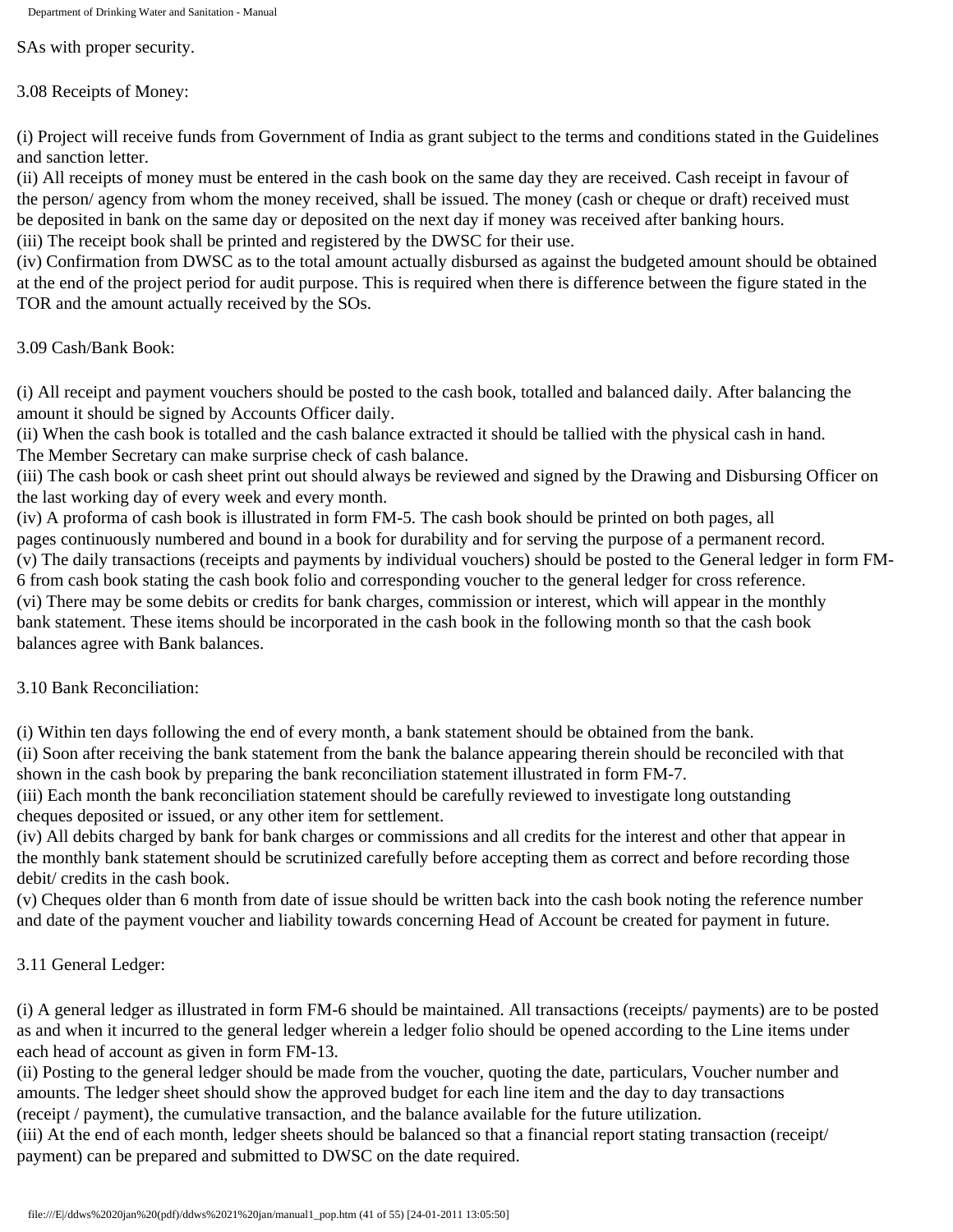#### 3.12 Fixed Assets:

(i) Where fixed assets such as furniture, typewriter, computers, refrigerators, fans, cars etc., are procured and paid for; it will be necessary to keep an accurate account of such assets for physical control and inventory.

(ii) To meet this requirement a Fixed Asset Register in form FM-8 should be completed and maintained wherein all particulars of the assets should be posted from the proper accounts immediately after the payment. The fixed assets register should show the details like name of supplier, quantity, make, identification number, value and location of each category of fixed asset held by the project.

(iii) An identification number for each category and each fixed asset item should be assigned for easy identification of the assets. These identification numbers should be painted on each item, and the numbers should be indicated on the fixed assets register for each asset.

(iv) The project manager should assign a responsible staff to maintain the fixed assets register and make entries therein from the appropriate accounts immediately after the payment for each item is made by the Accounts Officer. Someone else should be entrusted with the physical maintenance of their numbering and location.

(v) In order to make the entry in the fixed assets register, the cost and the life of the item must be above Rs. 1000/- and above five years respectively.

(vi) Appropriate depreciation (preferably as per Income Tax regulations) should be charged to the assets and the same should also be taken in Income and Expenditure Account for each year.

# 3.13 Stores Accounting:

(i) An official, other than Accounts Officer, should be entrusted with the job of keeping stock register.

(ii) The storekeeper of SWSM/ DWSC should maintain a stock ledger for entire receipt and issue of items purchased. The entry should be made in the stock ledger showing the name of supplier, quality, rate and specifications. (iii) All stocks received and issued should be posted in the stock ledger on a daily basis. The format for the stock ledger has been given in form FM-9.

## 3.14 Trial Balance:

(i) The Accounts Officer must prepare a trial balance for every month within ten days of the closing of the month with the cumulative amount from the first day of financial year from the general ledger and cash book on the form FM-10 showing the entire transactions of the month concerned under main heads of account. The details for all main heads of accounts should also be annexed in a separate sheet.

(ii) If the trial balance is not tallied, errors due to commission, compensation, omission should be checked and reconciled. Likewise the error of posting in between cash book and ledger should be checked and reconciled.

3.15 Income and Expenditure Account:

(i) The Income and Expenditure Account shall be prepared in form FM-11 every year.

(ii) For comparison purpose the figure of previous years shall also be given.

# 3.16 Balance Sheet:

(i) The balance sheet must be prepared for every financial year for reporting to the General Body through Executive Committee of SWSM/DWSM in form FM-12.

(ii) The balance sheet should show all balances of assets and liabilities account at close of the year with the comparative figure for previous period.

(iii) The Accounts Officer, Member Secretary and the Chairperson, SWSM or DWSM must sign the balance sheet, before forwarding it either for audit or to Executive Committee.

(iv) The necessary annexes to the balance sheet should be numbered in sequence and attached.

(v) The annual accounts alongwith balance sheet shall be subjected to audit by a Chartered Accountant appointed under appropriate rule of SWSM.

(vi) The audited annual accounts alongwith balance sheet and audit report should be placed before the Annual General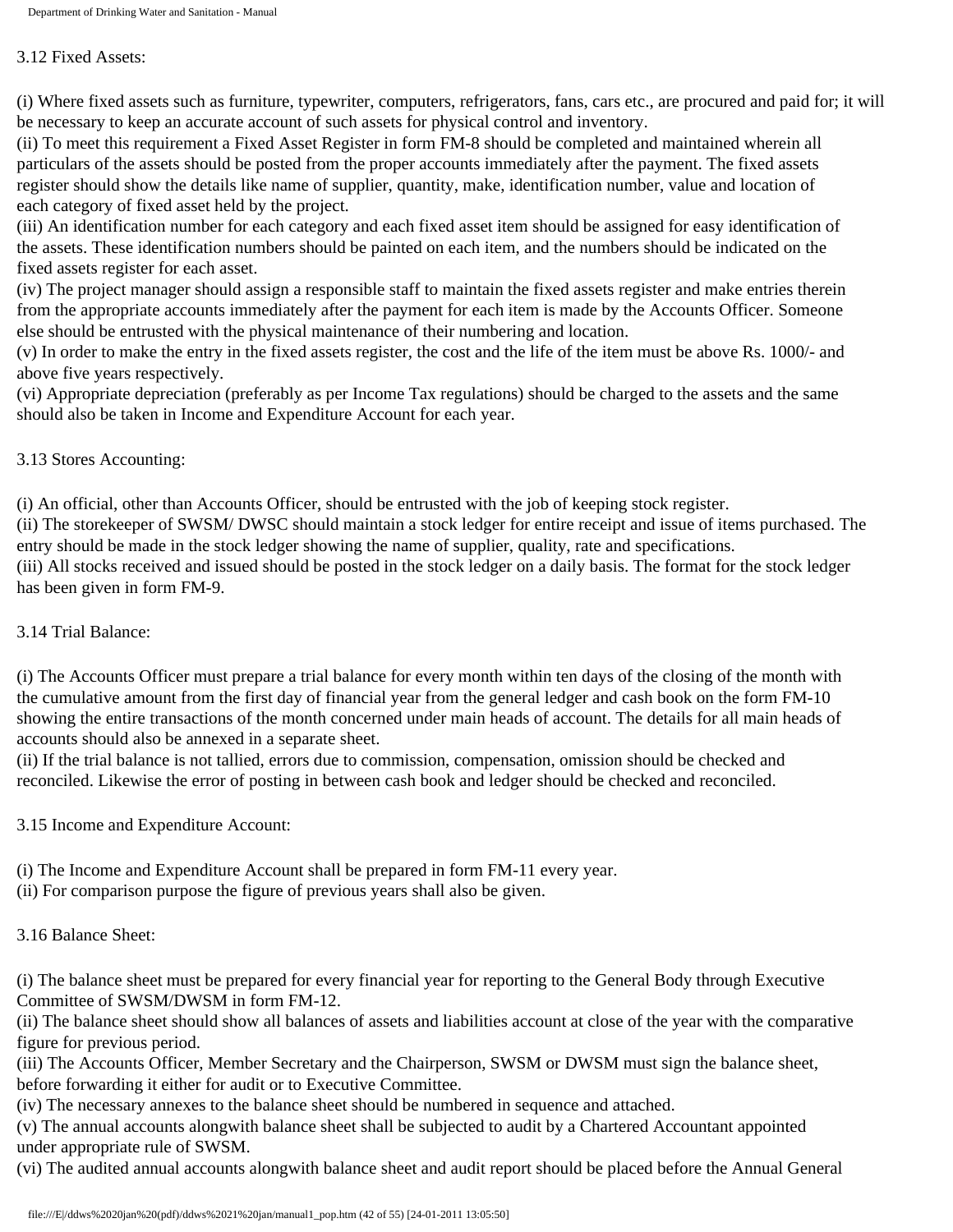Meeting of SWSM/DWSM for approval prior to 30th September of next year.

(vii) The audited annual accounts alongwith audit report after adoption by the Annual General Meeting of SWSM/DWSM shall be sent not later than 31st October of next year, to SWSM/DWSM for information.

(viii) The DWSC is required to send the audited annual accounts alongwith audit report duly adopted by the DWSM to RGNDWM.

3.17 To ensure the uniformity of bookkeeping at all levels, the Accounting or Budget Codes are developed for Sector Reform Pilot Project, which are given in form FM-13. The codes have four digits. The first two digits signify Main Account ("Primary Unit" of expenditure when compared with the Government Budgeting System). The other two digits signify the "Line Item" of expenditure. The expenditure head are upto '42' and Income is '51'. The accounting codes for Assets are from '52' to '84' and Liabilities from '85' to '99' for computerized accounting, the Control Accounting codes are also identified. These control codes are useful in report generation. (For example - the control code 1620 is the total expenditure on Institutional phase for a particular period).

3.18 Procurement Guidelines:

(i) Procurement is defined as purchase of goods, equipment, materials, hiring of services for specialized jobs like construction supervision, training, IEC etc. and engaging contractors for works. The store entry is needed in the case of purchase of goods and a note of satisfactory service rendered is needed for the services and completion certificate for works is required.

(ii) Economy and efficiency should be the objectives of procurement procedures. Items/services should be procured within the budget amount, at the competitive market rates.

(iii) All procurement of goods, equipments etc. should be from bonafide registered firm with the Trade Tax/Sales Tax Department of the State.

(iv) Any exception to above rule (iii) should be noted with reasons by the Accounts Officer and approved by the Member Secretary.

(v) Any alterations, additions or deletion of above is subject to the prior approval of the DWSC.

(vi) The procurement of goods, equipment, material and services shall be done transparently and in the manner prescribed in the purchase laws, rules, codes and procedures of the respective State Government.

(vii) The contractors for works for regional schemes shall be recruited through competitive bidding procedure.

(viii) For hiring of consultants or services, following procedure shall be adopted :-

(a) A Terms of Reference (TOR), essentially incorporating the output required, input to be provided, manmonths required, duration of assignment, qualification and experience of key personnels shall be prepared;

(b) The TOR shall be approved form the DWSC;

(c) Bids are invited from the reputed consulting firms in the most open and transparent manner. A database of reputed consulting firms should be prepared for future references;

(d) A shortlist of firms, not less than three or more than six, should be prepared based on the pre-determined evaluation criteria;

(e) The technical and financial offers be asked from the shortlisted firms by sending them the TOR and draft contract.

The technical and financial bids should be called to be filed in two separate covers;

(f) The technical offers should be evaluated on the basis of pre-determined criteria;

(g) The financial offer of only those firms, who have scored more than 75% marks in technical evaluation, should be opened;

(h) The lowest financial offer amongst the technically qualified bidders should be accepted; and

(i) For individual consultants, a committee should negotiate the financial offer with the consultant.

3.19 Audit:

(i) The statutory audit of SWSM/DWSM will be carried out annually by a Chartered Accountant in accordance with appropriate auditing principles consistently applied.

(ii) The statutory auditor shall be appointed by the DWSM from the panel of Chartered Accountants maintained by Accountant General of the State.

(iii) The statutory auditor shall audit all the vouchers and related records. He will also examine the accounts in view of rules, decisions of DWSC and SWSM/DWSM.

(iv) The CAG or Local Fund Audit Department may audit the accounts of SWSM/ DWSM.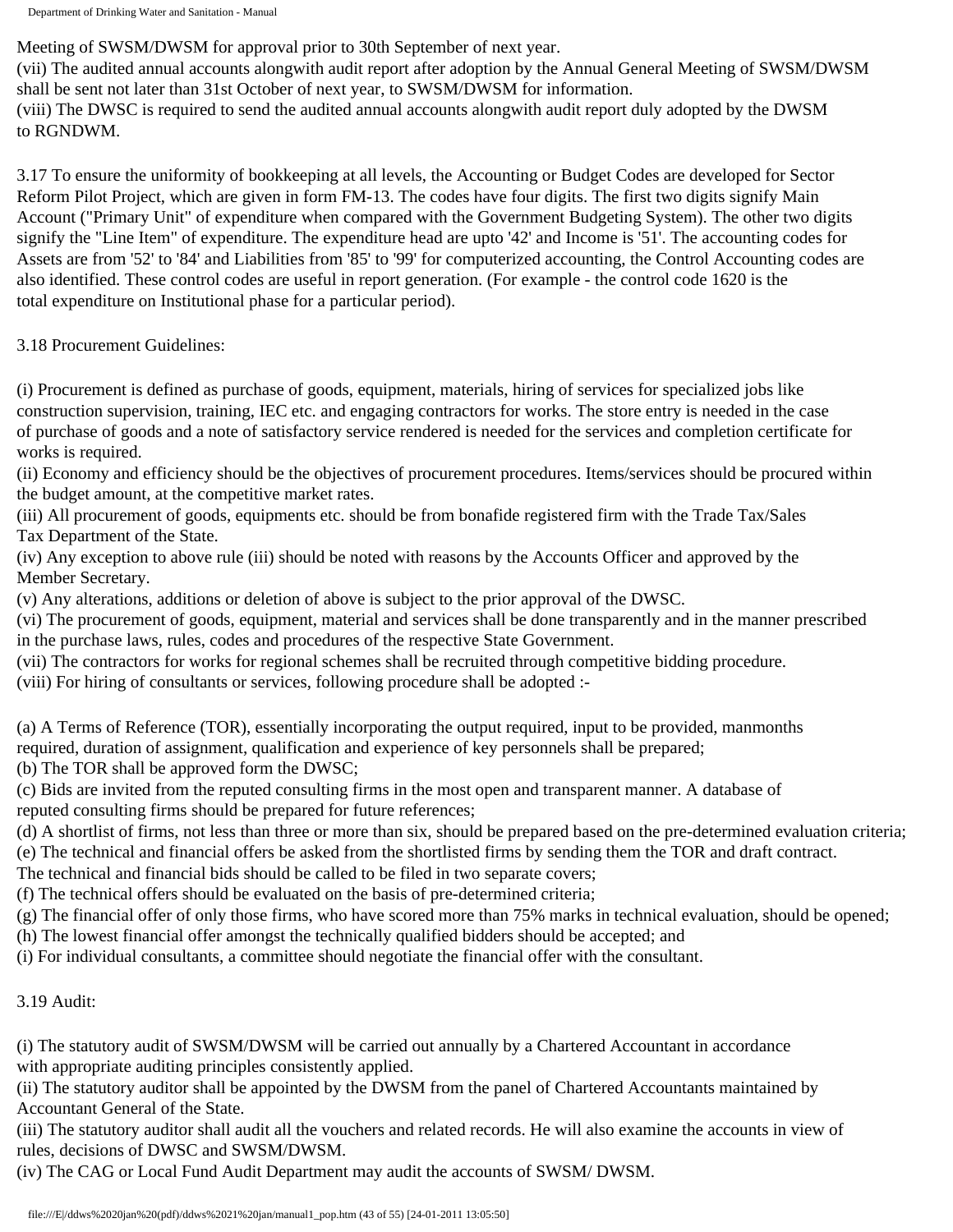(v) SWSM will review the annual audit reports of the DWSM and issue necessary instructions to the respective DWSM. SWSM will submit its annual audit report, along with review notes on the DWSM annual audit report to RGNDWM and the State Governments.

3.20 Financial Report:

(i) The Financial Report for each quarter by each DWSC in form FM-14 should reach to RGNDWM on the 5th of first month of the next quarter.

(ii) An interim Financial report for each advance given to SO or VWSC shall be submitted by the SO or VWSC in the format illustrated in FM-14. The Accounts Officer of DWSC should check the report. The following document must be attached with it :-

(a) Trial balance for the required reporting period;

- (b) A bank statement and a bank balance certificate showing the balance in the bank;
- (c) Cash balance in hand, and
- (d) A bank reconciliation statement for the period in question.

(iii) The Accounts Officer should retain copies of all documents listed above for office record. The retention of these documents is necessary for auditing purposes.

3.21 Reporting To State Government/ Government Of India:

The SWSM and DWSM shall be responsible to submit periodical statements as prescribed from time to time by the State Government and Government of India.

3.22 Completion Reports:

On completion of a scheme the VWSC shall submit following documents to DWSM:-

(i) Completion certificate of scheme.

(ii) Accounts of the scheme.

(iii) O and M plan of the scheme for future.

3.23 Release Of Funds And Utilization Certificate:-

(i) 30% of the funds will be released by RGNDWM immediately after the project is sanctioned and subsequent releases to DWSMs will be as per the Guidelines issued by the Government of India;

(ii) The DWSM after completing the expenditures from VWSCs and DWSCs shall submit the utilization certificate duly signed by Chairperson and Member Secretary, DWSM to the Rajiv Gandhi National Drinking Water Mission and to SWSM; (iii) The DWSM shall retain all records evidencing such expenditure for which the utilization certificate was submitted; (iv) The RGNDWM shall release the funds to DWSM after compliance of the following :-

(a) utilisation certificate for previous releases and audit of accounts by the Chartered Accountant; and (b) report of the team of experts appointed by RGNDWM to monitor the implementation.

## CHAPTER IV FINANCIAL RULES FOR SO and VWSC

## 4.01 Introduction

(i) The three years project implementation period has following four distinct phases and a post implementation phase (or Operation and Maintenance phase) :-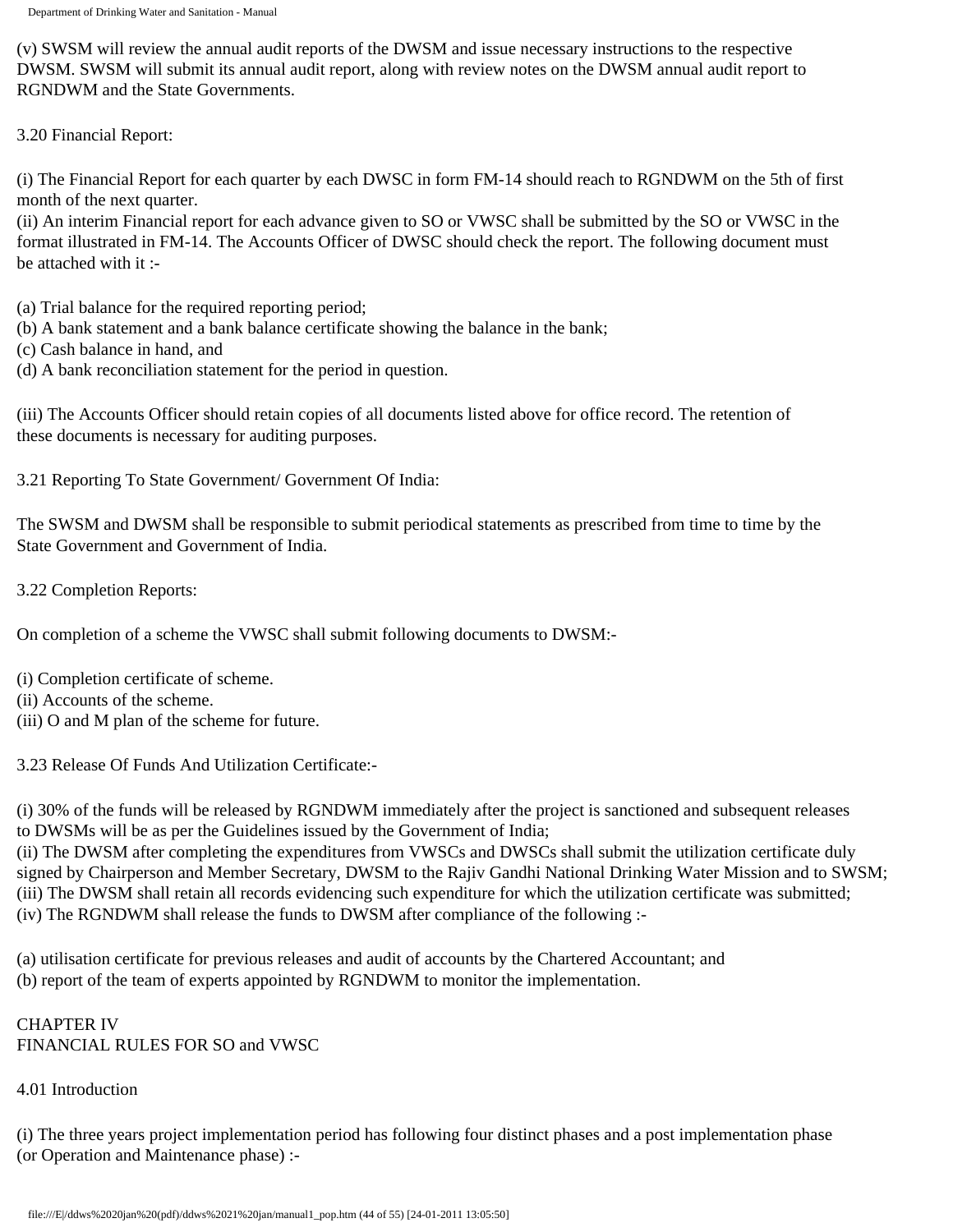(1) Institutionalizing phase

- (2) Sensitisation and Identification phase (S and I phase)
- (3) Planning phase

(4) Implementation phase

This is envisaged that the Support Organizations (Non-Governmental Organizations, Nehru Yuvak Kendra, Community Based Organizations, PHEDs, PRIs etc.) will provide technical assistance to the community in S and I, Planning and Implementation phase. The technical assistance may have various components like IEC, identification of villages, community development activities, construction activities, maintenance of accounts by the community in O and M phase etc. The SO will be engaged by the DWSC/VWSC on specific Terms of Reference (TOR) of the contract. The SO shall follow the general accounting principles. The VWSC representing the community shall also be responsible to maintain accounts though on more simplistic fashion. During the implementation phase, for involving the community in the construction process, the account in the name of VWSC shall be operated. This account will be opened during the Planning phase for depositing upfront cash contribution from the community.

(ii) Funds received from DWSM for a phase shall be deposited in separate saving bank account of SO in nationalized bank / gramin bank. The Project Manager DWSC shall authorize the SO to open a separate account. Separate financial statements shall be prepared and submitted by SO for each scheme/job.

(iii) Funds received from DWSM for Implementation Phase shall be deposited in the separate bank account in the name of VWSC. Withdrawals from bank for day to day expenses of scheme should be made under the joint signature of the two representatives of the VWSC, one of them will be Treasurer of VWSC. The VWSC shall be responsible for maintaining the books of accounts.

(iv) Payment exceeding Rs. 1000.00 shall be made by crossed cheque. The payments related to labour shall be made by drawing cash.

(v) Budget control is a tool of financial management. DWSM will approve the budget for each line item in the TOR. A total variation up to 10% between line items is permissible as long as the total amount for the contract is not exceeded. Any expected variation exceeding the 10% limit must be requested in writing to DWSC and prior approval be obtained in writing from the Project Manager before incurring further expenditure or to create any further liability. All variations in budget and actual expenses of line items must be fully justified and explained in the financial report submitted to DWSM. (vi) The SO or VWSC must report all unutilized scheme funds within specified time limit as stated in the terms of agreement. (vii) A bank reconciliation statement for each bank account must be prepared every month within 10 days of following month. Appropriate statements and bank balance confirmation certificate for the closing date of every month should be obtained from the bank and photocopy of the certificate be attached to the Bank reconciliation statement. (viii) Financial reports relating to the scheme must be submitted to DWSC by the given due date as stated in the terms of contract. Authorized representative of SO should sign the financial report for Sensitisation and Identification Phase and Planning Phase and that of VWSC for Implementation Phase. Figures in the financial report should tally with the figures in account books under various head of accounts for actual receipt and payment incurred within the approved Budget. The format for financial report in form of statement of expenditure liabilities and trial balance are enclosed as FM-16, FM-17 and FM-18 for Sensitisation and Identification Phase, Planning Phase and Implementation Phase respectively. (ix) The SO/VWSC should report their actual expenses in comparison to budget with previous period expenses for the reporting period as defined by the DWSM and the expenses for the reporting period and the expenses up to date. The financial reporting format is stated in FM-16, FM-17 and FM-18. The format for such reporting should be prescribed by the DWSM from time to time. Care should be taken to minimize the paper work by seeking information only once in a given period.

(x) Financial reports should follow the physical report on the format prescribed by the DWSM from time to time. All financial reports should be supported by the documents indicated in the TOR.

(xi) SO/VWSC should not deviate from the instructions or formats stated herein. However, if a change is considered necessary to meet the requirements of a particular scheme, a written justification of the change should be submitted to DWSM for approval.

4.02 Accounting System:

(i) The accounting system is based on double entry book keeping system.

(ii) Monthly trial balance should be prepared from the ledger maintained. The SO/VWSC should prepare the final accounts in form of statement of expenditure as prescribed in format FM-16, FM-17 and FM-18 for Sensitisation and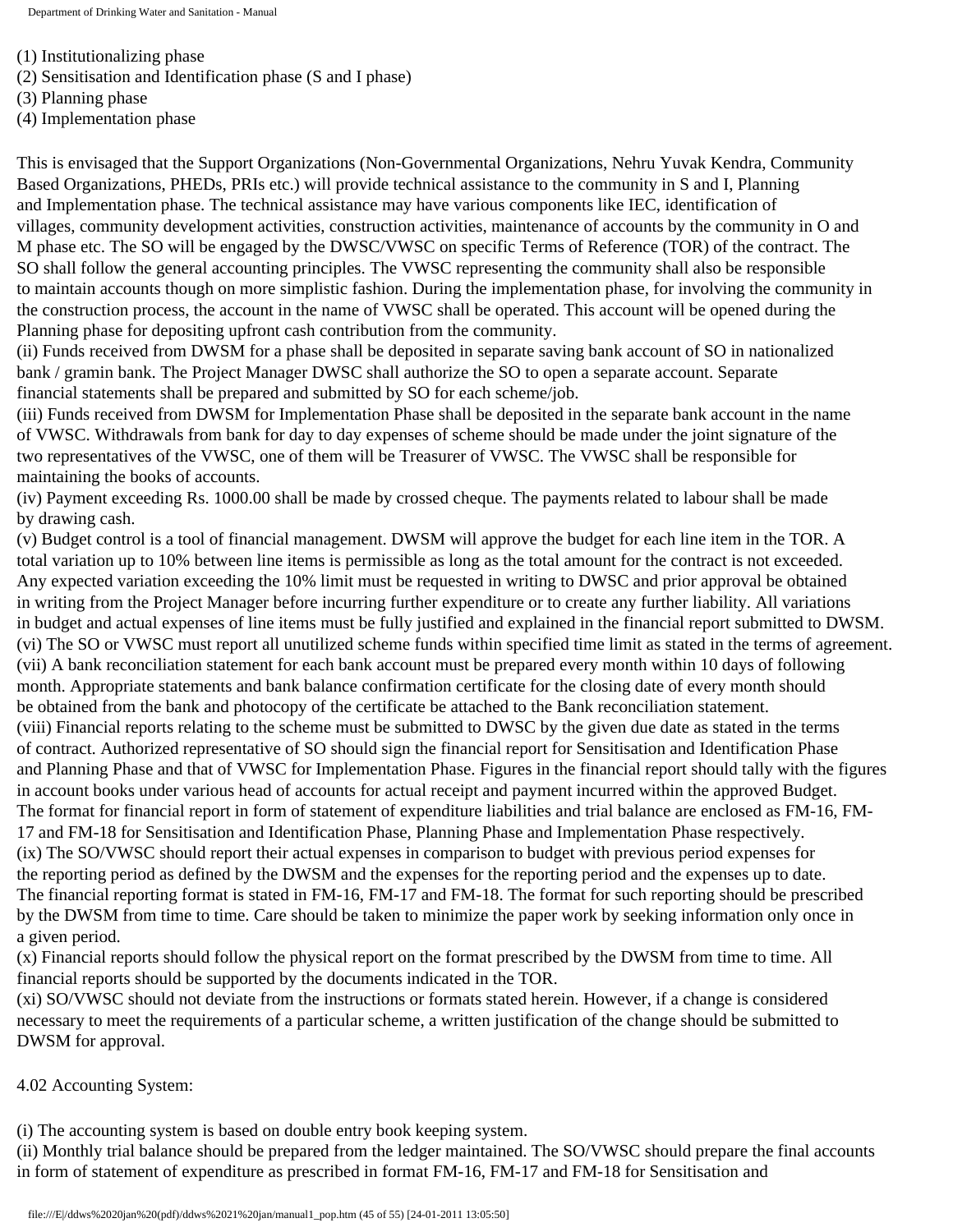Identification Phase, Planning Phase and Implementation Phase respectively.

(iii) The main objective of this system is to provide uniformity of system between SOs and VWSCs. The other objective is to assist Team Leader and Accounts Officer of SO and Chairperson/Treasurer of VWSC in exercising adequate control over all the expenditures and assets acquired as well as to ensure the protection and proper use of assets and the correct recording of financial transactions in the appropriate books and records. In addition, this system aims to safeguard assets against wastage, fraud and misappropriation by ensuring accuracy and reliability in the records maintained. Routine checking by Team Leader as to the proper implementation of the system and the performance of staff members is essential for the proper administration of the project.

(iv) The formats should suitably be modified by the DWSM.

4.03 S and I and Planning and Implementation Phase

The SO/VWSC should submit the proposals for entering into the contract of the S and I, Planning and Implementation phase. In so far as the estimates are concerned relating to the materials, training, survey, evaluation, construction, community development activities etc., these estimates should be prepared for each community separately.

DWSM in consultation with SWSM should develop a standard format for financial proposal for each phase. The SOs should submit these formats with estimation of the cost of the Community Development and construction activities. The SOs/VWSCs should maintain separate accounts for S and I, Planning and Implementation phases. The SOs should maintain the accounts for implementation phase in such a manner that unit cost of each activity could be bifurcated for reporting. The purpose behind ascertaining the unit cost of each activity is to ensure the economy in the completion of the projects/schemes and avoiding overlapping.

4.04 Delegation of Powers:

(i) For effective control over disbursements, it is essential to determine the number and status of persons authorized to approve expenditures and sign cheques, the limitation of their authority, and the minimum number of signatories required for operation of bank accounts.

(ii) If considered expedient the Team Leader of SO or Chairperson of VWSC alone may be authorized to approve expenditure up to Rs. 5000 at a time for a maximum of Rs 20000/- per month, otherwise all the expenditures shall be approved by the VWSC. Expenditure of higher amount should be approved by the SO for S and I Phase or Planning Phase and by the VWSC for Implementation Phase. In case an item of expenditure is more than 20% of the scheme cost, the approval of the entire community will be obtained in a community wide meeting with a minimum quorum of 20% of households.

# 4.05 Payment:

(i) Two persons (the Team Leader and the Accounts Officer) shall be the signatories of the bank account of SO. All the cheques from the account of VWSC should be issued with the joint signatures of two representatives of VWSC (one essentially Treasurer). Issuance of cheques under a single signature is not permitted. Any variation to this system should be got approved by the DWSM.

(ii) All payment must be supported by documents such as bills, receipts and cash memos. The voucher format FM-4 should be prepared based on the bills receipts and cash memos.

(iii) Payments exceeding Rs. 1000/- shall be made by crossed cheque only.

(iv) In the case of payment by cheque the word: CASH" should be deleted from the top of the voucher. Similarly, the word "CHEQUE" should be deleted for cash payment.

(v) After receiving all supporting document for a payment the Accounts Officer should prepare voucher. He should sign the form, obtain the approval of the Team Leader, where necessary, before the payment is made. The availability of budget for the concerned line item before effecting payment should be ensured.

(vi) When disbursing the payments, the Accounts Officer/Treasurer should obtain the signature of the payee or his authorized representative acknowledging receipt of the cheque or cash as the case may be. This signature must be affixed in the appropriate space in the voucher.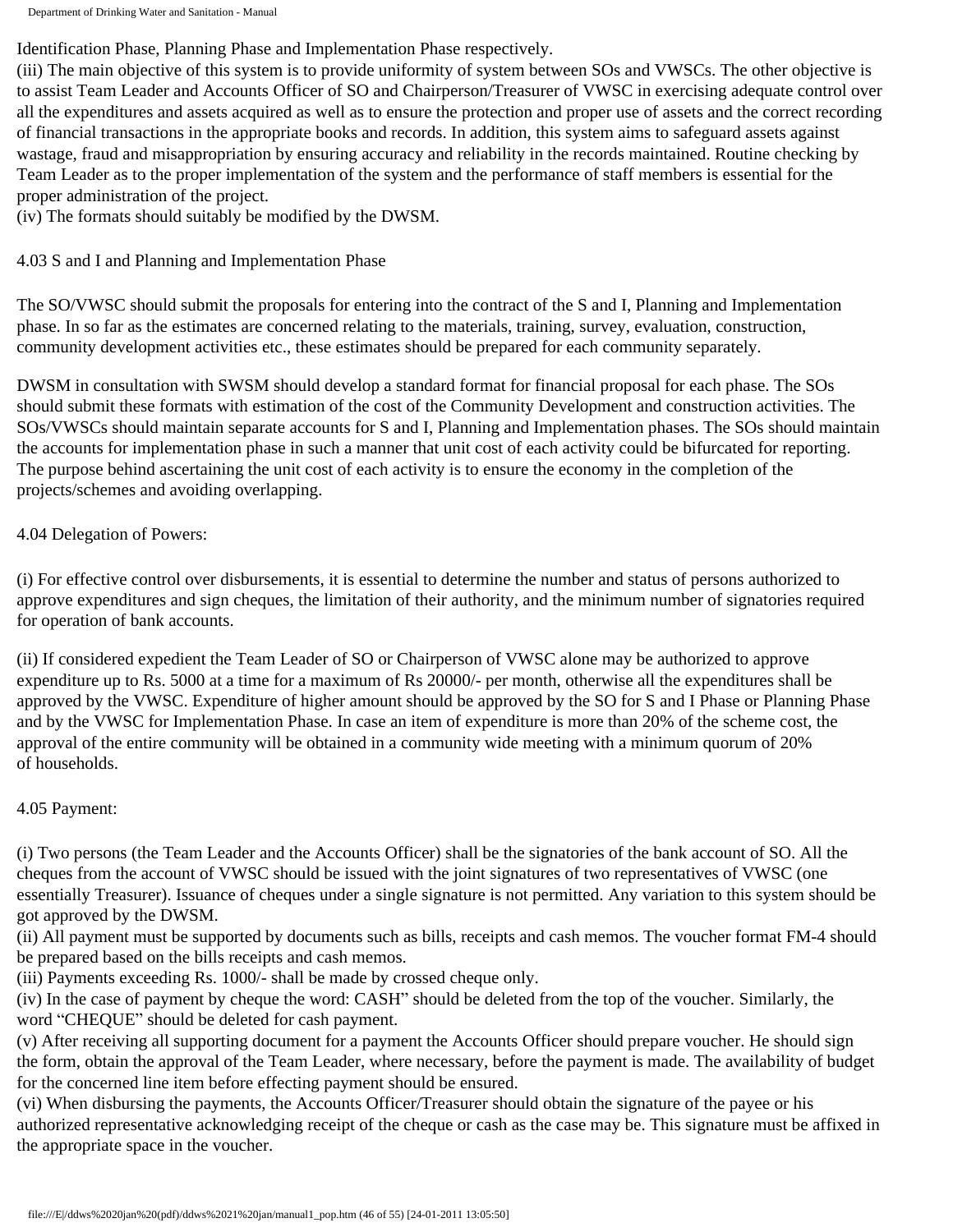Accounts Officer/Treasurer should also ensure before passing the payment of any supply of materials/ assets that those items have been entered in store ledger/ stock register and folio no. of such ledger / register should be mentioned in the goods receipt note. Team Leader and/or Chairperson on goods receipt note should approve the measurement and quality of those items.

(vii) Prior to payment a copy of the purchase order and certificate and stock entry should be obtained from the person responsible for such receipt, and should be attached to the voucher.

(viii) Prior to payment for services, a copy of the order authorizing the engagement of the person concerned for a particular job or assignment, details of the person like address, work background, etc., and a statement of the completion of the job or assignment should be obtained and attached to the voucher. When a payment is made to any firm an official stamped receipt should be obtained. The receipt should be attached to the voucher.

(ix) Counterfoils of cheques issued should bear the payee's name, amount, the date of issue, voucher no. and initials of the signatories.

(x) Cheque book and money should always be kept under lock and key under the safe custody of the Accounts Officer/ Team Leader/Treasurer.

(xi) Cancelled cheques should be retained with the cheque books. The corners of the cheque should be torn off as a measure of safeguarding against any misuse in the future. The word VOID should be written over the cancelled cheques. (xii) Payment must be posted to cash book daily.

(xiii) In order to carry out the day to day transactions Petty Cash payment of miscellaneous nature, an imprest subject to the maximum of Rs.5000/- may be sanctioned and paid though cheque to an staff member of SO's connected with the scheme or to the Treasurer of VWSC. Team Leader should authorize him to incur expenditure against approved items. He should be reimbursed the amount so spent on close of the month.

#### 4.06 Receipts Of Money:

(i) The schemes will receive their funds from DWSM as advance, subject to the terms and conditions stated in the TOR and contract signed between the SOs and DWSM or VWSCs and DWSM. Such funds may be provided to the SOs or VWSC in one or more installments. Information concerning disbursements and the depositing in bank will be included in the TOR. (ii) All receipts of money must be entered in the cash book on the same day they are received. SO's must issue cash receipt in favour of the person/ agency from whom the money received. The money (cash or cheque or draft) so received must be deposited in bank on the same day or deposited on the next day if money received after banking hours.

(iii) The receipt books on standard format shall be issued by SO and VWSC.

(iv) All the cash received on account of community share against capital cost will be accounted for separately and deposited in VWSC bank account.

(v) The community share on account of O and M of the scheme shall be deposited in the VWSC bank account.

(vi) Community share against O and M of scheme shall be accounted for separately and shall be deposited in separate account for O and M of VWSC.

(vii) Confirmation from DWSC as to the total amount actually disbursed as against the budgeted amount should be obtained at the end of the project period for audit purpose. This is required when there is difference between the figure stated in the TOR and the amount actually received by the SOs.

(viii) The advances paid to SO/VWSC for implementation of project will be adjusted on completion of job and submission of audited accounts to DWSM.

## 4.07 Salary Distribution:

(i) It is assumed that salary payments will be made to each SO staff by separate cheque on payment vouchers. No fixed format has been designed for salary bills. The SO can use their own systems.

(ii) The payment voucher should be prepared on the basis of actual leave during the relevant month/ period. The voucher should represent and reflect the authorized salary and allowances. Salary payment vouchers should be approved by the Project manager, and acknowledged by the payee. A calculation sheet containing the details of the salary payment and statutory deductions should be attached to FM-4. The SO/VWSC shall be responsible for ensuring the compliance of relevant labour laws like minimum wages, provident fund etc.

(iii) Salary payments should be stated in the cash book along with other voucher on daily basis.

(iv) Attendance Register should be maintained for all SO staff.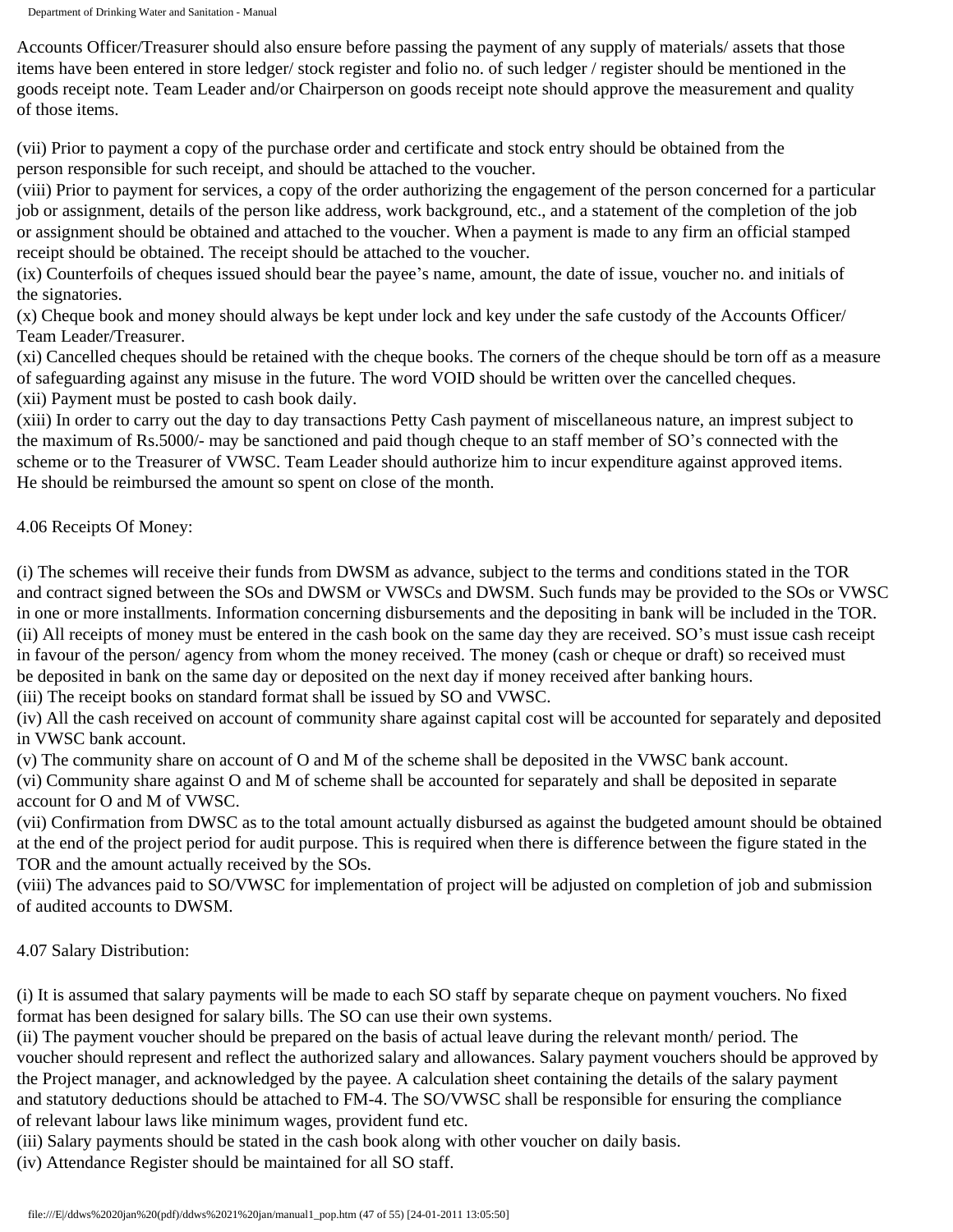(v) Contract letter should be prepared for all staff stating the date of appointment, validity of the contract, the contract amount and any other benefits and other terms and conditions.

## 4.08 Cash/Bank Book:

(i) All receipt and payment vouchers should be posted to the cash book, totaled and balanced and signed by Accounts Officer daily.

(ii) When the cash book is totaled and the cash balance extracted it should be tallied with the physical cash in hand. The officer of DWSM or Chairperson/Treasurer of VWSC can make surprise check of cash balance.

(iii) The cash book should always be reviewed and signed by the Team Leader/Chairperson on the last working day of every week.

(iv) A proforma of cash book is illustrated in form FM-5. The cash book should be printed on both pages and bound in a book for durability and for serving the purpose of a permanent record.

(v) The daily transactions (receipts and payments by individual vouchers) should be posted to the General ledger from cash book stating the cash book folio and corresponding Voucher to the General ledger for cross reference.

(vi) There may be some debits or credits for bank charges, commission or interest, which will appear in the monthly bank statement. These items should be incorporated in the cash book in the following month so that the cash book balances agree with Bank balances.

# 4.09 General Ledger:

(i) A general ledger as illustrated in form FM-6 should be maintained. All transactions (receipts/ payments) are to be posted as and when incurred, in the general ledger wherein a ledger folio should be opened according to the Line items under each heads of account as stated in the TOR.

(ii) Posting to the general ledger should be made from the Cash Book voucher, quoting the date, particulars, Voucher number and amounts. The ledger sheet should show the approved budget for each line item as stated in the TOR, and the day to day transactions (receipt/payment), the cumulative transaction, and the balance available for the future utilization. (iii) At the end of each month ledger sheets should be balanced so that a financial report stating transaction (receipt / payment) can be prepared and submitted to DWSM on the prescribed date required.

## 4.10 Bank Reconciliation:

(i) Within ten days following the end of every month, a bank statement should be obtained from the bank.

(ii) Soon after receiving the bank statement from the bank the balance appearing therein should be reconciled with that shown in the cash book by preparing the bank reconciliation statement illustrated in form FM-7. The VWSC Treasurer may use simpler format for doing the reconciliation.

(iii) Each month the bank reconciliation statement should be reviewed carefully to investigate long outstanding cheques deposited or issued, or any other item for settlement.

(iv) All debits charged by bank for bank charges or commissions and all credits for the interest and other that appears in the monthly bank statement should be scrutinized carefully before accepting them as correct and before recording those debit/ credits in the cash book.

(v) Cheques older than 6 month from date of issue should be written back into the cash book noting the reference number and date of the payment voucher and liability towards concerning Head of Account be created for Payment in future.

## 4.11 Trial Balance:

(i) The Accounts Officer must prepare a trial balance for every month within ten days of the closing month with the commutative amount for the period from the general ledger and cash book in the form FM-10 showing the entire transactions of the period concerned under main heads of account. The details of all main heads of accounts should also be made ready then and there in the separate sheet. The DWSM shall prescribe suitable head of accounts. The Treasurer of VWSC may use format FM-18.

(ii) If the trial balance is not tallied, some of the error of commission, compensation, omission should be checked. Likewise the error of posting in between cash book and ledger should be checked.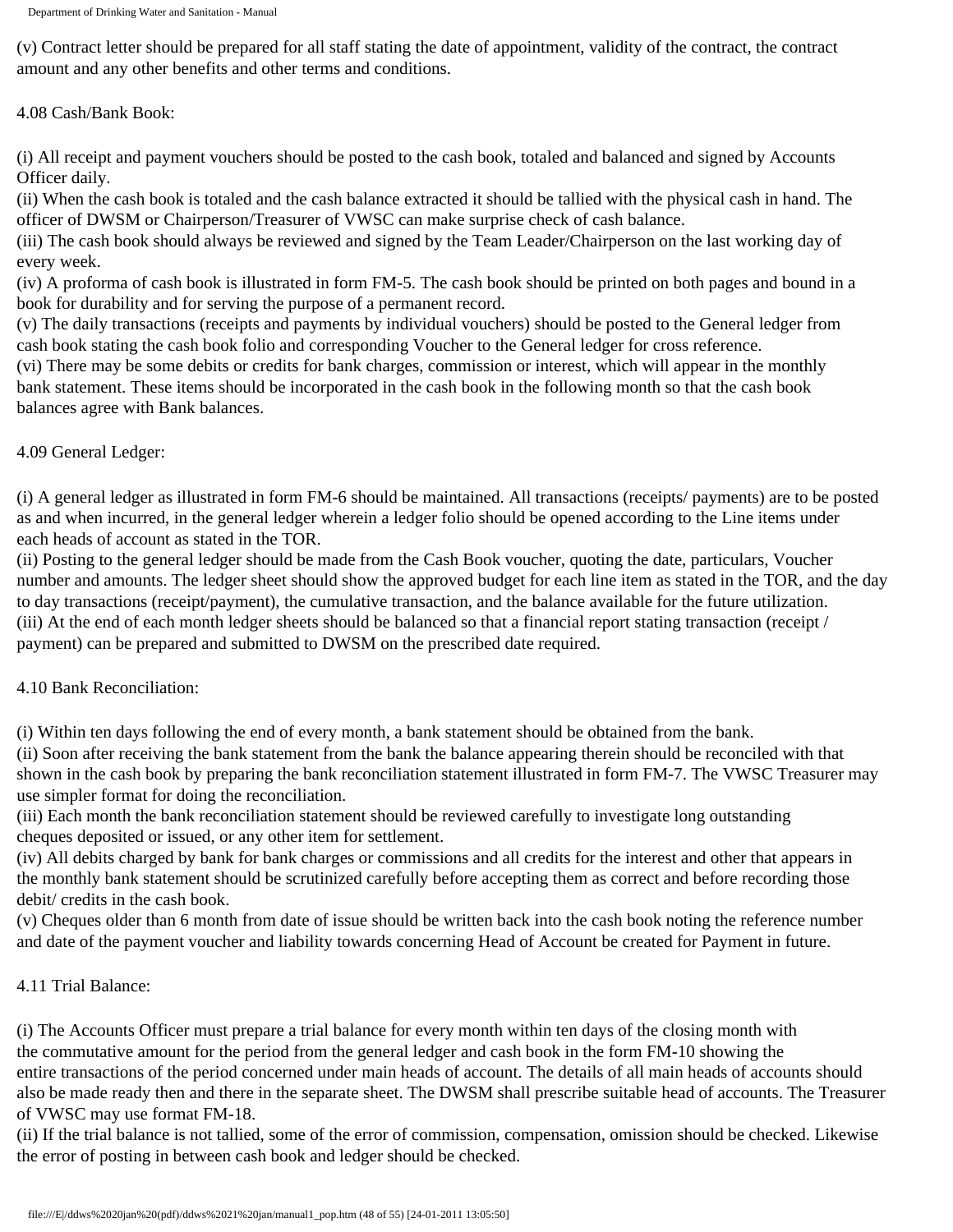#### 4.12 Store Accounting:

(i) The storekeeper of SO should maintain a stock ledger for entire receipt and issue of items, goods and construction material purchased. The entry should be made in the stock ledger showing the name of supplier, quality, rate, specification and reference on the basis of goods received note issued and signed by Project Manager. The VWSC shall nominate one of his member to act as Storekeeper.

(ii) All stocks received and issued should be posted in the stock ledger on a daily basis. The format for the stock ledger has been stated in the FM-9.

4.13 Income and Expenditure Account:

An Income and Expenditure Account in form FM- 16 and FM-17 shall be prepared on completion of S and I Phase, Planning Phase. On completion of Implementation Phase, the VWSC shall prepare their final accounts on format FM-18. The DWSC shall prescribe suitable head of accounts.

4.14 Final Account:

The SO/VWSC shall prepare final accounts on completion of the activities prescribed in the agreement. The formats shall be used as per FM-16, FM-17 and FM-18 for Sensitisation and Identification phase, Planning phase and Implementation phase respectively.

#### 4.15 Procurement Guidelines:

(i) Economy, transparency and efficiency should be the objectives of purchase procedures. Items procured should be procured within the budget, at the current market price and should not exceed the budgeted items and quantities agreed in approved estimates.

(ii) All procurement should be from bonafide registered firm.

(iii) Any exception to (ii) above should be noted with reasons by the Accounts Officer and/or Treasurer approved by the Team Leader and Chairperson of the VWSC.

(iv) Any equipment, materials or fixed asset procurement whose unit cost is above Rs.5000/- should have prior approval of the Team Leader and Chairperson of VWSC. For the items whose cost is more than 20% of the scheme cost shall be approved by the community in a community wide meeting.

(v) Procurement is defined as purchase of goods, hiring of outside services and works. The store entry is needed in the case of purchase of goods, certificate of satisfactory services and satisfactory completion of work is required in case of works. (vi) The procedures to be followed in respect of procurement of construction material are as follows:

(a) Approval of design and estimates as per Para 3.05 (iv) of this manual is essential;

(b) The community in a community wide meeting (quorum of 20% of households) while approving the Detailed Project Report shall approve the brand names/quantity/quality of the pipes, cement and other major items.

(c) VWSC shall nominate the representative (s) for the procurement of material and hiring of service agency for construction activities. The names of the nominated representative shall be placed before the community in a community wide meeting (quorum of 20% of households). The DWSC will also nominate its representative, preferably an Engineer for the Purchase Committee of VWSC.

(d) Purchase of materials will be done in two Lots, hereinafter referred to as Lot 1 and Lot 2. The VWSC will submit two separate itemized lists of the material. The list will also include the local materials. The VWSC will authorize the purchase committee to procure the material of each Lot. All the material for which ISI Mark is available shall have the ISI mark.

(e) After obtaining the proforma invoice the same will be placed before the VWSC for approval of the procurement of materials. The purchase committee shall conduct the market survey and submit its report to the VWSC for approval. If the cost of material is more than 20% of the cost of water supply scheme, the approval of community is to be taken in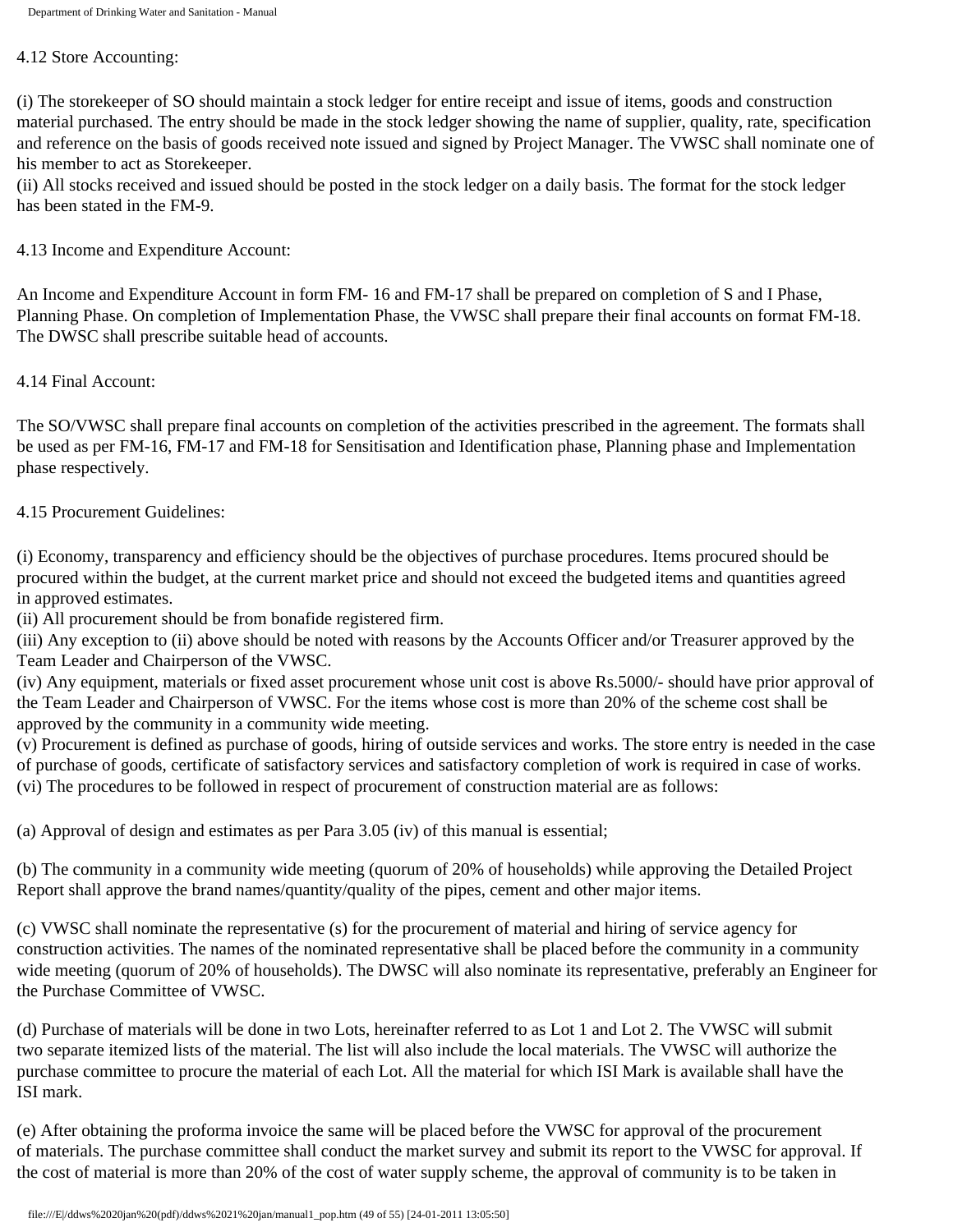a community wide meeting (quorum 20% of households). Similarly in case of hiring of Service Agency for specialized construction activities (like Over Head Tank, Tubewell etc.) the approval of VWSC or the community (if cost is more than 20%of the cost of water supply scheme) shall be necessary. The no objection from DWSC will be necessary condition for entering into contract with the Service agency for the specialized job.

(f) The VWSC shall provide the concerned DWSC with the proforma invoices relating to the non-local materials at the time of making request for payments. The DWSC shall review the proposal of VWSC along with proforma invoices and do the cost control exercise and shall sent its no objection or comments within 15 days of receipt of proposal. At least 70% of material in each Lot should be purchased immediately after receipt of payment from DWSM.

(g) A VWSC may contact other nearby VWSC(s), preferably to form Joint Purchase Committee. In the Joint Purchase Committee, at least one representative from each village shall be member beside representative of the SO. The other formalities shall be complied with in case of Joint Purchase Committee also.

(h) The DWSC is advised to prescribe necessary formats for procurement of materials and hiring of Service Agency for works.

(i) The purchase committee of VWSC shall ensure that the material procured is of the same brand and price as mentioned in the approved design and estimates i.e. DPR.

(j) The VWSC will then procure the items from the vendors specified in the proforma invoices. The VWSC are not permitted to make changes in the brand name to be procured. Changes in exceptional cases must first be cleared by the DWSC. All the procurement of non local material shall only be done from manufacture or authorized dealer.

(k) The purchase committee of VWSC is to obtain undertaking from the supplier that it will take back the material if it is failed in test.

(l) The DWSC will act as guarantor for the procurement and is responsible to ensure the quality of the materials purchased. For the purpose the DWSC will make its engineer responsible to ensure the quality and the quantity of the material.

(m) On arrival of the materials on site, the purchase committee of VWSC must certify, that the brand names are those indicated in the proforma invoices and that the quantities arrived are same as specified in the invoice.

(n) After completion of the construction works covered by Lot-1, the VWSC will request for second payment, which is to cover the rest of the construction works. The DWSC must first be satisfied, that the construction pertaining to Lot-1 has been completed satisfactorily, as certified by the Service Agency doing construction supervision on behalf of DWSC, before releasing second payment.

(o) The VWSC is responsible to receive and check the materials delivered to the store/ site against the invoices. The VWSC will assign the task of store-keeper to a responsible person. The material will remain in the custody of the storekeeper who will not only be responsible to provide suitable storage but will also ensure that the material is not stolen and protected against damage and deterioration. The storekeeper will maintain a store ledger in which all receipts of materials (duly approved by VWSC) and issues as per requisition shall be recorded. The store-keeper will also keep proper records of the material consumed during the period of construction.

(p) Any excess material, after the completion of the scheme shall be disposed off in the most economic manner by sale or transfer to other scheme and the credit shall be given to the DWSM from the proceed of sale/ transfer.

4.16 Audit:

(i) A very important step towards ensuring financial and administrative discipline is a regular audit of the accounts of each scheme.

(ii) DWSM will engage firms of Chartered Accountants from the panel of Accountant General to audit all scheme accounts. A final audit of the whole cycle of every scheme (S and I, Planning and Implementation Phase) shall be undertaken in between and after completion of the scheme.

(iii) The auditor shall audit all voucher and related records.

(iv) Project personnel should fully cooperate with the auditors. Queries made by auditor should be dealt promptly and correctly.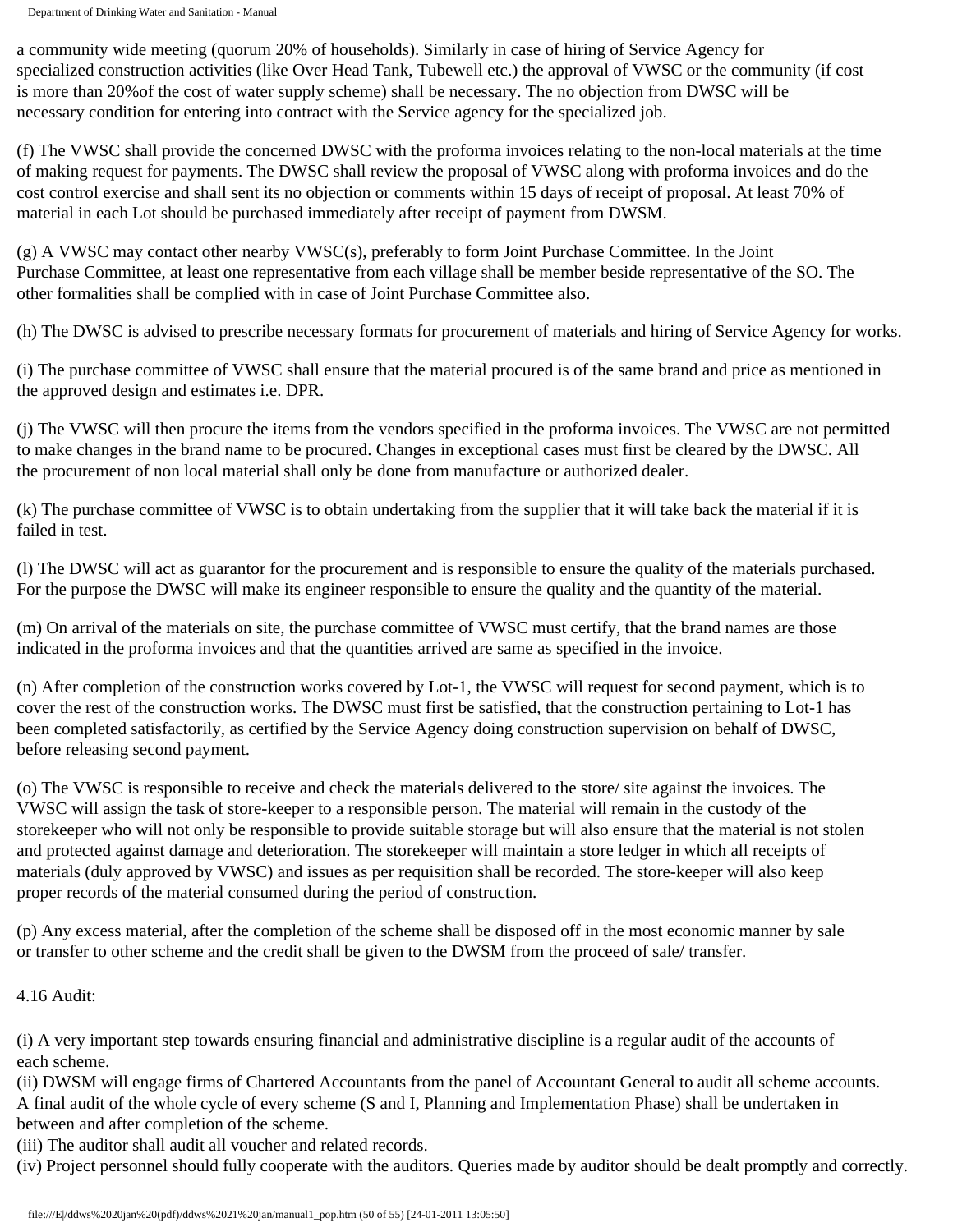(v) The auditor shall audit the accounts subject to the provisions of this manual.

(vi) All financial documents subject to audit must be preserved and no documents should be disposed even after audit without approval of DWSM.

(vii) Accountant General or Panchayat/Local Government Audit Department may audit the accounts of SO and VWSC.

4.17 Social Accountability:

VWSC shall submit the physical and financial progress details of the project / scheme, to the Gram Sabha. Suggestions and observations of Gram Sabha shall be followed up within the project guidelines issued by RGNDWM.

4.18 Completion Report:

On Completion of a phase, the SO/ VWSC shall submit following documents to DWSM:

(i)Handing Over of scheme 'Atmarpan' (Self-dedication) by/to V.W.S.C. (ii)Audited accounts of the scheme

(iii)Drawings and Designs of the scheme for O and M

## FM-1 SECTOR REFORM PILOT PROJECT DIAGRAM OF FUND FLOW

| Activity No.   | Activity                                                                                                              | Trigger for the Activity                                                                                                                                                                                                                                          |
|----------------|-----------------------------------------------------------------------------------------------------------------------|-------------------------------------------------------------------------------------------------------------------------------------------------------------------------------------------------------------------------------------------------------------------|
| 1              | Release of fund by RGNDWM to<br>DWSM/DWSC/Core Group                                                                  | Establishment of SWSM. (b)<br>Establishment of<br>(a)<br>DWSM (c) Establishment of DWSC(d) Opening of Bank<br><b>Account of DWSM</b>                                                                                                                              |
| $\overline{2}$ | DWSM/DWSC/Core Group<br>transferring fund in SO Account for<br><b>Community Development Activities</b>                | Opening of separate Bank Account by the SO using<br>(a)<br>name of Sector Reform Pilot Project (b) Requisite staff<br>appointed.(c) Other payment conditions described in MOU.                                                                                    |
| $\overline{3}$ | DWSM/DWSC/Core Group<br>transferring fund in VWSC Account<br>for Community Development and<br>construction Activities | Account opened in name of VWSC using name of<br>(a)<br>Sector Reform Pilot project (b)<br>Other payment conditions<br>given in Agreement/MOU are completed.                                                                                                       |
| I4             | Community depositing its cash share $\ $ (a)<br>in VWSC Account                                                       | VWSC account in a bank is opened. (b)<br>Planning<br>phase agreement/MOU signed.                                                                                                                                                                                  |
| 5              | Transfer of Fund from VWSC<br>account to construction agency/SO                                                       | Implementation phase agreement signed. (b)<br>(a)<br>Up<br>front cash contribution is collected. (c) MOU between<br>VWSC and Agency/SO signed.(d) Initiation of construction<br>work has started.                                                                 |
| $\overline{6}$ | Labour and/ or material provided by<br>community for Construction<br>activities                                       | (a) Unskilled Labour and/ or Material provided by<br>community as share to SO(b) Monthly muster roll/bill of<br>quantity prepared                                                                                                                                 |
| 17             | Fund utilized from SO account for<br><b>Community Development Activities</b>                                          | Payments to the supplier, resource persons etc. or completion<br>of activities as per MOU/agreement.                                                                                                                                                              |
| 18             | Fund utilized from VWSC account<br>for Community Development<br><b>Activities</b>                                     | Payments to the supplier, resource persons etc. or completion<br>of activities as per MOU.                                                                                                                                                                        |
| 0              | Fund utilized from VWSC account<br>for O and M Activities                                                             | Implementation of scheme completed. (b)<br>Handing<br>(a)<br>over of scheme by VWSC. (c)<br>O and M fund collected and<br>deposited in VWSC account. (d) Village Maintenance<br>Worker in place. (e) Bank Guarantee, if required against<br>mobilization advance. |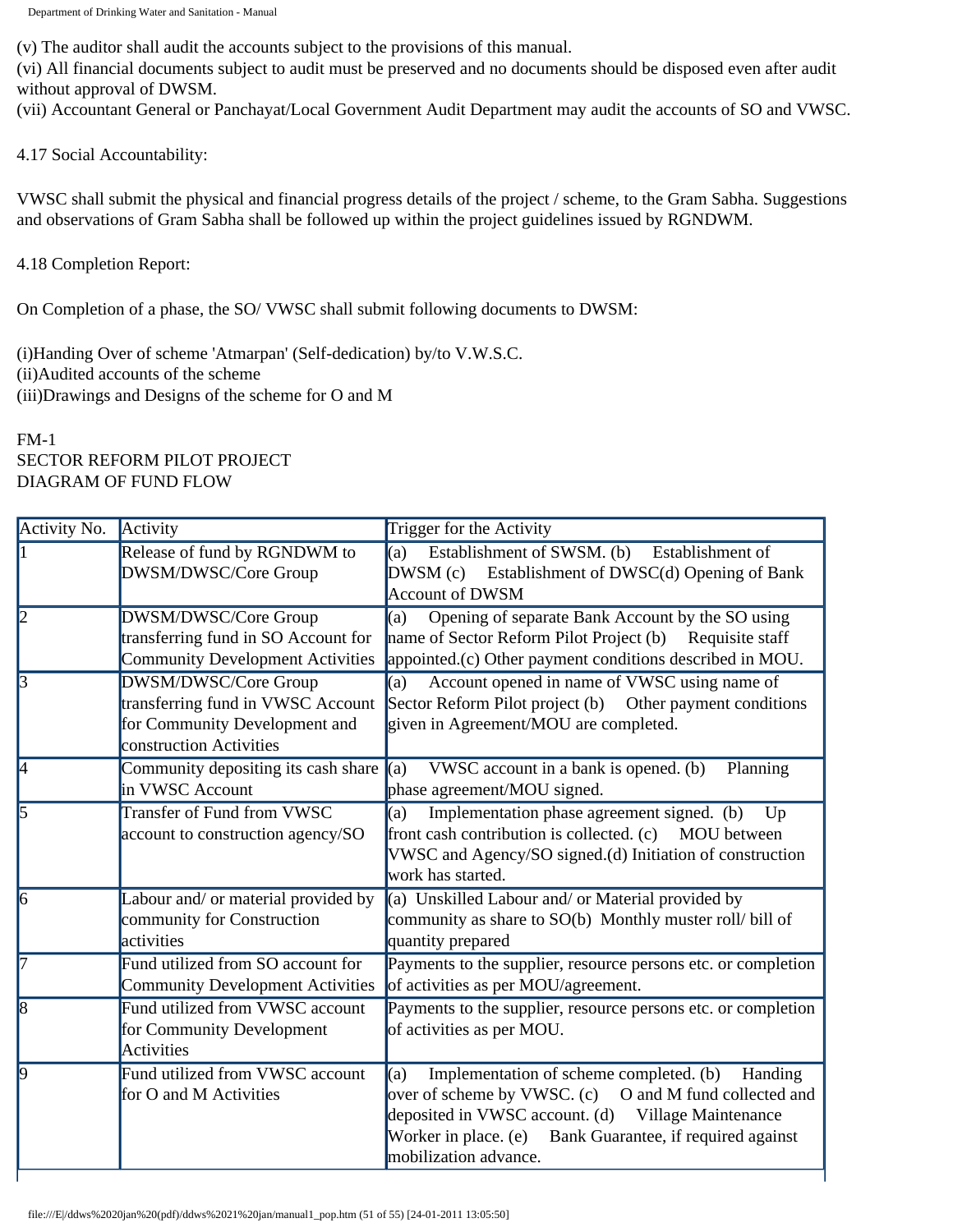| $\vert$ 10      | Fund utilized from VWSC account              | $(a)$ Implementation phase agreement signed. (b)              |  |  |  |  |
|-----------------|----------------------------------------------|---------------------------------------------------------------|--|--|--|--|
|                 | for Construction activities                  | Monthly muster roll of labour and bill of quantity for        |  |  |  |  |
|                 |                                              | material received from community to the SO. (c) Monthly       |  |  |  |  |
|                 |                                              | statement of contribution of community in kind. (d)           |  |  |  |  |
|                 |                                              | Completion of activities as per MOU and submission of final   |  |  |  |  |
|                 |                                              | accounts                                                      |  |  |  |  |
| $\overline{11}$ | <b>Fund utilized from Construction</b>       | MOU/ Agreement between VWSC and Agency<br>(a)                 |  |  |  |  |
|                 | Agency/SO for Construction                   | signed $(b)$<br>Monthly muster roll of labour and bill of     |  |  |  |  |
|                 | activities                                   | quantity for material received from community to the SO.      |  |  |  |  |
|                 |                                              | Monthly statement of contribution of community in<br>(c)      |  |  |  |  |
|                 |                                              | Completion of activities as per MOU and<br>$\text{kind.}$ (d) |  |  |  |  |
|                 |                                              | submission of final accounts                                  |  |  |  |  |
| $\overline{12}$ | <b>Submission of Utilization Certificate</b> | Sensitisation and Identification phase and Planning<br>(a)    |  |  |  |  |
|                 | (UC) by the SO to the DWSM/                  | Submission of trial balance and<br>phase completed. (b)       |  |  |  |  |
|                 | <b>DWSC/Core Group</b>                       | final accounts from SO on the prescribed format as per the    |  |  |  |  |
|                 |                                              | agreement to DWSC.                                            |  |  |  |  |
| $\overline{13}$ | Submission of UC by the VWSC to              | Sensitisation and Identification phase and<br>(a)             |  |  |  |  |
|                 | the DWSM/DWSC/Core Group                     | Implementation phase completed. (b)<br>Submission of trial    |  |  |  |  |
|                 |                                              | balance and final accounts from SO on the prescribed format   |  |  |  |  |
|                 |                                              | as per the agreement to DWSC.                                 |  |  |  |  |
| 14              | Submission of MandE reports from             | The MandE reports prescribed by DWSM and SWSM shall           |  |  |  |  |
|                 | DWSM/DWSC/Core Group to                      | be furnished by DWSC.                                         |  |  |  |  |
|                 | SWSM/SWSC                                    |                                                               |  |  |  |  |
| $\overline{15}$ | Submission of MandE reports by               | (a) The annual report and audited balance sheet shall be      |  |  |  |  |
|                 | DWSM/DWSC/Core Group to                      | placed before the DWSM for adoption. (b) The annual           |  |  |  |  |
|                 | <b>RGNDWM</b>                                | work plan for the next year of the district shall be sent     |  |  |  |  |
|                 |                                              | before October to RGNDWM. (c) The MandE reports               |  |  |  |  |
|                 |                                              | prescribed by RGNDWM shall be furnished.                      |  |  |  |  |
| 16              | Submission of MandE reports from             | The MandE reports prescribed by RGNDWM shall be               |  |  |  |  |
|                 | <b>SWSM/ SWSC to RGNDWM</b>                  | furnished.                                                    |  |  |  |  |

Sector Reform Pilot Project Budget Estimates Name of office : SWSM/DWSM Address

|               | Account Main A/ Line Actual |                                      | Budget          | Actual         | Revised         | Budget        |
|---------------|-----------------------------|--------------------------------------|-----------------|----------------|-----------------|---------------|
| $\text{Code}$ |                             | Item <sup>*</sup> Expenditurefor the | Estimate        | Expenditurefor | Budget          | Estimates for |
|               | $\sqrt{\text{Primary}}$     | year                                 | $(Rs.)$ for the | the year       | Estimate        | the year      |
|               | Unit)                       |                                      | <b>vear</b>     |                | $(Rs.)$ for the | (Rs.)         |
|               |                             |                                      |                 |                | <b>vear</b>     |               |
|               |                             |                                      | (Rs.)           |                |                 |               |
|               |                             |                                      |                 |                | (Rs.)           |               |
|               |                             |                                      |                 |                |                 |               |
|               |                             |                                      |                 |                |                 |               |
|               |                             |                                      |                 |                |                 |               |
|               |                             |                                      |                 |                |                 |               |
|               |                             |                                      |                 |                |                 |               |

\* Main Items and Line items shall be as per **FM-13**.

FM-4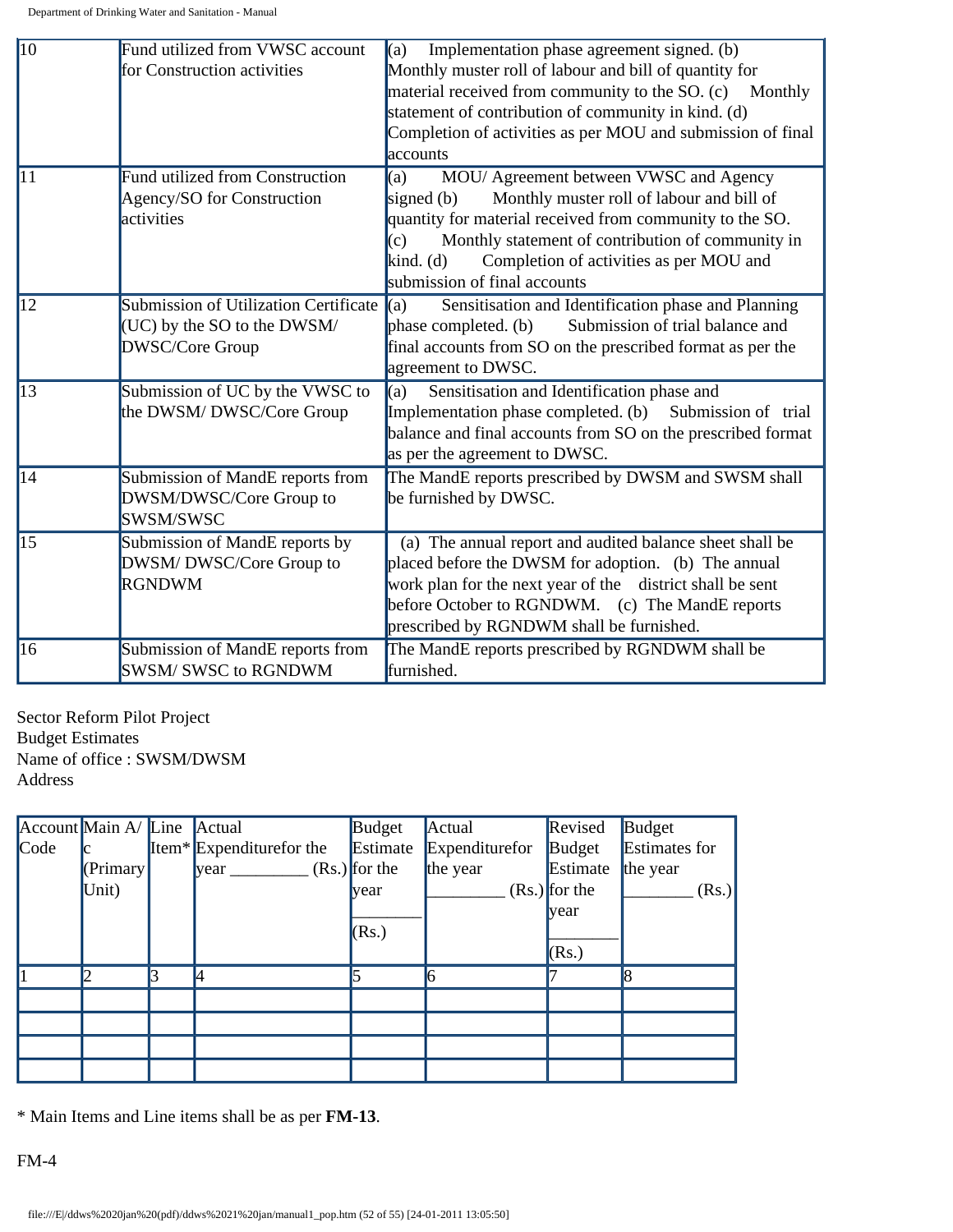Sector Reform Pilot Project Cash and Bank/ Journal Voucher

| Voucher No. $\dots \dots \dots \dots \dots \dots$ |  |
|---------------------------------------------------|--|
|                                                   |  |
| Cash Book Folio                                   |  |

| Cheque No. | <b>Budget Code</b> | Main Account | Line Item | Amount (Rs.) |  |
|------------|--------------------|--------------|-----------|--------------|--|
|            | Debit              |              |           |              |  |
|            |                    |              |           |              |  |
|            |                    |              |           |              |  |
|            |                    |              |           |              |  |
|            |                    |              |           |              |  |
|            |                    |              |           |              |  |
|            |                    |              |           |              |  |
|            |                    |              |           |              |  |
|            |                    |              |           |              |  |
|            | Total              |              |           |              |  |
|            | Credit             |              |           |              |  |
|            |                    |              |           |              |  |
|            |                    |              |           |              |  |
|            |                    |              |           |              |  |
|            |                    |              |           |              |  |
|            |                    |              |           |              |  |
|            |                    |              |           |              |  |
|            | Total              |              |           |              |  |
|            |                    |              |           |              |  |
|            |                    |              |           |              |  |
|            |                    |              |           |              |  |
|            |                    |              |           |              |  |
|            |                    |              |           |              |  |
|            |                    |              |           |              |  |
| Receipt    |                    |              |           |              |  |
|            |                    |              |           |              |  |
|            |                    |              |           |              |  |
|            |                    |              |           |              |  |

Signature of Recipient

Sector Reform Pilot Project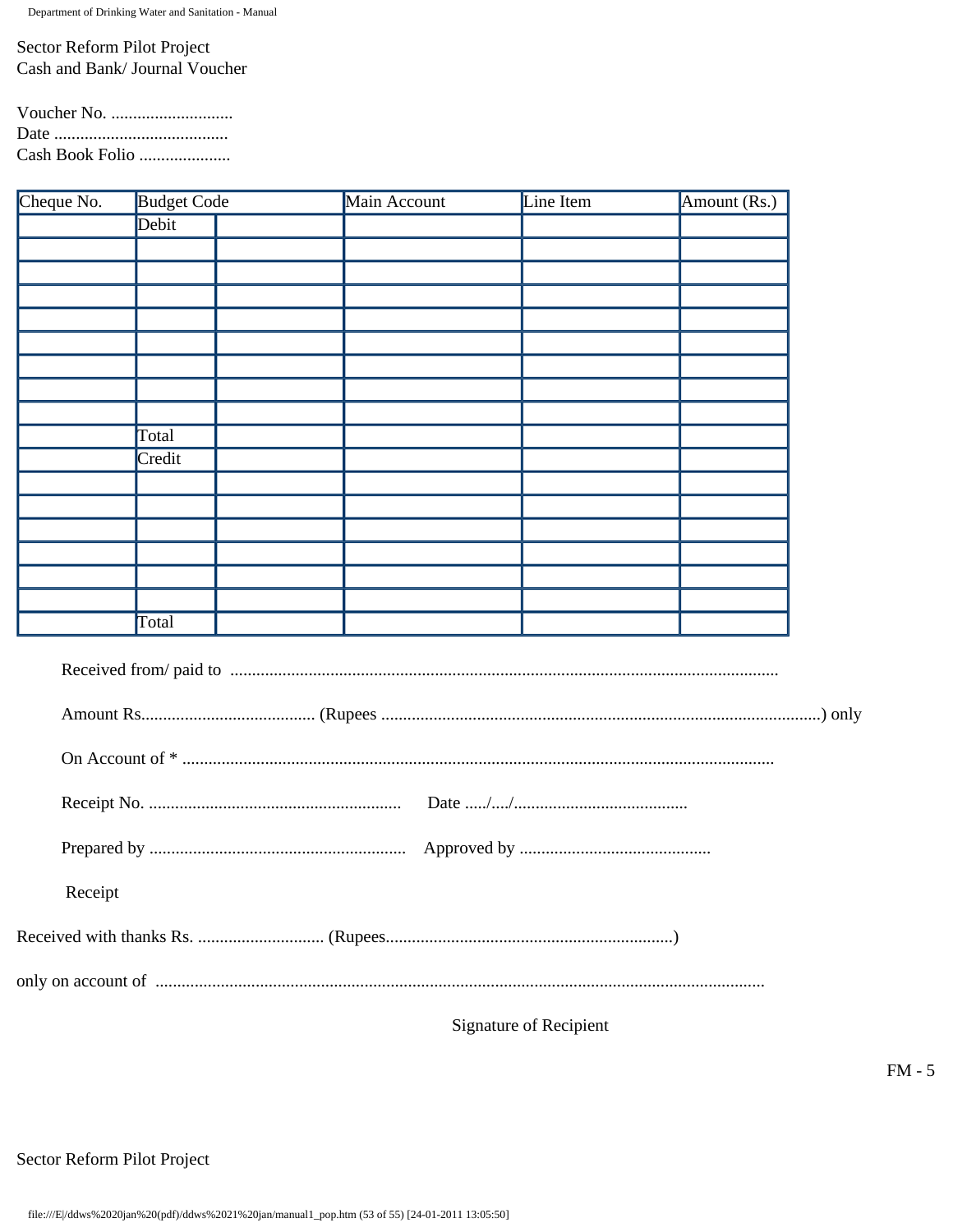# Cash Book Name of Office: SWSM/ DWSM/VWSC

Left Page Right Page

| Month Vo. |     | Particulars | Ledger | Amount | Amount                                          | Month $\vert$ Vo. | Particulars | Ledger                                                          | Amount | Amount |
|-----------|-----|-------------|--------|--------|-------------------------------------------------|-------------------|-------------|-----------------------------------------------------------------|--------|--------|
| land      | No. |             |        |        | Folio No. $\text{Cash}(Rs.)$ $\text{Bank}(Rs.)$ | and Date No.      |             | Folio No. $\operatorname{Cash}(Rs.)$ $\operatorname{Bank}(Rs.)$ |        |        |
| Date      |     |             |        |        |                                                 |                   |             |                                                                 |        |        |
|           |     |             |        |        |                                                 |                   |             |                                                                 |        |        |
|           |     |             |        |        |                                                 |                   |             |                                                                 |        |        |
|           |     |             |        |        |                                                 |                   |             |                                                                 |        |        |
|           |     |             |        |        |                                                 |                   |             |                                                                 |        |        |

FM-6 Sector Reform Pilot Project

Ledger

Name of Office: SWSM/DWSM/VWSC ...........................

A/C Head ....................

| Date | Particulars | V. No | CB folio | Debit $(Rs.)$ | $\text{Credit}(Rs.)$ | DR/CR | Balance(Rs.) |
|------|-------------|-------|----------|---------------|----------------------|-------|--------------|
|      |             |       |          |               |                      |       |              |
|      |             |       |          |               |                      |       |              |
|      |             |       |          |               |                      |       |              |
|      |             |       |          |               |                      |       |              |

Sector Reform Pilot Project

Bank Reconciliation Statement for the month of .........................

NAME of Office: SWSM/ DWSMVWSC

ADDRESS:

Bank's Name: ..................................................... Bank A/C No. ....................

A Balance as per bank statement Rs. Add :

B 1. Amount deposited but not Rs. credited by bank

2. Amount debited by bank but not Rs. in the cash book

C Total (A+B) Rs.

Less :

- D 1. Cheques issued but not Rs. presented in the bank
- 2. Amount credited by bank but not Rs. in the cash book